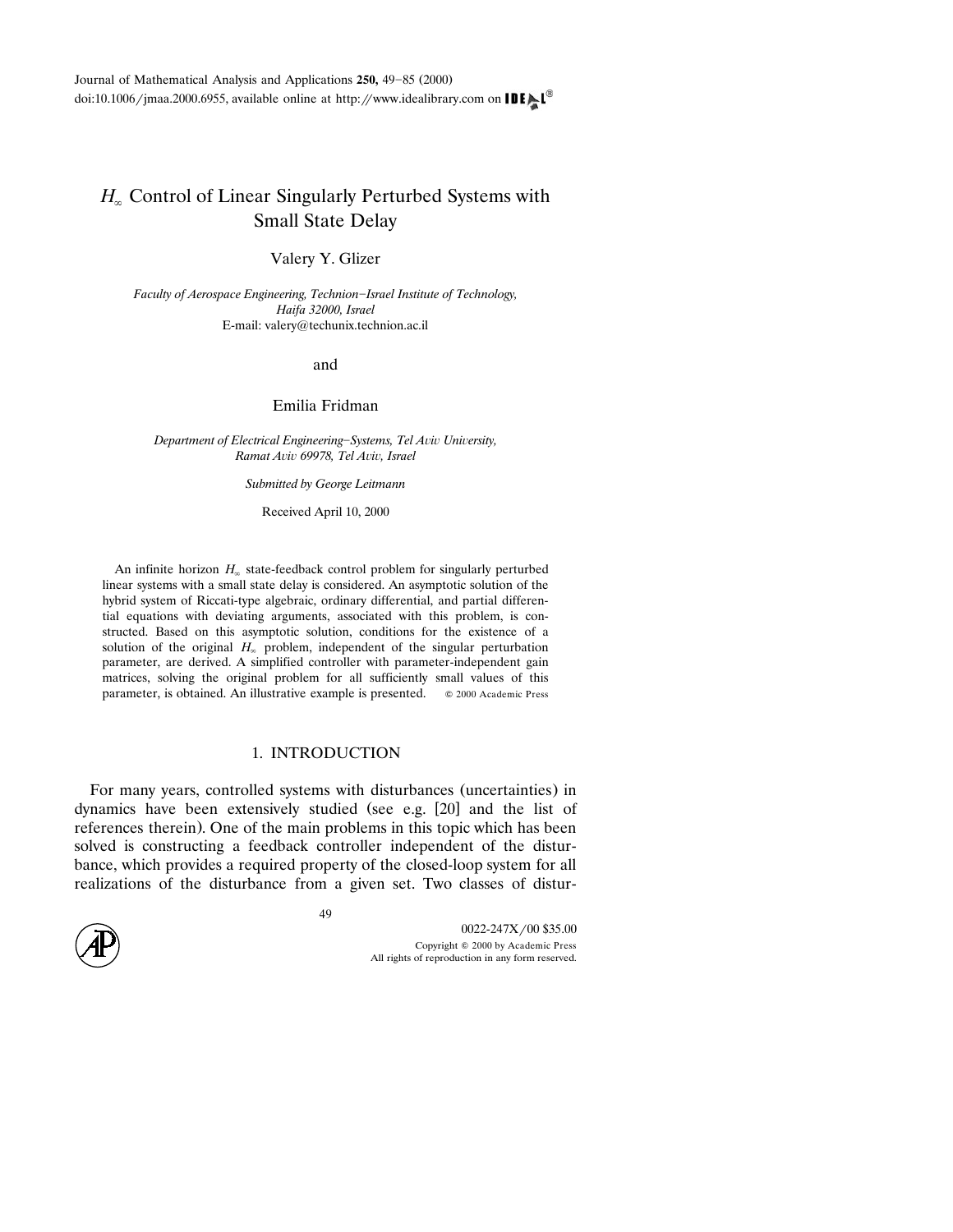bances are usually distinguished: (1) disturbances belonging to a known bounded set of Euclidean space; and (2) quadratically integrable disturbances. In this paper, we deal with the second class of disturbances. For controlled systems with quadratically integrable disturbance, the  $H_{\infty}$  problem is frequently considered (see e.g.  $[1, 4]$ ).

The  $H_{\infty}$  control problem has been considered for systems without and with delay in the state variables (see e.g.  $[1, 3, 4, 9, 15]$ ). For both types of systems, the solution of the  $H_{\infty}$  control problem can be reduced to a solution of a game-theoretic Riccati equation. In the case of undelayed systems, the Riccati equation is finite dimensional, while in the case of delayed systems it is infinite dimensional. The infinite dimensional Riccati equation can be reduced to a hybrid system of three matrix equations of Riccati type. Solving this system is a very complicated problem.

In various fields of science and engineering, systems with two-time-scale dynamics are often investigated. Mathematically, such systems are modelled by singularly perturbed equations (see e.g.  $[13, 29]$ ). Control problems for singularly perturbed equations have been extensively investigated for many years (see  $[2, 18, 19, 21, 26, 28]$  and the references therein). However, most of these (and more recent) publications are devoted to problems with undelayed dynamics. Singularly perturbed control problems for systems with delays are less investigated. As far as is known to the authors, there are only few publications in this area  $[7, 8, 10-12, 24, 25]$ .

In the present paper, we consider an infinite horizon  $H_{\infty}$  state-feedback control problem for singularly perturbed linear systems with a small state delay. The  $H_{\infty}$  control problem for singularly perturbed systems without delays has been studied in a number of papers  $[5, 17, 22, 23, 27, 30]$ . However, as far as is known to the authors, the  $H_{\infty}$  control problem for singularly perturbed systems with delays has not yet been considered in the open literature. The main results, obtained in this paper, are:

(a) an asymptotic solution of the hybrid system of Riccati equations, associated with the singularly perturbed  $H_{\infty}$  control problem with a small state delay;

(b) conditions for the existence of a solution of this  $H_{\infty}$  problem independent of the singular perturbation parameter  $\varepsilon > 0$ ;

(c) the design of a simplified controller with  $\varepsilon$ -independent gain matrices, which solves the  $H_n$  problem for all sufficiently small  $\varepsilon > 0$ .

The approach proposed in this paper is valid for both standard and nonstandard forms of singularly perturbed delayed dynamics of the  $H_{\infty}$  control problem. These forms are an extension of the ones considered for singularly perturbed dynamics without delay in  $[16]$ .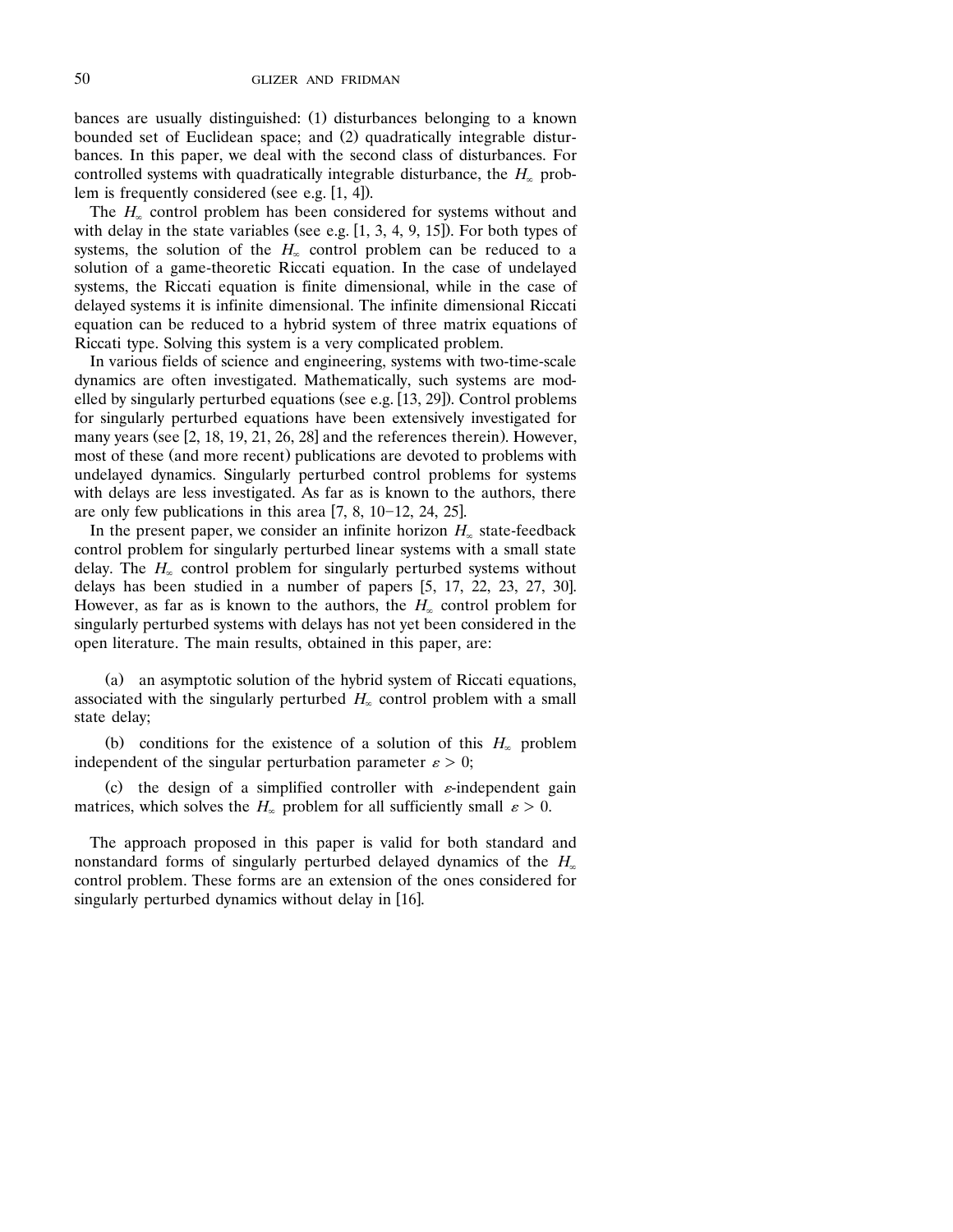The paper is organized as follows. In Section 2, the  $H_$  control problem for a singularly perturbed linear system with a small state delay is formulated. The hybrid system of Riccati equations, associated with this problem, is written out. In Section 3, the formal zero-order asymptotic solution of this system of equations is constructed. Reduced-order (slow) and boundary-layer (fast)  $H_{\infty}$  control problems, associated with the original one, are obtained, and their connection with the zero-order asymptotic solution is established. In Section 4, it is verified that the zero-order asymptotic solution is  $O(\varepsilon)$ -close to an exact solution. In Section 5, two controllers, solving the original  $H_{\infty}$  problem, are obtained. In Section 6, an example illustrating the results of the previous sections is presented. In Appendix, the auxiliary lemma, applied in the verification of the zero-order asymptotic solution, is proved.

The following main notations are applied in this paper: (1)  $E<sup>n</sup>$  is the *n*-dimensional real Euclidean space; (2)  $L_2[b, c; E^n]$  is the space of *n*-dimensional vector functions quadratically integrable on the interval  $(b, c)$ ; (3)  $C[b, c; E<sup>n</sup>]$  is the space of *n*-dimensional vector-functions continuous on the interval  $[b, c]$ ; (4)  $\|\cdot\|$  denotes the Euclidean norm either of the matrix or of the vector; (5)  $\|\cdot\|_{L_2}$  denotes the norm in  $L_2[b, c; E^n]$ ; (6)  $\|\cdot\|_C$  denotes the norm in  $C[b, c; E^n]$ ; (7) col $\{x, y\}$ , where  $x \in E^n$ ,  $y \in E^m$ , denotes the column block-vector with upper block *x* and lower block *y*; (8)  $I_n$  is the *n*-dimensional identity matrix; (9) Re  $\lambda$  denotes the real part of a complex number  $\lambda$ ; (10)  $\dot{x}(t) \triangleq dx(t)/dt$ ; (11)  $x_t \triangleq x(t + \theta)$ , where  $x \in E^n$ ,  $t > 0$ ,  $\theta \in [-b, 0]$   $(b > 0)$ .

#### 2. PROBLEM FORMULATION

Consider the system

$$
\dot{x}(t) = A_1 x(t) + A_2 y(t) + H_1 x(t - \varepsilon h) + H_2 y(t - \varepsilon h)
$$
  
+ B<sub>1</sub>u(t) + F<sub>1</sub>w(t), t > 0, (2.1)

$$
\varepsilon \dot{y}(t) = A_3 x(t) + A_4 y(t) + H_3 x(t - \varepsilon h) + H_4 y(t - \varepsilon h)
$$
  
+ 
$$
B_2 u(t) + F_2 w(t), \qquad t > 0,
$$
 (2.2)

$$
v(t) = \text{col}\{C_1x(t) + C_2y(t), u(t)\}, \quad t > 0,
$$
 (2.3)

where  $x \in E^n$  and  $y \in E^m$  are state variables,  $u \in E^r$  is a control,  $w \in E^q$ is a disturbance,  $v \in E^p$  is an observation,  $A_i$ ,  $H_i$ ,  $B_j$ ,  $F_j$ ,  $C_j$  ( $i = 1, ..., 4$ ;  $j = 1, 2$ ) are constant matrices of the corresponding dimensions,  $\varepsilon > 0$  is a small parameter ( $\varepsilon \ll 1$ ) and  $h > 0$  is some constant.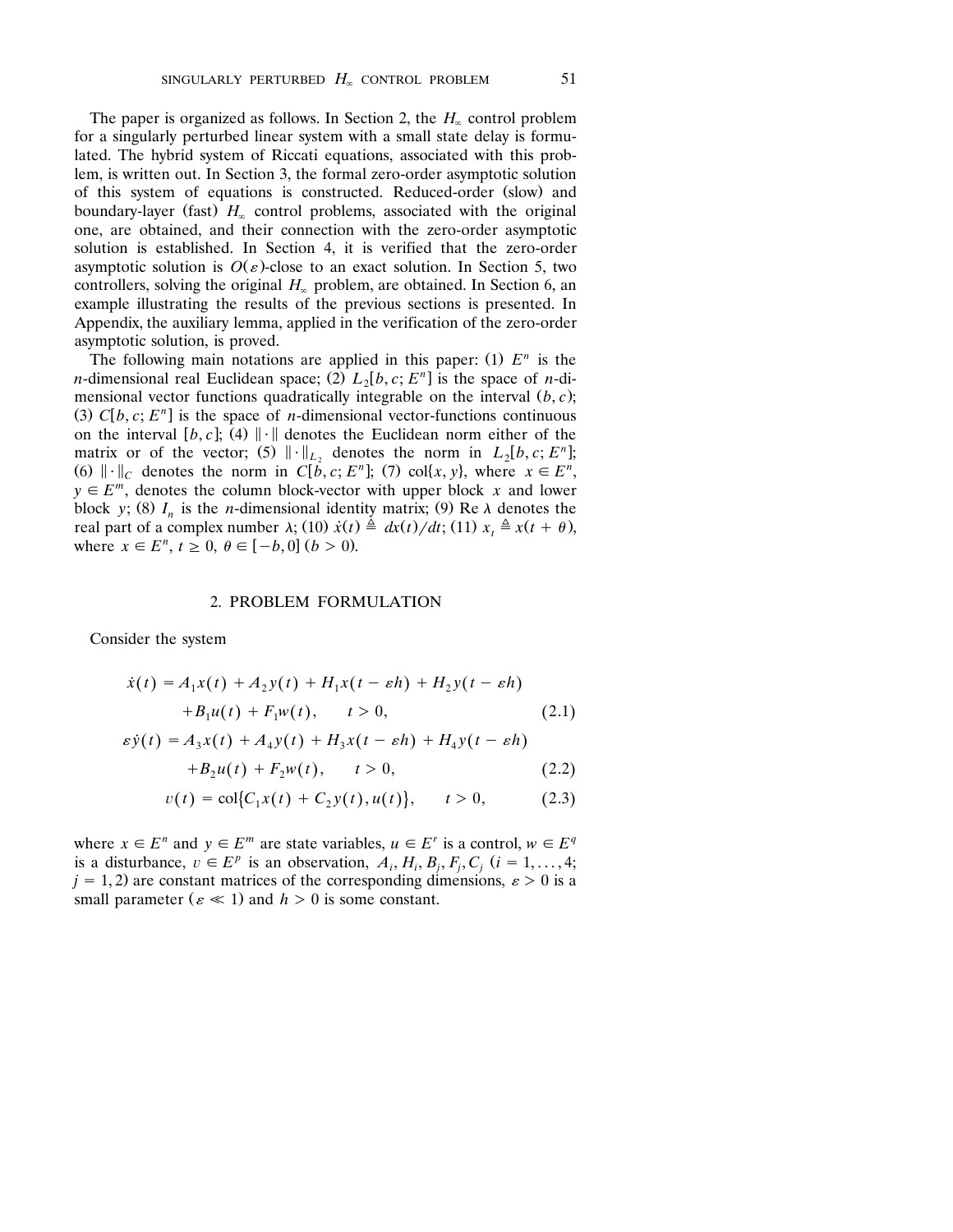Assuming that  $w(t) \in L_2[0, +\infty; E^q]$ , we consider the performance index

$$
J(u, w) = ||v(t)||_{L_2}^2 - \gamma^2 ||w(t)||_{L_2}^2,
$$
 (2.4)

where  $\gamma > 0$  is a given constant.

The  $H_{\infty}$  control problem for a performance level  $\gamma$  is to find a controller  $u^*[x(\cdot), y(\cdot)]$  that internally stabilizes the system (2.1), (2.2) and ensures the inequality  $J(u^*, w) \le 0$  for all  $w(t) \in L_2[0, +\infty; E^q]$  and for  $x(t) = 0$ ,  $y(t) = 0, t \le 0$ . Consider the matrices

$$
A_{\varepsilon} = \begin{pmatrix} A_1 & A_2 \\ (1/\varepsilon) A_3 & (1/\varepsilon) A_4 \end{pmatrix}, \quad H_{\varepsilon} = \begin{pmatrix} H_1 & H_2 \\ (1/\varepsilon) H_3 & (1/\varepsilon) H_4 \end{pmatrix},
$$
\n(2.5a)

$$
S_{\varepsilon} = \gamma^{-2} F_{\varepsilon} F_{\varepsilon}' - B_{\varepsilon} B_{\varepsilon}', \qquad F_{\varepsilon} = \begin{pmatrix} F_1 \\ (1/\varepsilon) F_2 \end{pmatrix}, \qquad B_{\varepsilon} = \begin{pmatrix} B_1 \\ (1/\varepsilon) B_2 \end{pmatrix}, \tag{2.5b}
$$

 $D = C'C$ ,  $C = (C_1, C_2)$ , (2.5c)

where the prime denotes the transposition.

Consider the following hybrid system of matrix Riccati equations for  $P, Q(\tau)$  and  $R(\tau, \rho)$  in the domain  $(\tau, \rho) \in [-\varepsilon h, 0] \times [-\varepsilon h, 0]$ ,

$$
PA_{\varepsilon} + A_{\varepsilon}'P + PS_{\varepsilon}P + Q(0) + Q'(0) + D = 0, \qquad (2.6)
$$

$$
dQ(\tau)/d\tau = \left[A'_{\varepsilon} + PS_{\varepsilon}\right]Q(\tau) + R(0, \tau), \quad Q(-\varepsilon h) = PH_{\varepsilon}, \tag{2.7}
$$

$$
(\partial/\partial \tau + \partial/\partial \rho)R(\tau, \rho) = Q'(\tau)S_{\varepsilon}Q(\rho),
$$
  
 
$$
R(-\varepsilon h, \tau) = R'(\tau, -\varepsilon h) = H'_{\varepsilon}Q(\tau).
$$
 (2.8)

A solution of  $(2.6)$ – $(2.8)$  is a triple of  $(n + m) \times (n + m)$ -matrices  $\{P, Q(\tau), R(\tau, \rho)\}, \quad (\tau, \rho) \in [-\varepsilon h, 0] \times [-\varepsilon h, 0]$ , satisfying (2.6)-(2.8), where  $Q(\tau)$  is continuously differentiable;  $R(\tau, \rho)$  is continuous; and  $\partial R(\tau, \rho)/\partial \tau$  and  $\partial R(\tau, \rho)/\partial \rho$  are piecewise continuous, while  $(\partial/\partial \tau + \rho)/\partial \tau$  $\partial/\partial \rho$ ) $R(\tau, \rho)$  is continuous.

Consider also the linear systems

$$
\dot{z}(t) = \left[A_{\varepsilon} - B_{\varepsilon} B_{\varepsilon}' P\right] z(t) + H_{\varepsilon} z(t - \varepsilon h)
$$

$$
-B_{\varepsilon} B_{\varepsilon}' \int_{-\varepsilon h}^{0} Q(\tau) z(t + \tau) d\tau, \qquad t > 0, \tag{2.9}
$$

$$
\dot{z}(t) = \left[A_{\varepsilon} + S_{\varepsilon} P\right] z(t) + H_{\varepsilon} z(t - \varepsilon h)
$$

$$
+S_{\varepsilon} \int_{-\varepsilon h}^{0} Q(\tau) z(t + \tau) d\tau, \qquad t > 0. \tag{2.10}
$$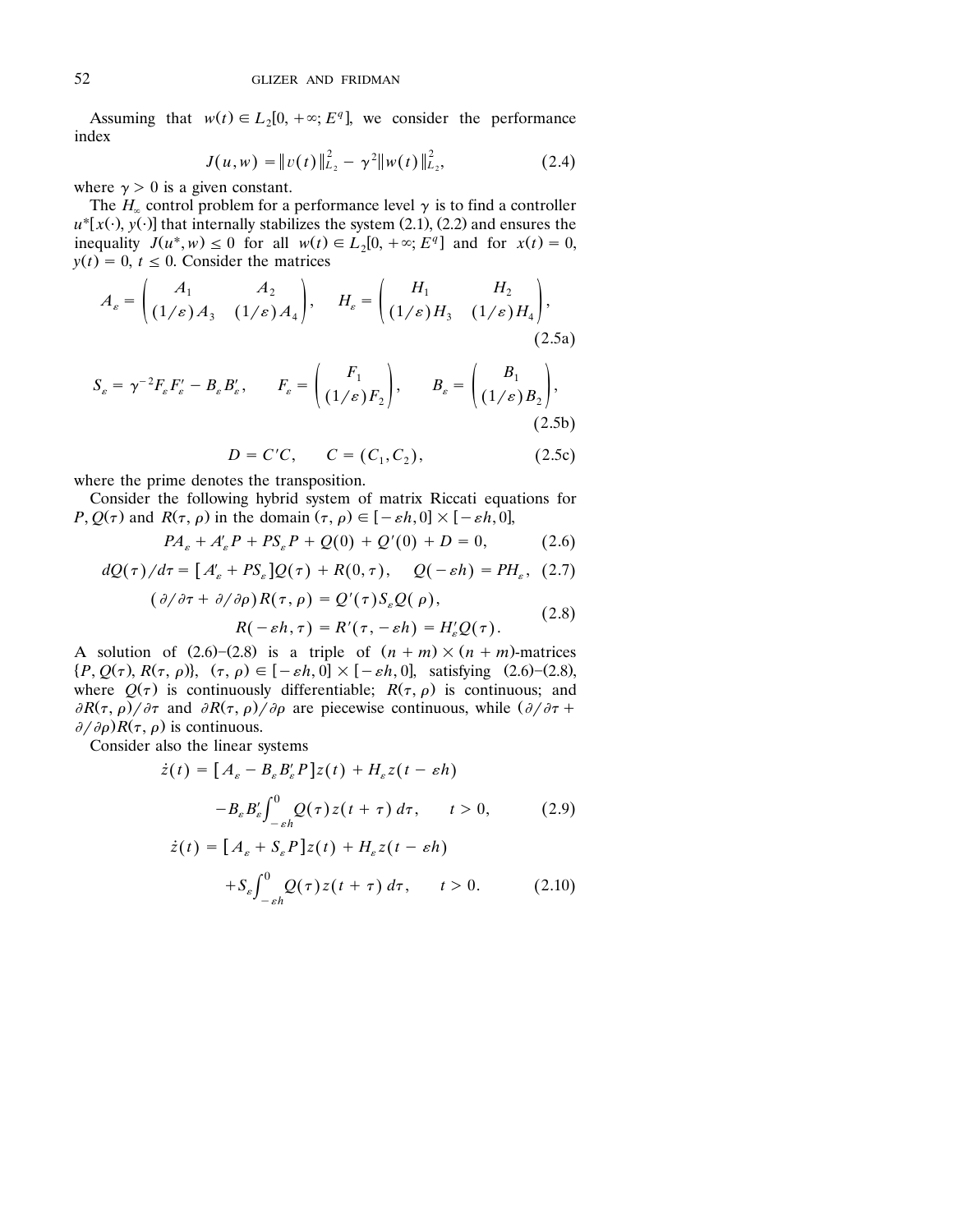From [9] we obtain the following: if, for some  $\varepsilon > 0$ , the problem  $(2.6)$ – $(2.8)$ has a solution  $P(\varepsilon)$ ,  $Q(\tau, \varepsilon)$ ,  $R(\tau, \rho, \varepsilon)$  such that the systems (2.9) and (2.10) with  $P = P(\varepsilon)$ ,  $Q = Q(\tau, \varepsilon)$  are asymptotically stable, then, for this  $\varepsilon$ , the controller

$$
u^* [x(\cdot), y(\cdot)](t) = -B'_{\varepsilon} \bigg[ P(\varepsilon) z(t) + \int_{-\varepsilon h}^0 Q(\tau, \varepsilon) z(t + \tau) d\tau \bigg],
$$
  

$$
z = \text{col}\{x, y\}, \quad (2.11)
$$

solves the  $H_{\infty}$  control problem  $(2.1)$ – $(2.4)$ .

The objectives of the present paper are:

1. To establish conditions (independent of  $\varepsilon$ ) which ensure the existence of solution (2.11) of the  $H_{\infty}$  control problem (2.1)–(2.4) for all sufficiently small  $\varepsilon > 0$ .

2. To derive a controller much simpler than  $(2.11)$ , which is constructed independently of  $\varepsilon$  and solves the  $H_{\infty}$  control problem  $(2.1)$ – $(2.4)$ for all sufficiently small  $\varepsilon > 0$ .

The key point in reaching these objectives is the construction of a zero-order asymptotic solution to the problem  $(2.6)$ – $(2.8)$ .

### 3. ZERO-ORDER ASYMPTOTIC SOLUTION OF THE PROBLEM  $(2.6)$  – $(2.8)$

### 3.1. *Transformation of* (2.6)-(2.8) and Formal Zero-Order *Asymptotic Solution*

Let us transform the problem  $(2.6)$  - $(2.8)$  to an explicit singular perturbation form. Following [10], we shall seek the solution of this problem in the form

$$
P(\varepsilon) = \begin{pmatrix} P_1(\varepsilon) & \varepsilon P_2(\varepsilon) \\ \varepsilon P_2'(\varepsilon) & \varepsilon P_3(\varepsilon) \end{pmatrix}, \qquad Q(\tau, \varepsilon) = \begin{pmatrix} Q_1(\tau, \varepsilon) & Q_2(\tau, \varepsilon) \\ Q_3(\tau, \varepsilon) & Q_4(\tau, \varepsilon) \end{pmatrix},
$$
\n(3.1)

$$
R(\tau, \rho, \varepsilon) = (1/\varepsilon) \begin{pmatrix} R_1(\tau, \rho, \varepsilon) & R_2(\tau, \rho, \varepsilon) \\ R'_2(\rho, \tau, \varepsilon) & R_3(\tau, \rho, \varepsilon) \end{pmatrix}, \quad (3.2)
$$

where  $P_i(\varepsilon)$  and  $R_i(\tau, \rho, \varepsilon)$  (*i* = 1, 2, 3) are matrices of the dimensions  $n \times n$ ,  $n \times m$ , and  $m \times m$  respectively;  $Q_j(\tau, \varepsilon)$  ( $j = 1, ..., 4$ ) are matrices of the dimensions  $n \times n$ ,  $n \times m$ ,  $m \times n$ , and  $m \times m$  respectively;  $P_k(\varepsilon) = P'_k(\varepsilon), R_k(\tau, \rho, \varepsilon) = R'_k(\rho, \tau, \varepsilon)$  (k = 1, 3).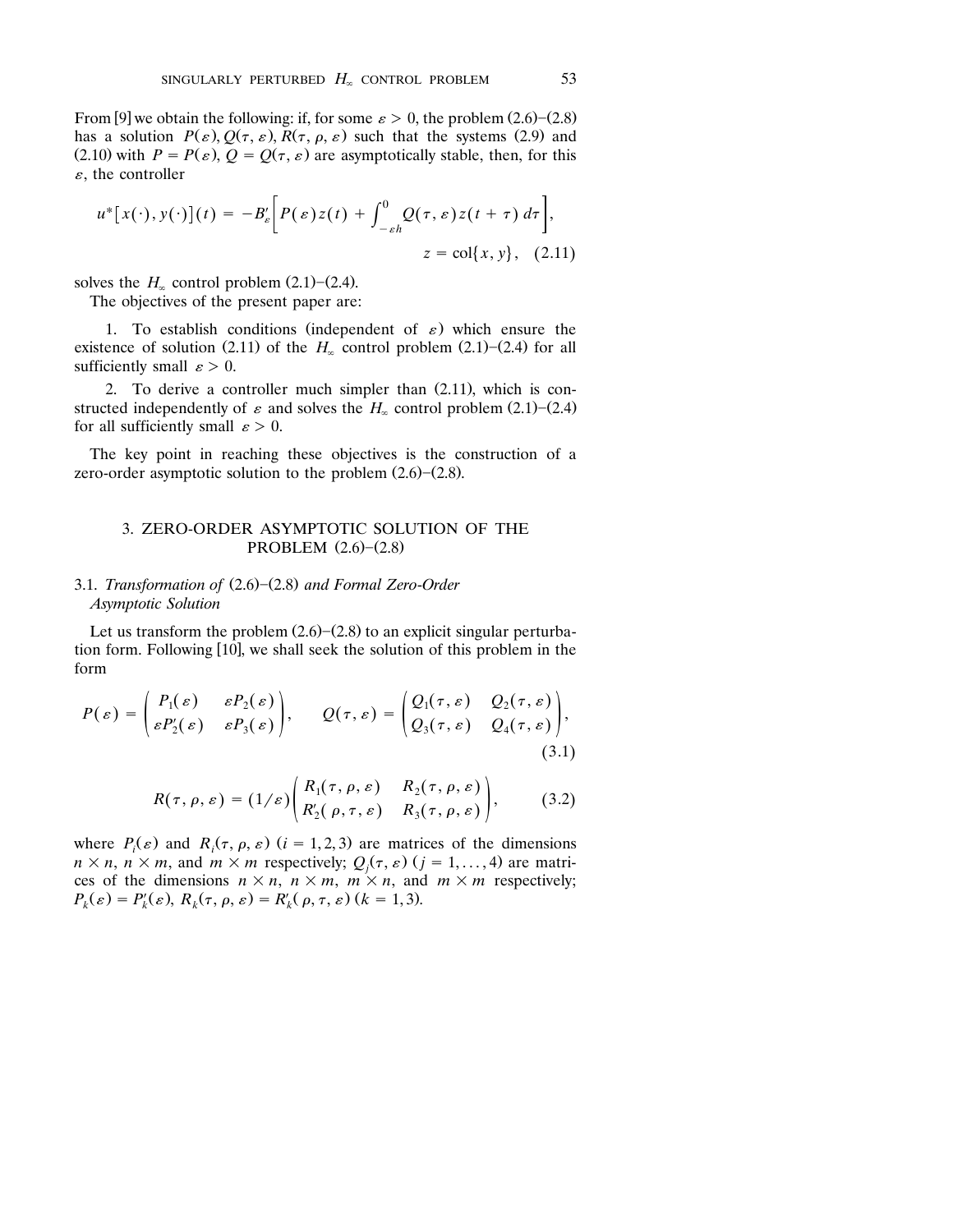Substituting  $(2.5)$ ,  $(3.1)$ , and  $(3.2)$  into the problem  $(2.6)$ – $(2.8)$ , we obtain the following system in the domain  $(\tau, \rho) \in [-\varepsilon h, 0] \times [-\varepsilon h, 0]$  (in this system, for simplicity we omit the designation of the dependence of the unknown matrices on  $\varepsilon$ ).

$$
P_1A_1 + P_2A_3 + A'_1P_1 + A'_3P'_2 + P_1S_1P_1 + P_2S'_2P_1
$$
  
+  $P_1S_2P'_2 + P_2S_3P'_2 + Q_1(0) + Q'_1(0) + D_1 = 0,$  (3.3)  
 $P_1A_2 + P_2A_4 + \varepsilon A'_1P_2 + A'_3P_3 + \varepsilon P_1S_1P_2 + \varepsilon P_2S'_2P_2$ 

+ 
$$
P_1S_2P_3 + P_2S_3P_3 + Q_2(0) + Q'_3(0) + D_2 = 0,
$$
 (3.4)

$$
\varepsilon P_2' A_2 + P_3 A_4 + \varepsilon A_2' P_2 + A_4' P_3 + \varepsilon^2 P_2' S_1 P_2 + \varepsilon P_3 S_2' P_2
$$
  
+  $\varepsilon P_2' S_2 P_3 + P_3 S_3 P_3 + Q_4(0) + Q_4'(0) + D_3 = 0,$  (3.5)

$$
\varepsilon dQ_1(\tau)/d\tau = \varepsilon (A'_1 + P_1 S_1 + P_2 S'_2) Q_1(\tau) + (A'_3 + P_1 S_2 + P_2 S_3) Q_3(\tau) + R_1(0, \tau), \quad (3.6)
$$

$$
\varepsilon dQ_2(\tau)/d\tau = \varepsilon (A'_1 + P_1S_1 + P_2S'_2)Q_2(\tau) + (A'_3 + P_1S_2 + P_2S_3)Q_4(\tau) + R_2(0, \tau), \quad (3.7)
$$

$$
\varepsilon dQ_3(\tau)/d\tau = \varepsilon (A'_2 + \varepsilon P'_2 S_1 + P_3 S'_2) Q_1(\tau) + (A'_4 + \varepsilon P'_2 S_2 + P_3 S_3) Q_3(\tau) + R'_2(\tau, 0), \quad (3.8) \n\varepsilon dQ_4(\tau)/d\tau = \varepsilon (A'_2 + \varepsilon P'_2 S_1 + P_3 S'_2) Q_2(\tau)
$$

+
$$
(A'_4 + \varepsilon P'_2 S_2 + P_3 S_3) Q_4(\tau) + R_3(0, \tau),
$$
 (3.9)

$$
\varepsilon(\partial/\partial\tau+\partial/\partial\rho)R_1(\tau,\rho)=\varepsilon^2Q_1'(\tau)S_1Q_1(\rho)+\varepsilon Q_3'(\tau)S_2'Q_1(\rho)+\varepsilon Q_1'(\tau)S_2Q_3(\rho)+Q_3'(\tau)S_3Q_3(\rho),
$$
\n(3.10)

$$
\varepsilon(\partial/\partial\tau+\partial/\partial\rho)R_2(\tau,\rho)=\varepsilon^2Q_1'(\tau)S_1Q_2(\rho)+\varepsilonQ_3'(\tau)S_2'Q_2(\rho)+\varepsilon Q_1'(\tau)S_2Q_4(\rho)+Q_3'(\tau)S_3Q_4(\rho),
$$
\n(3.11)

$$
\varepsilon(\partial/\partial\tau+\partial/\partial\rho)R_3(\tau,\rho)=\varepsilon^2Q_2'(\tau)S_1Q_2(\rho)+\varepsilon Q_4'(\tau)S_2'Q_2(\rho)+\varepsilon Q_2'(\tau)S_2Q_4(\rho)+Q_4'(\tau)S_3Q_4(\rho),
$$
\n(3.12)

$$
Q_k(-\varepsilon h) = P_1 H_k + P_2 H_{k+2} (k = 1, 2),
$$
  
\n
$$
Q_l(-\varepsilon h) = \varepsilon P_2' H_{l-2} + P_3 H_l (l = 3, 4),
$$
\n(3.13)

$$
R_k(-\varepsilon h,\tau) = \varepsilon H'_1 Q_k(\tau) + H'_3 Q_{k+2}(\tau) \qquad (k = 1,2), \quad (3.14)
$$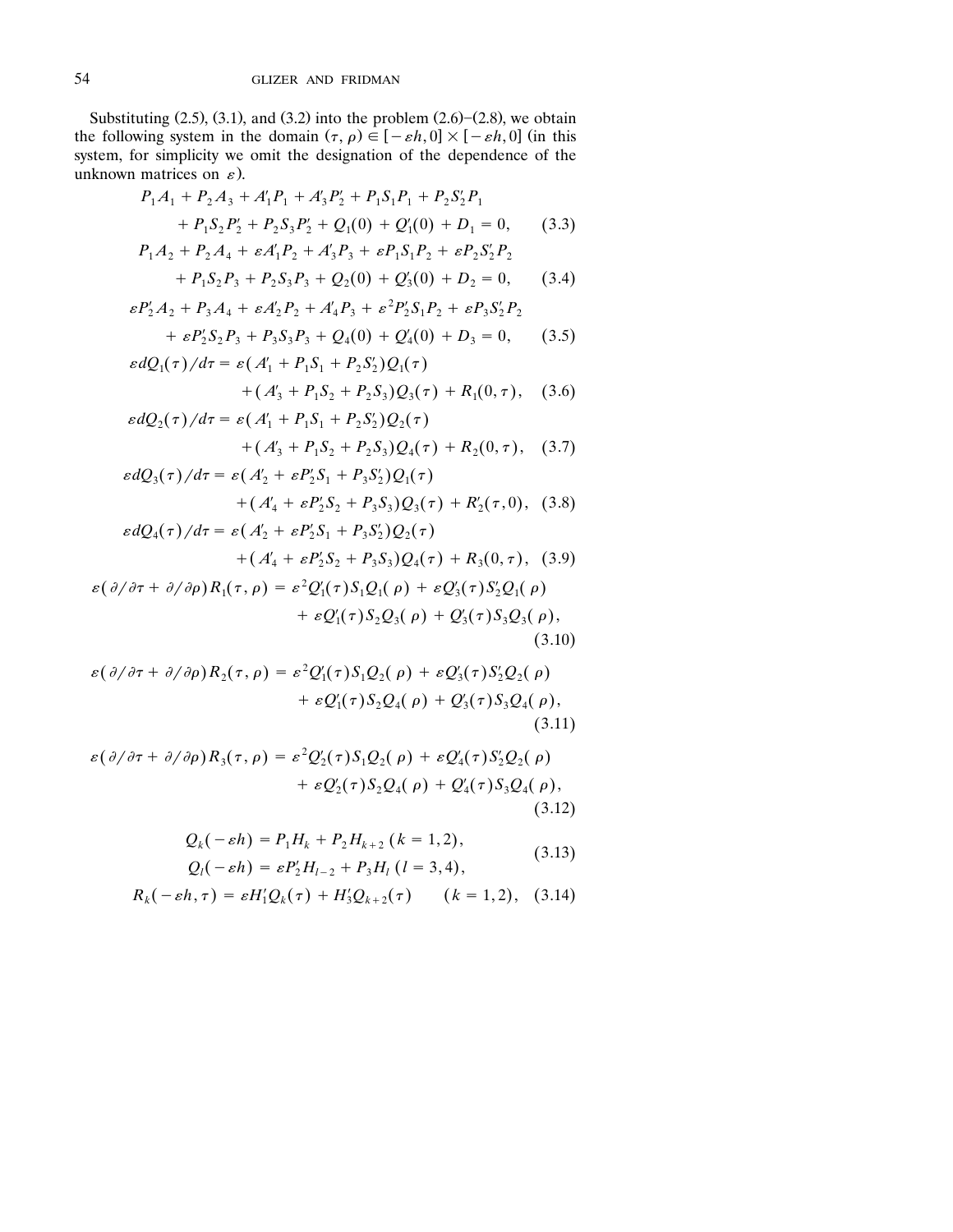$$
R_2(\tau, -\varepsilon h) = \varepsilon Q_1'(\tau) H_2 + Q_3'(\tau) H_4,
$$
  
\n
$$
R_3(-\varepsilon h, \tau) = \varepsilon H_2' Q_2(\tau) + H_4' Q_4(\tau),
$$
\n(3.15)

$$
R_3(-\varepsilon h,\tau)=\varepsilon H_2'Q_2(\tau)+H_4'Q_4(\tau),\qquad \qquad (3.12)
$$

where  $S_1 = \gamma^{-2} F_1 F_1' - B_1 B_1', S_2 = \gamma^{-2} F_1 F_2' - B_1 B_2', S_3 = \gamma^{-2} F_2 F_2' B_2 B_2, D_1 = C_1 C_1, D_2 = C_1 C_2, D_3 = C_2 C_2.$ 

The problem  $(3.3)$ – $(3.15)$  has the explicit singular perturbation form. Now, let us construct the zero-order asymptotic solution of this problem. Similarly to [10], we shall seek the zero-order asymptotic solution of the problem  $(3.3)$ – $(3.15)$  in the form

$$
\bar{P}_{i0}, Q_{j0}(\eta), R_{i0}(\eta, \chi), \qquad \eta = \tau/\varepsilon, \chi = \rho/\varepsilon \ (i = 1, 2, 3; j = 1, ..., 4).
$$
\n(3.16)

Substituting (3.16) into (3.3)–(3.15) and equating coefficients of  $\varepsilon^0$  in both parts of the resulting equations, we obtain the following system in the domain  $(\eta, \chi) \in [-h, 0] \times [-h, 0]$ .

$$
\overline{P}_{10}A_1 + \overline{P}_{20}A_3 + A'_1\overline{P}_{10} + A'_3\overline{P}'_{20} + \overline{P}_{10}S_1\overline{P}_{10} + \overline{P}_{20}S'_2\overline{P}_{10}
$$
\n
$$
+ \overline{P}_{10}S_2\overline{P}'_{20} + \overline{P}_{20}S_3\overline{P}'_{20} + Q_{10}(0) + Q'_{10}(0) + D_1 = 0, (3.17)
$$
\n
$$
\overline{P}_{10}A_2 + \overline{P}_{20}A_4 + A'_3\overline{P}_{30} + \overline{P}_{10}S_2\overline{P}_{30} + \overline{P}_{20}S_3\overline{P}_{30}
$$
\n
$$
+ Q_{20}(0) + Q'_{30}(0) + D_2 = 0,
$$
\n(3.18)

$$
\overline{P}_{30}A_4 + A'_4 \overline{P}_{30} + \overline{P}_{30}S_3 \overline{P}_{30} + Q_{40}(0) + Q'_{40}(0) + D_3 = 0, (3.19)
$$

$$
dQ_{10}(\eta)/d\eta = \left(A'_3 + \overline{P}_{10}S_2 + \overline{P}_{20}S_3\right)Q_{30}(\eta) + R_{10}(0, \eta), \quad (3.20)
$$

$$
dQ_{20}(\eta)/d\eta = \left(A_3 + \overline{P}_{10}S_2 + \overline{P}_{20}S_3\right)Q_{40}(\eta) + R_{20}(0, \eta), \quad (3.21)
$$

$$
dQ_{30}(\eta)/d\eta = (A'_4 + \bar{P}_{30}S_3)Q_{30}(\eta) + R'_{20}(\eta,0), \qquad (3.22)
$$

$$
dQ_{40}(\eta)/d\eta = \left(A'_4 + \bar{P}_{30}S_3\right)Q_{40}(\eta) + R_{30}(0,\eta),\qquad(3.23)
$$

$$
(\partial/\partial\eta+\partial/\partial\chi)R_{10}(\eta,\chi)=Q'_{30}(\eta)S_3Q_{30}(\chi),\qquad(3.24)
$$

$$
(\partial/\partial\eta+\partial/\partial\chi)R_{20}(\eta,\chi)=Q'_{30}(\eta)S_3Q_{40}(\chi),\qquad(3.25)
$$

$$
(\partial/\partial\eta+\partial/\partial\chi)R_{30}(\eta,\chi)=Q'_{40}(\eta)S_3Q_{40}(\chi),\qquad(3.26)
$$

$$
Q_{k0}(-h) = \overline{P}_{10}H_k + \overline{P}_{20}H_{k+2} \qquad (k = 1, 2), \tag{3.27}
$$

$$
Q_{l0}(-h) = \bar{P}_{30}H_l \qquad (l = 3, 4), \qquad (3.28)
$$

$$
R_{k0}(-h,\eta) = H_3' Q_{k+2,0}(\eta) \qquad (k = 1,2), \tag{3.29}
$$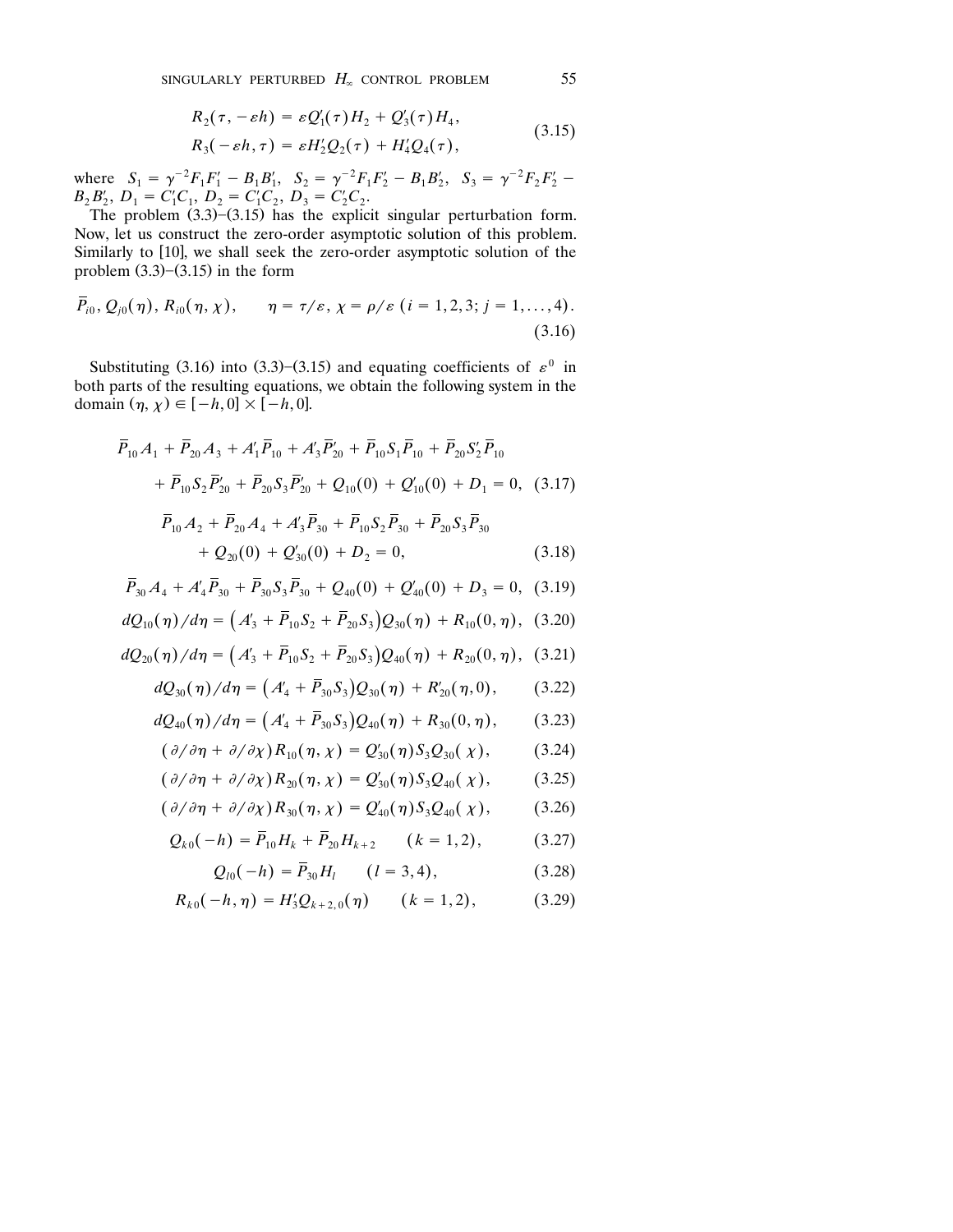$$
R_{20}(\eta, -h) = Q'_{30}(\eta) H_4, \qquad (3.30)
$$

$$
R_{30}(-h,\eta) = H_4'Q_{40}(\eta). \tag{3.31}
$$

*Remark* 3.1. The problem  $(3.17)$ – $(3.31)$  can be divided into four simpler problems solved successively:

(i) The First Problem consists of  $(3.19)$ ,  $(3.23)$ ,  $(3.26)$ ,  $(3.28)$ , with  $l = 4$ , and (3.31).

(ii) The Second Problem consists of  $(3.22)$ ,  $(3.25)$ ,  $(3.28)$ , with  $l = 3$ ,  $(3.29)$ , with  $k = 2$ , and  $(3.30)$ .

(iii) The Third Problem consists of  $(3.24)$  and  $(3.29)$  with  $k = 1$ .

(iv) The Fourth Problem consists of  $(3.17)$ ,  $(3.18)$ ,  $(3.20)$ ,  $(3.21)$ , and  $(3.27)$ .

3.2. *The First Problem and the Boundary-Layer H<sub>∞</sub> Control Problem* 

We assume that:

A1. The First Problem has a solution  $P_{30}$ ,  $Q_{40}(\eta)$ ,  $R_{30}(\eta, \chi)$ ,  $(\eta, \chi) \in [-h, 0] \times [-h, 0]$ , such that  $\bar{P}_{30} = \bar{P}'_{30}$ ,  $R_{30}(\eta, \chi) = R'_{30}(\chi, \eta)$ .

A2. All roots  $\lambda$  of the equation

$$
\det \left[ \lambda I_m - A_4 - S_3 \overline{P}_{30} - H_4 \exp(-\lambda h) - S_3 \int_{-h}^0 Q_{40}(\eta) \exp(\lambda \eta) d\eta \right] = 0
$$

lie inside the left-hand half-plane.

A3. All roots  $\lambda$  of the equation

$$
\det \left[ \lambda I_m - A_4 + B_2 B_2' \overline{P}_{30} - H_4 \exp(-\lambda h) + B_2 B_2' \int_{-h}^0 Q_{40}(\eta) \exp(\lambda \eta) d\eta \right] = 0
$$

lie inside the left-hand half-plane.

LEMMA 3.1. *Under the assumptions* A1-A3, *the matrix* 

$$
\begin{pmatrix}\bar{P}_{30}&Q_{40}(\chi)\\Q_{40}'(\eta)&R_{30}(\eta,\chi)\end{pmatrix}
$$

it is the kernel of linear bounded self-adjoint nonnegative operator mapping the *space*  $E^m \times L_2[-h, 0; E^m]$  into itself.

*Proof.* The statement of the lemma is a direct consequence of results of [9] (see Lemma 1 and its proof).  $\blacksquare$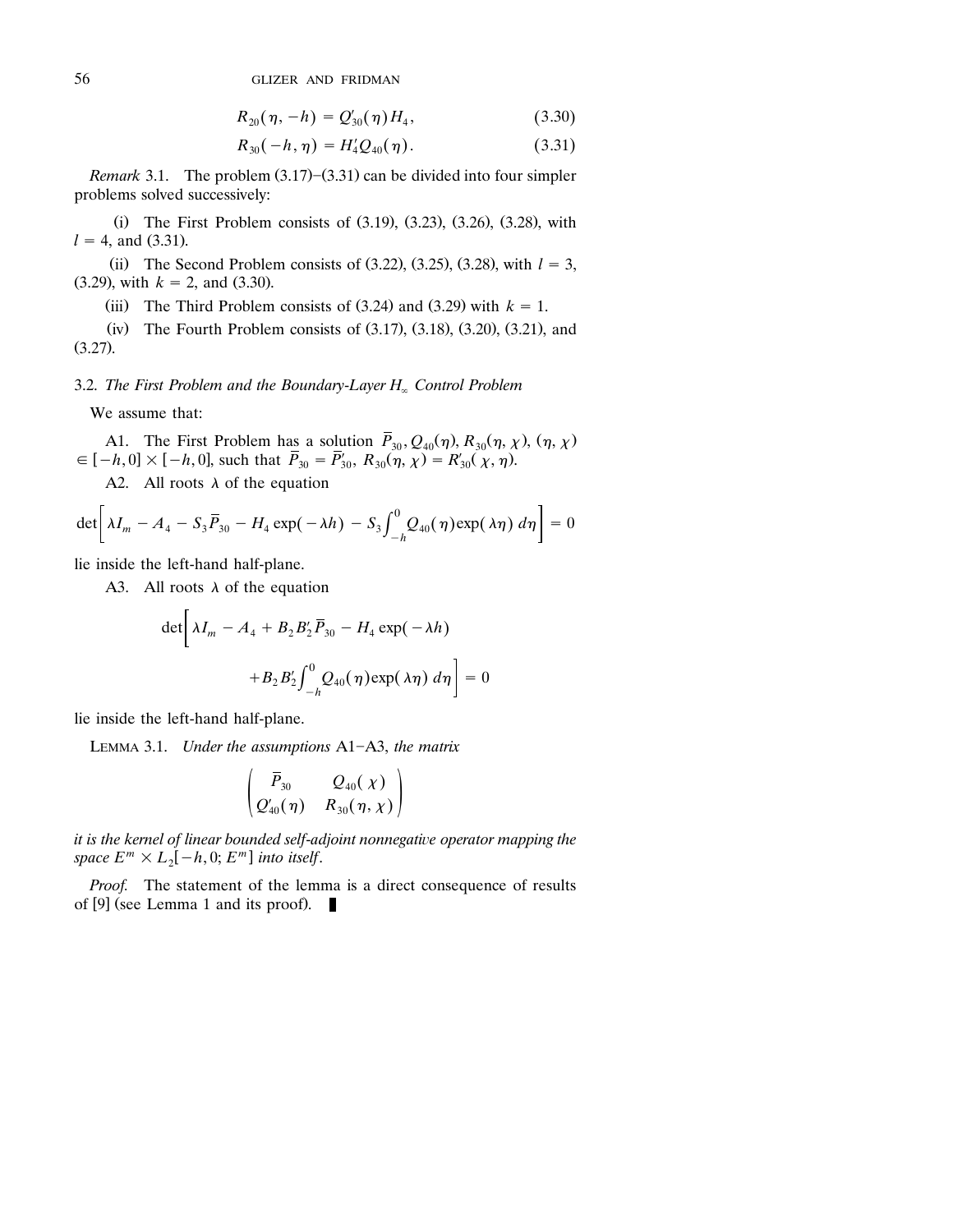The First Problem is the hybrid system of matrix Riccati equations associated with the  $H_{\infty}$  control problem

$$
d\tilde{y}(\sigma)/d\sigma = A_4 \tilde{y}(\sigma) + H_4 \tilde{y}(\sigma - h)
$$
  
+ 
$$
B_2 \tilde{u}(\sigma) + F_2 \tilde{w}(\sigma), \quad \sigma > 0;
$$
 (3.32)  

$$
\tilde{y}(\sigma) = 0, \quad \sigma \le 0,
$$
  

$$
\tilde{J}(\tilde{u}, \tilde{w}) = ||\tilde{v}(\sigma)||_{L_2}^2 - \gamma^2 ||\tilde{w}(\sigma)||_{L_2}^2,
$$
  

$$
\tilde{v}(\sigma) = \text{col}\{C_2 \tilde{y}(\sigma), \tilde{u}(\sigma)\}, \sigma > 0,
$$
 (3.33)

where  $\tilde{y}$ ,  $\tilde{u}$ ,  $\tilde{w}$ , and  $\tilde{v}$  are state, control, disturbance, and observation respectively. In the following we shall call the problem  $(3.32)$ ,  $(3.33)$  the *boundary-layer* (fast) problem associated with the original  $H_{\infty}$  control problem  $(2.1)$ – $(2.4)$ .

LEMMA 3.2. *Under the assumptions* A1-A3, *the controller*  $\tilde{u}^*[\tilde{y}(\cdot)](\sigma) =$  $-B'_2[\bar{P}_{30}\tilde{y}(\sigma)+\int_{-h}^{0}Q_{40}(\eta)\tilde{y}(\sigma+\eta)d\eta]$  solves the problem (3.32), (3.33), *i.e.*,  $\tilde{J}(\tilde{u}^*,\tilde{w}) \le 0$   $\forall \tilde{w}(\sigma) \in L_2[0,+\infty; E^q]$ . *i.e.*,  $\tilde{J}(\tilde{u}^*, \tilde{w}) \leq 0 \ \forall \tilde{w}(\sigma) \in L_2[0, +\infty; E^q].$ 

*Proof.* The statement of the lemma directly follows from [9, Lemma 1].  $\blacksquare$ 

### 3.3. *The Second and the Third Problems*

LEMMA 3.3. *The Second Problem and the Third Problem have the unique* solutions  $\{Q_{30}(\eta), R_{20}(\eta, \chi)\}\$  and  $R_{10}(\eta, \chi)$ , respectively, for  $(\eta, \chi) \in$  $[-h, 0] \times [-h, 0]$ . Moreover, the matrices  $R_{k0}(\eta, \chi)$  ( $k = 1, 2$ ) have the *form*

$$
R_{k0}(\eta, \chi) = \Phi_k(\eta - \chi)
$$
  
+  $\int_{\max(\eta - \chi - h, -h)}^{\eta} Q'_{30}(s) S_3 Q_{k+2,0}(s - \eta + \chi) ds$   
(k = 1, 2), (3.34)

*where*

$$
\Phi_k(\sigma) = \begin{cases} H'_3 Q_{k+2,0}(-\sigma - h), & -h \le \sigma \le 0, \\ Q'_{30}(\sigma - h) H_{k+2}, & 0 < \sigma \le h, \end{cases}
$$
(3.35)

and  $Q_{30}(\eta)$  is a unique solution to the linear integral-differential equation

$$
dQ_{30}(\eta)/d\eta = \left(A'_4 + \overline{P}_{30}S_3\right)Q_{30}(\eta) + Q'_{40}(-\eta - h)H_3 + \int_{-h}^{\eta} Q'_{40}(s - \eta)S_3Q_{30}(s) ds \tag{3.36}
$$

satisfying the initial condition  $(3.28)$   $(l = 3)$ .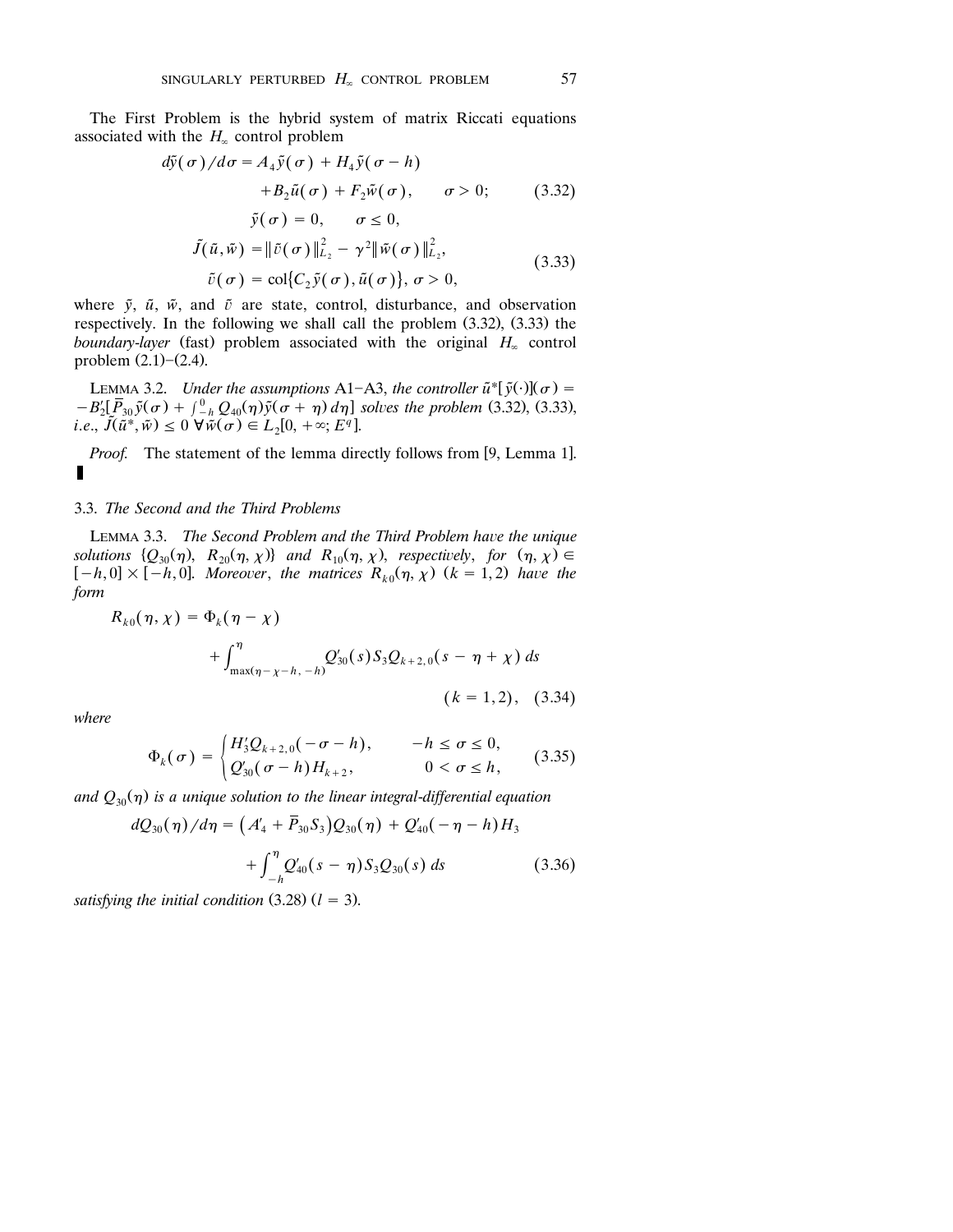*Proof.* The lemma is an immediate consequence of the results of  $[10,$  Lemma 4.2].

### 3.4. *The Fourth Problem and the Reduced-Order H<sub>n</sub> Control Problem*

Similarly to [10, pp. 498–499], one can rewrite the Fourth Problem in the equivalent form

$$
\overline{P}_{10}\overline{A} + \overline{A}'\overline{P}_{10} + \overline{P}_{10}\overline{S}\overline{P}_{10} + \overline{D} = 0, \qquad (3.37)
$$

$$
\overline{P}_{20} = -\left(\overline{P}_{10}N_1 + N_2 + \int_{-h}^{0} Q'_{30}(\eta) d\eta\right), \tag{3.38}
$$

$$
Q_{k0}(\eta) = \overline{P}_{10}H_k + \overline{P}_{20}H_{k+2}
$$
  
+  $(A'_3 + \overline{P}_{10}S_2 + \overline{P}_{20}S_3)\int_{-h}^{\eta} Q_{k+2,0}(s) ds$   
+  $\int_{-h}^{\eta} R_{k0}(0,s) ds$   $(k = 1,2),$  (3.39)

where

$$
\overline{A} = A_{H1} - N_1 A_{H3} - S_2 N_2' + N_1 S_3 N_2',
$$
\n(3.40)

$$
\overline{S} = \gamma^{-2} \overline{F} \overline{F'} - \overline{B} \overline{B'}, \qquad \overline{F} = F_1 - N_1 F_2, \qquad \overline{B} = B_1 - N_1 B_2, (3.41)
$$

$$
\overline{D} = D_1 - N_2 A_{H3} - A'_{H3} N'_2 + N_2 S_3 N'_2, \qquad (3.42)
$$

$$
N_1 = (A_{H2} + S_2 G)M^{-1}, \qquad N_2 = (A'_{H3}G + D_2)M^{-1}, \quad (3.43)
$$

$$
M = A_{H4} + S_3 G, \qquad G = \overline{P}_{30} + \int_{-h}^{0} Q_{40}(\eta) \, d\eta, \tag{3.44}
$$

$$
A_{Hi} = A_i + H_i \ (i = 1, ..., 4).
$$

From the assumption A2 we directly obtain that the matrix *M* is invertible. In the following, we assume that:

A4. The equation (3.37) has a symmetric positive semidefinite solution  $\overline{P}_{10}$ .

A5. All eigenvalues of the matrix  $(\overline{A} + \overline{S} \overline{P}_{10})$  lie inside the left-hand half-plane.

A6. All eigenvalues of the matrix  $\left[ \overline{A} + \Delta_A + (\overline{B} \overline{B}' + \Delta_B) \overline{P}_{10} \right]$  lie inside the left-hand half-plane, where  $\Delta_A = \gamma^{-2} \overline{F} F_2' [N_2' + G \overline{M}^{-1} (A_{H3} + B_2 B_2' N_2')]$ ,  $\Delta_B = \gamma^{-2} \overline{F} F_2' G \overline{M}^{-1} B_2 \overline{B}'$ ,  $\overline{M} = A_{H4} - B_2 B_2' G$ .  $\sum_{i=1}^{n} B'_{i} N'_{i}$ )],  $\Delta_{B} = \gamma^{-2} \overline{F} F'_{i} \overline{G} \overline{M}^{-1} B_{2} \overline{B}'$ ,  $\overline{M} = A_{H4} - B_{2} B'_{2} \overline{G}$ .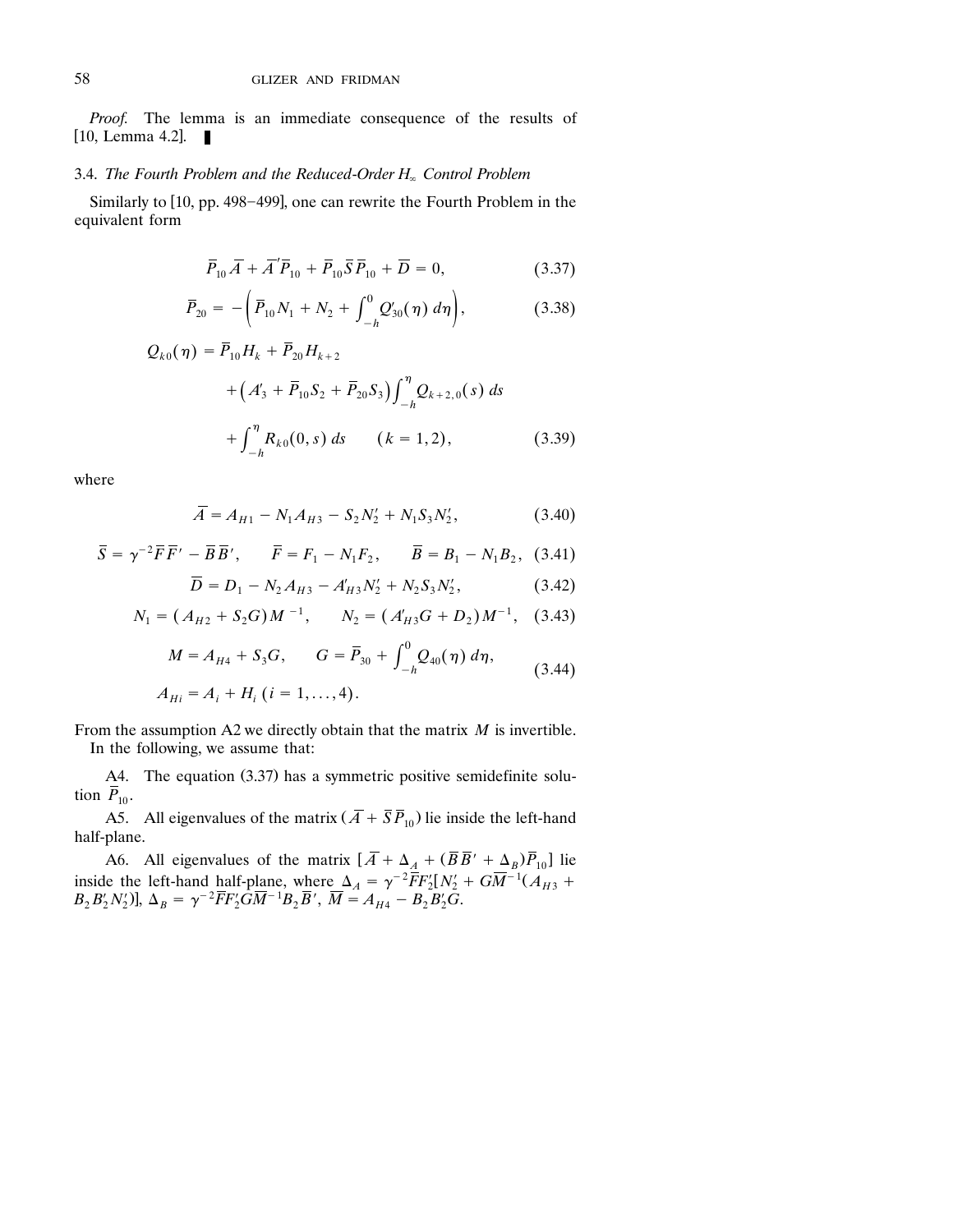From the assumption A3 we directly obtain that the matrix  $\overline{M}$  is invertible.

Now, let us present an interpretation of Eq.  $(3.37)$  and the assumptions A4-A6. Setting  $\varepsilon = 0$  in (2.1)-(2.4), one obtains the  $H_{\infty}$  control problem for the descriptor (algebraic-differential) system

$$
E\dot{\bar{z}}(t) = A_H \bar{z}(t) + B\bar{u}(t) + F\bar{w}(t), t > 0, \qquad E\bar{z}(0) = 0, \tag{3.45}
$$
  

$$
\bar{J}(\bar{u}, \bar{w}) = ||\bar{v}(t)||_{L_2}^2 - \gamma^2 ||\bar{w}(t)||_{L_2}^2, \qquad \bar{v}(t) = \text{col}\{C\bar{z}(t), \bar{u}(t)\}, t > 0,
$$
  

$$
(3.46)
$$

where  $\bar{z}$ ,  $\bar{u}$ ,  $\bar{w}$ , and  $\bar{v}$  are state, control, disturbance, and observation, respectively, and

$$
E = \begin{pmatrix} I_n & 0 \\ 0 & 0 \end{pmatrix}, \qquad A_H = \begin{pmatrix} A_{H1} & A_{H2} \\ A_{H3} & A_{H4} \end{pmatrix}, \qquad B = \begin{pmatrix} B_1 \\ B_2 \end{pmatrix}, \qquad F = \begin{pmatrix} F_1 \\ F_2 \end{pmatrix}.
$$
\n
$$
(3.47)
$$

In the following, we shall call this problem the *reduced-order* (slow) one associated with the original  $H_{\infty}$  control problem (2.1)–(2.4).

 Consider the generalized Riccati equation associated with the problem  $(3.45), (3.46)$ 

$$
K'A_{H} + A'_{H}K + K'SK + D = 0, \qquad EK = K'E, \qquad (3.48)
$$

where  $S = \gamma^{-2} FF' - BB'$ .

LEMMA 3.4. *Under the assumptions* A1, A2, A4, *and* A5, *the matrix*

$$
K_0 = \begin{pmatrix} \overline{P}_{10} & 0 \\ G_1 & G \end{pmatrix},
$$

 $\nu$ here  $G_1 \triangleq \overline{P}_{20}' + \int_{-h}^{0} Q_{30}(\eta) d\eta = -(N'_1 \overline{P}_{10} + N'_2)$ , satisfies (3.48), and  $EK_0$  is positive semidefinite.

*Proof.* The lemma is proved by direct substitution of  $K_0$  into (3.48), applying the block expansion of  $(3.48)$  (see  $[27]$ ), and taking into account that *G* satisfies the Riccati equation  $G'A_{H4} + A'_{H4}G + G'S_3G + D_3 = 0$  $(see [10]).$ П

Note that  $(3.37)$  can be obtained from  $(3.48)$  by eliminating the lower left- and right-hand blocks of the matrix *K* of the dimensions  $m \times n$  and  $m \times m$  respectively.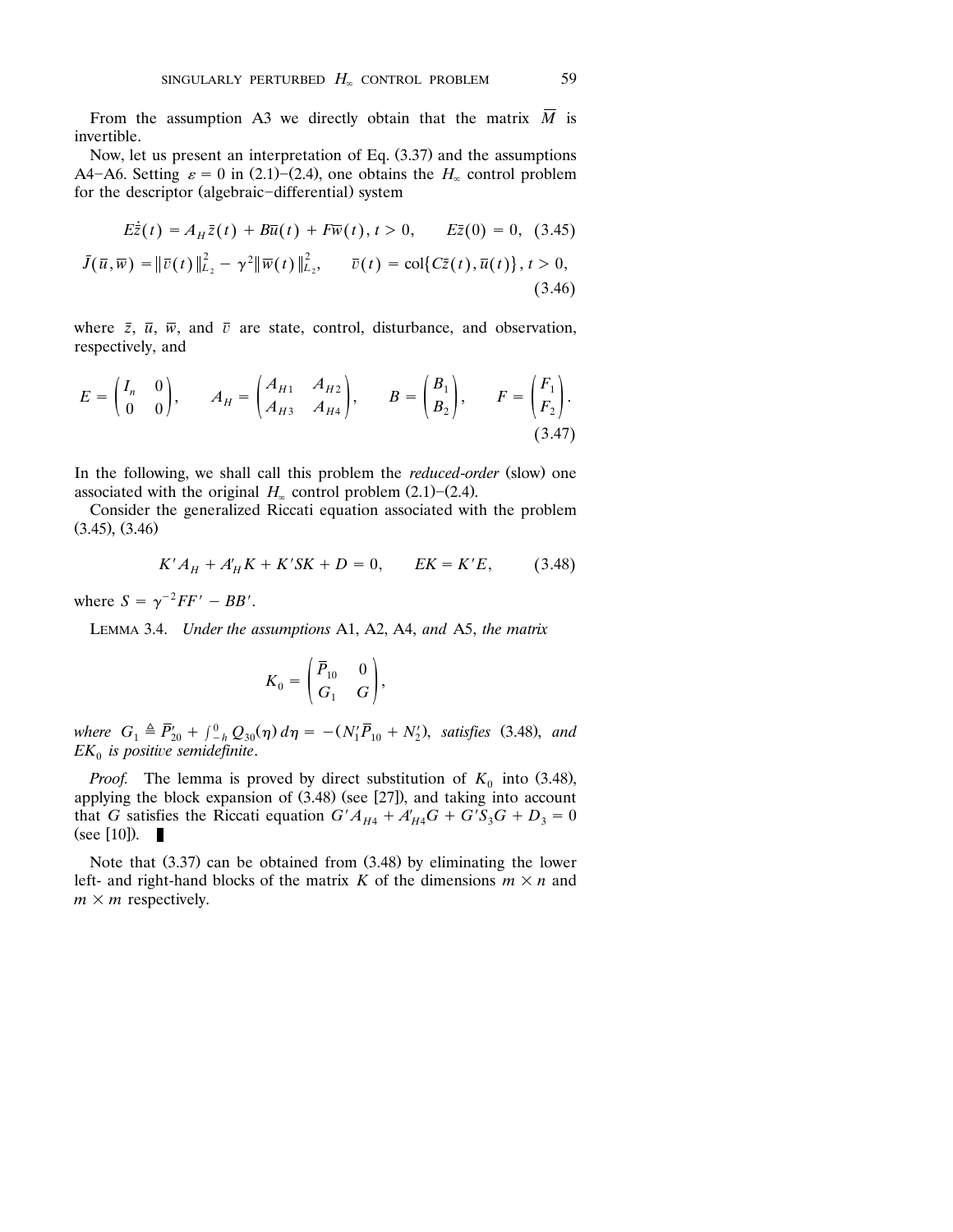LEMMA 3.5. *Under the assumptions* A1, A2, *and* A4, *the system*

$$
E\dot{\bar{z}}(t) = (A_H + SK_0)\bar{z}(t)
$$
 (3.49)

*is asymptotically stable iff the assumption* A5 *is satisfied*.

*Proof.* Let  $\bar{x}$  and  $\bar{y}$  be the upper and lower blocks of the vector  $\bar{z}$  of the dimensions  $n$  and  $m$  respectively. Since the matrix  $M$  is invertible (due to A2), one can rewrite  $(3.49)$  in the equivalent block form

$$
\dot{\bar{x}}(t) = (\bar{A} + \bar{S}\bar{P}_{10})\bar{x}(t), \quad \bar{y}(t) = -M^{-1}(A_{H3} + S_2'\bar{P}_{10} + S_3G_1)\bar{x}(t).
$$
\n(3.50)

Now, the statement of the lemma directly follows from A5.

LEMMA 3.6. *Under the assumption* A1, A2, A3, *and* A4, *the system*

$$
E\dot{\bar{z}}(t) = (A_H - BB'K_0)\bar{z}(t)
$$
\n(3.51)

*is asymptotically stable iff the assumption A*6 *is satisfied*.

*Proof.* The lemma is proved similarly to Lemma 3.5. п

LEMMA 3.7. *Under the assumptions* A1-A6, *the controller*  $\bar{u}^*[\bar{z}(t)] =$  $-B'K_0\bar{z}(t)$  solves the  $H_\infty$  problem (3.45), (3.46), *i.e.*,  $\bar{J}(\bar{u}^*,\bar{w}) \leq 0 \ \forall \bar{w}(t) \in$  $L_2[0, +\infty; E^q]$ .

*Proof.* The lemma is a direct consequence of Lemmas 3.4–3.6, and it is proved similarly to [9, Lemma 1], applying the functional  $V(\bar{z}) = \bar{z}' E K_0 \bar{z}$ . П

Thus, we have shown that Eq.  $(3.37)$  and the assumptions A4-A6 are associated with the reduced-order  $H_{\infty}$  control problem (3.45), (3.46) by conditions of the existence of its solution.

We have completed the construction of the zero-order asymptotic solution to the problem  $(3.3)$ – $(3.15)$  and, hence, to  $(2.6)$ – $(2.8)$ . It is clear that the asymptotic approach to the problem  $(2.6)$ – $(2.8)$  essentially simplifies a procedure of its solution. The original problem is reduced to three problems of lower dimensions solved successively. These problems are the First Problem, the problem  $(3.36)$ ,  $(3.28)$   $(l = 3)$ , and the equation  $(3.37)$ . Note that these problems are independent of  $\varepsilon$ . The other components of the zero-order asymptotic solution are obtained from the explicit expressions  $(3.34)$ ,  $(3.38)$ ,  $(3.39)$ .

In the next section, we shall verify the zero-order asymptotic solution to the problem  $(3.3)$ – $(3.15)$  constructed in this section.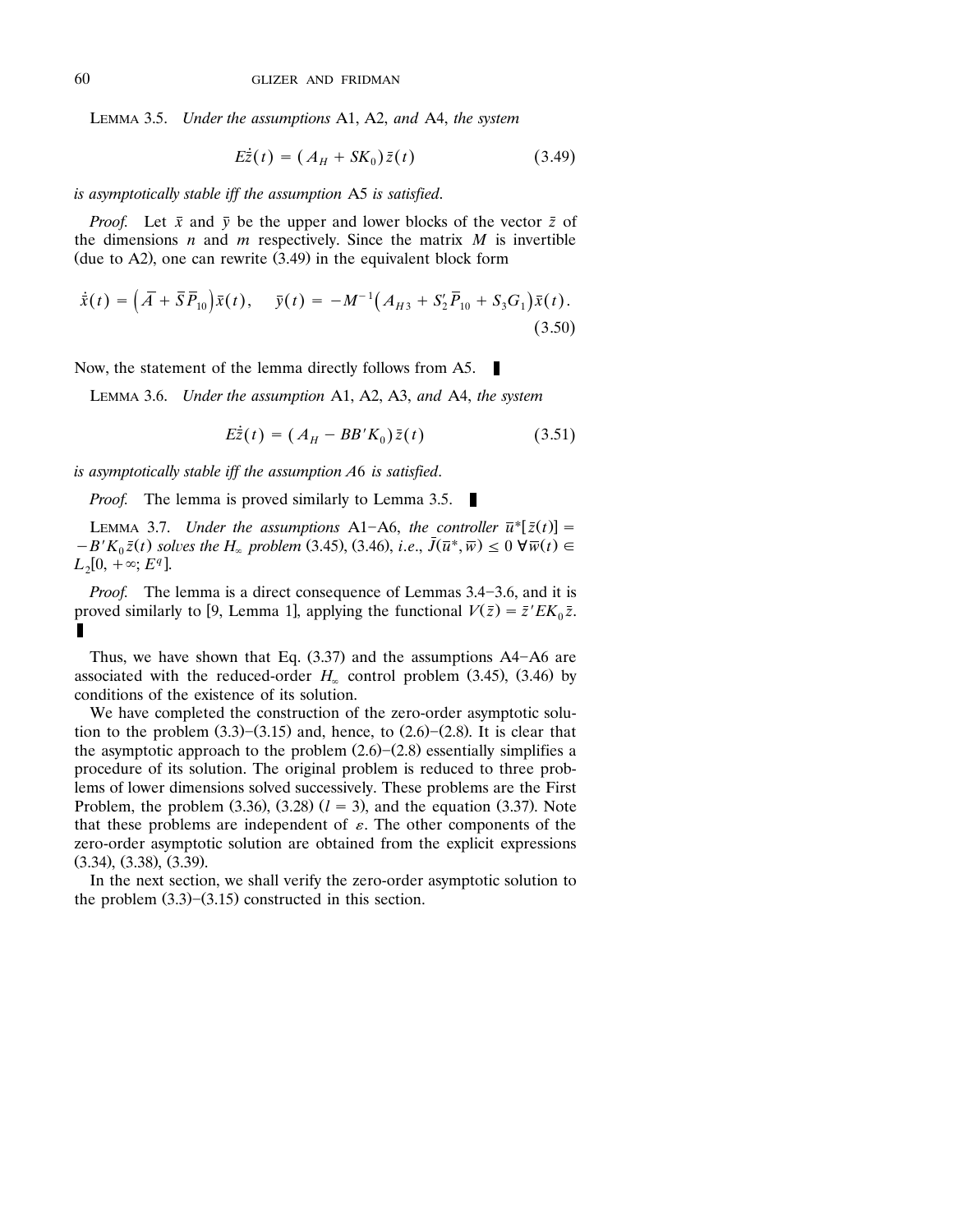### 4. VERIFICATION OF THE ZERO-ORDER ASYMPTOTIC SOLUTION OF THE PROBLEM  $(3.3)$ - $(3.15)$

### 4.1. *Auxiliary Results*

In this subsection, we shall present some auxiliary results which will be applied in the verification of the zero-order asymptotic solution to the problem  $(3.3)$ – $(3.15)$ .

Consider the system

$$
\dot{\varphi}(t) = \tilde{A}(\varepsilon)\varphi(t) + \tilde{H}(\varepsilon)\varphi(t - \varepsilon h) + \int_{-h}^{0} \tilde{G}(\eta, \varepsilon)\varphi(t + \varepsilon \eta) d\eta,
$$
  

$$
t > 0, \varphi \in E^{n+m}, \quad (4.1)
$$

where

$$
\tilde{A}(\varepsilon) = \begin{pmatrix} \tilde{A}_1(\varepsilon) & \tilde{A}_2(\varepsilon) \\ (1/\varepsilon)\tilde{A}_3(\varepsilon) & (1/\varepsilon)\tilde{A}_4(\varepsilon) \end{pmatrix},
$$
\n
$$
\tilde{H}(\varepsilon) = \begin{pmatrix} \tilde{H}_1(\varepsilon) & \tilde{H}_2(\varepsilon) \\ (1/\varepsilon)\tilde{H}_3(\varepsilon) & (1/\varepsilon)\tilde{H}_4(\varepsilon) \end{pmatrix},
$$
\n
$$
\tilde{G}(\eta, \varepsilon) = \begin{pmatrix} \tilde{G}_1(\eta, \varepsilon) & \tilde{G}_2(\eta, \varepsilon) \\ (1/\varepsilon)\tilde{G}_3(\eta, \varepsilon) & (1/\varepsilon)\tilde{G}_4(\eta, \varepsilon) \end{pmatrix},
$$
\n(4.3)

the blocks  $\tilde{A}_1(\varepsilon), \tilde{H}_1(\varepsilon), \tilde{G}_1(\eta, \varepsilon)$  are of dimension  $n \times n$ , and the blocks  $\tilde{A}_4(\varepsilon), \tilde{H}_4(\varepsilon), \tilde{G}_4(\eta, \varepsilon)$  are of dimension  $m \times m$ . We assume that:

A7.  $\tilde{A}_i(\varepsilon)$ ,  $\tilde{H}_i(\varepsilon)$ , and  $\tilde{G}_i(\eta, \varepsilon)$  (*i* = 1, ..., 4) are differentiable functions of  $\varepsilon$  and  $(n, \varepsilon)$  for  $n \in [-h, 0]$  and all sufficiently small  $\varepsilon \ge 0$ .

A8. The reduced-order subsystem associated with (4.1),

$$
\dot{\overline{\varphi}}_1(t) = \Omega \overline{\varphi}_1(t), \qquad t > 0, \overline{\varphi}_1 \in E^n,
$$
\n(4.4)

where

$$
\Omega = \Omega_1 - \Omega_2 \Omega_4^{-1} \Omega_3, \n\Omega_i = \tilde{A}_i(0) + \tilde{H}_i(0) + \int_{-h}^{0} \tilde{G}_i(\eta, 0) d\eta \qquad (i = 1, ..., 4)
$$
\n(4.5)

is asymptotically stable.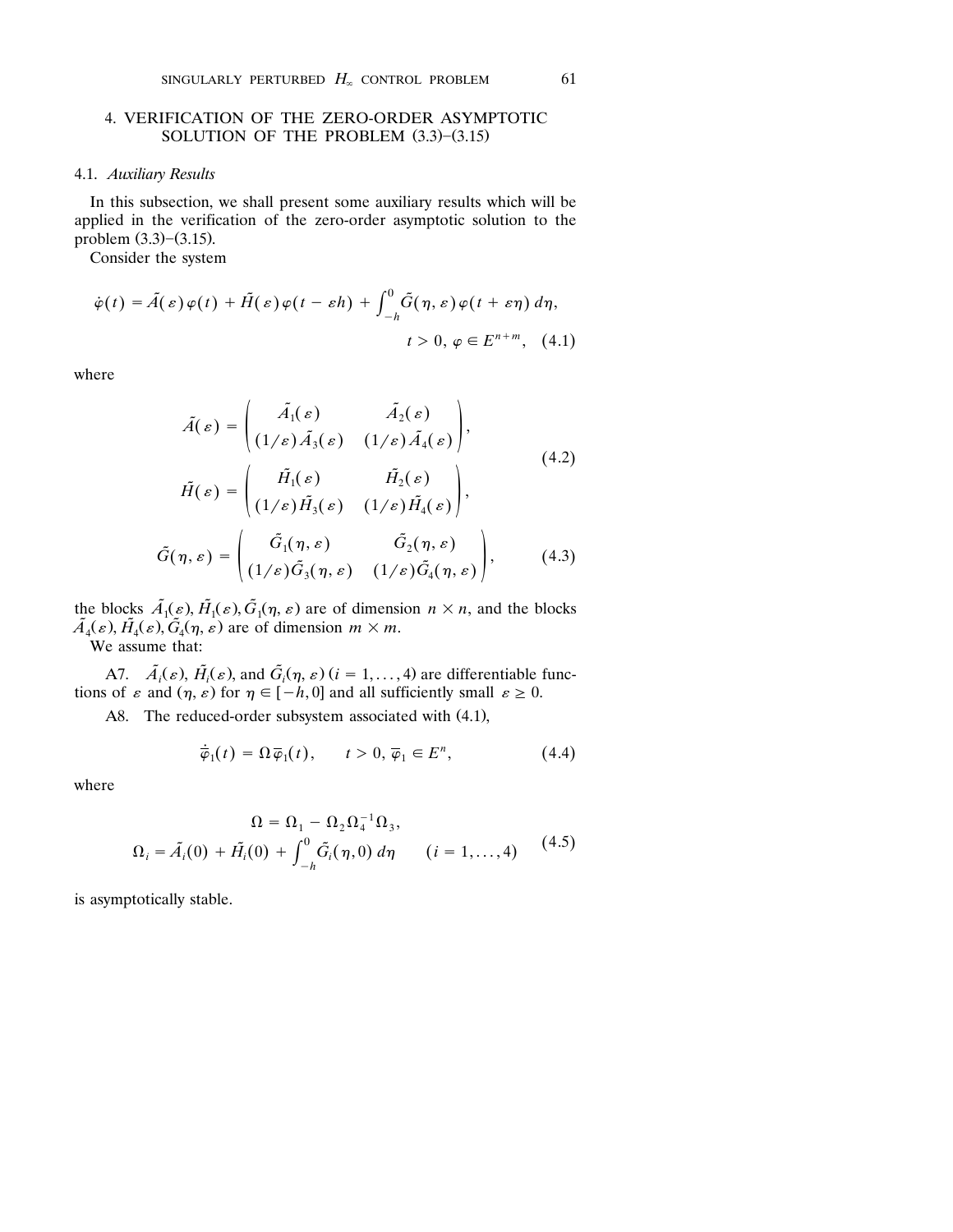### A9. The boundary-layer subsystem associated with (4.1),

$$
d\tilde{\varphi}_2(\sigma)/d\sigma = \tilde{A}_4(0)\tilde{\varphi}_2(\sigma) + \tilde{H}_4(0)\tilde{\varphi}_2(\sigma - h)
$$
  
+ 
$$
\int_{-h}^{0} \tilde{G}_4(\eta, 0)\tilde{\varphi}_2(\sigma + \eta) d\eta, \qquad \sigma > 0, \tilde{\varphi}_2 \in E^m, (4.6)
$$

is asymptotically stable.

Let  $\Phi(t, \varepsilon)$  be the fundamental matrix of the system (4.1), i.e., it satisfies this system and the initial conditions

$$
\Phi(0,\varepsilon) = I_{n+m}; \qquad \Phi(t,\varepsilon) = 0, t < 0. \tag{4.7}
$$

LEMMA 4.1. *Let*  $\Phi_1(t, \varepsilon), \Phi_2(t, \varepsilon), \Phi_3(t, \varepsilon),$  and  $\Phi_4(t, \varepsilon)$  be the upper *left*-*hand*, *upper right*-*hand*, *lower left*-*hand*, *and lower right*-*hand blocks of the matrix*  $\Phi(t, \varepsilon)$  *of the dimensions*  $n \times n$ ,  $n \times m$ ,  $m \times n$ , and  $m \times m$ *respectively. Under the assumptions A*7-A9, *for all t*  $\geq$  0 *and sufficiently small*  $\varepsilon > 0$ *, the following inequalities are satisfied:* 

$$
\|\Phi_k(t,\varepsilon)\| \le a \exp(-\alpha t) \ (k = 1,3), \quad \|\Phi_2(t,\varepsilon)\| \le a \varepsilon \exp(-\alpha t),
$$
  

$$
\|\Phi_4(t,\varepsilon)\| \le a \exp(-\alpha t) [\varepsilon + \exp(-\beta t/\varepsilon)],
$$

*where*  $a > 0$ *,*  $\alpha > 0$ *, and*  $\beta > 0$  *are some constants independent of*  $\varepsilon$ *.* 

For a proof of the lemma, see Appendix.

Consider the particular case of the system  $(4.1)$  with the coefficients

$$
\tilde{A}(\varepsilon) = A_{\varepsilon} + S_{\varepsilon} P_0(\varepsilon), \qquad \tilde{H}(\varepsilon) = H_{\varepsilon},
$$
  

$$
\tilde{G}(\eta, \varepsilon) = \varepsilon [S_{\varepsilon} Q_0(\eta) + \Lambda_{\varepsilon}],
$$
\n(4.8)

where

$$
P_0(\varepsilon) = \begin{pmatrix} \bar{P}_{10} & \varepsilon \bar{P}_{20} \\ \varepsilon \bar{P}_{20}' & \varepsilon \bar{P}_{30} \end{pmatrix}, \qquad Q_0(\eta) = \begin{pmatrix} Q_{10}(\eta) & Q_{20}(\eta) \\ Q_{30}(\eta) & Q_{40}(\eta) \end{pmatrix}, (4.9)
$$

$$
\Lambda_{\varepsilon} = \begin{pmatrix} S_2 \bar{P}_{20}' H_1 & S_2 \bar{P}_{20}' H_2 \\ (1/\varepsilon) S_3 \bar{P}_{20}' H_1 & (1/\varepsilon) S_3 \bar{P}_{20}' H_2 \end{pmatrix}. \qquad (4.10)
$$

Let  $\Psi(t, \varepsilon)$  be the fundamental matrix of the system (4.1), (4.8). Let  $\Psi_1(t, \varepsilon)$ ,  $\Psi_2(t, \varepsilon)$ ,  $\Psi_3(t, \varepsilon)$ , and  $\Psi_4(t, \varepsilon)$  be the upper left-hand, upper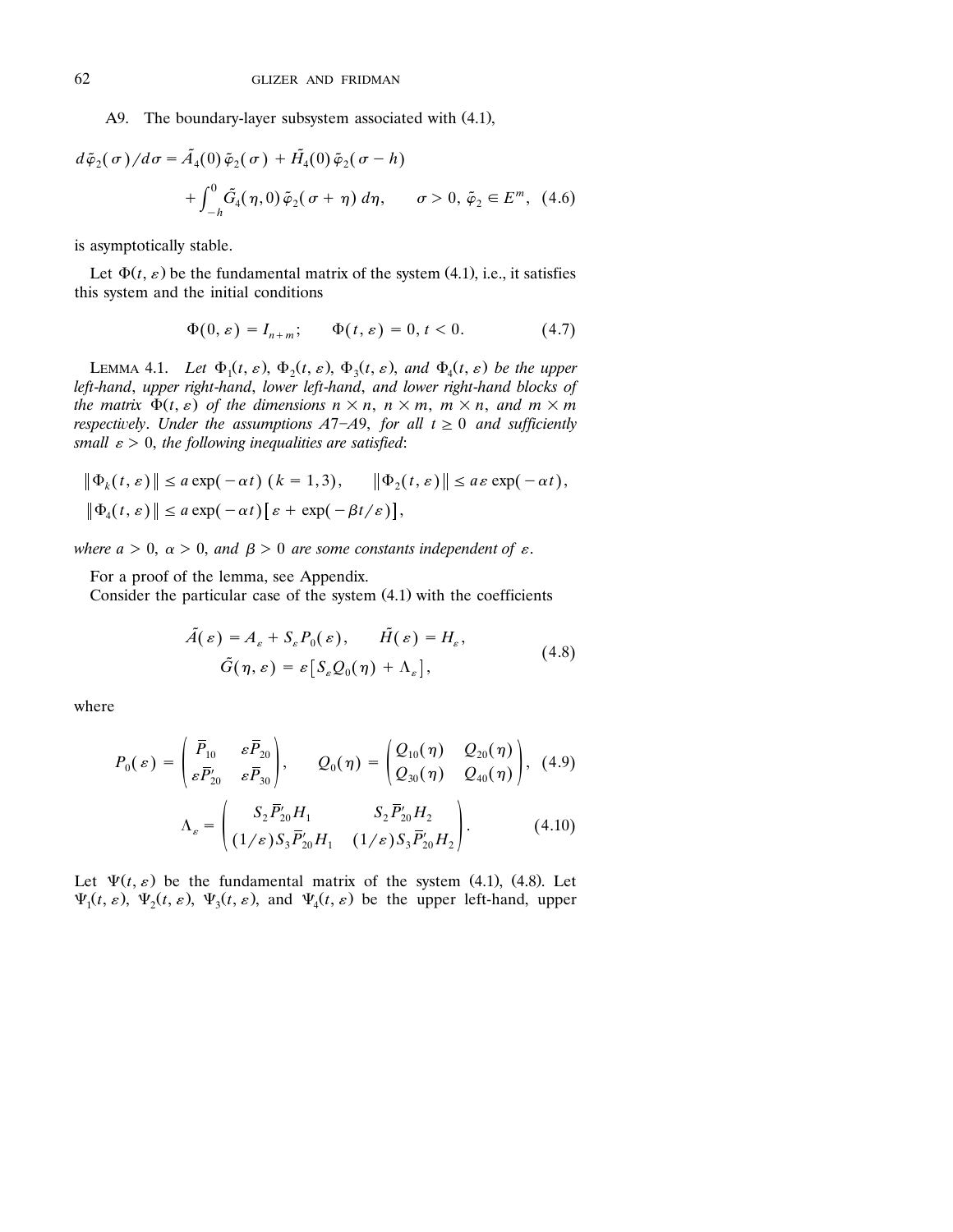right-hand, lower left-hand, and lower right-hand blocks of the matrix  $\Psi(t,\varepsilon)$  of the dimensions  $n \times n$ ,  $n \times m$ ,  $m \times n$ , and  $m \times m$  respectively.

LEMMA 4.2. *Under the assumptions* A1, A2, A4, *and* A5, *the inequalities*

$$
\|\Psi_k(t,\varepsilon)\| \le a \exp(-\alpha t) \ (k=1,3), \quad \|\Psi_2(t,\varepsilon)\| \le a \varepsilon \exp(-\alpha t),
$$
  

$$
\|\Psi_4(t,\varepsilon)\| \le a \exp(-\alpha t) [\varepsilon + \exp(-\beta t/\varepsilon)],
$$

*are satisfied for all*  $t \ge 0$  *and sufficiently small*  $\varepsilon > 0$ ; *where*  $a > 0$ *,*  $\alpha > 0$ , and  $\beta > 0$  are some constants independent of  $\varepsilon$ .

*Proof.* Let us construct the reduced-order and the boundary-layer subsystems, associated with the system  $(4.1)$ ,  $(4.8)$ , and show the asymptotic stability of these subsystems. From  $(4.2)$ ,  $(4.3)$ , and  $(4.8)$  one has

$$
\tilde{A}_1(\varepsilon) = A_1 + S_1 \overline{P}_{10} + S_2 \overline{P}_{20}, \qquad \tilde{A}_2(\varepsilon) = A_2 + \varepsilon S_1 \overline{P}_{20} + S_2 \overline{P}_{30},
$$
\n(4.11)

$$
\tilde{A}_3(\varepsilon) = A_3 + S_2' \overline{P}_{10} + S_3 \overline{P}_{20}', \qquad \tilde{A}_4(\varepsilon) = A_4 + \varepsilon S_2' \overline{P}_{20} + S_3 \overline{P}_{30},
$$
\n(4.12)

$$
\tilde{G}_k(\eta, \varepsilon) = \varepsilon S_1 Q_{k0}(\eta) + S_2 Q_{k+2,0}(\eta) + \varepsilon S_2 \bar{P}'_{20} H_k \qquad (k = 1, 2),
$$
\n(4.13)

$$
\tilde{G}_l(\eta,\varepsilon) = \varepsilon S_2' Q_{l-2,0}(\eta) + S_3 Q_{l0}(\eta) + \varepsilon S_3 \bar{P}_{20}' H_{l-2} \qquad (l = 3, 4).
$$
\n(4.14)

The block representation of the matrix  $H<sub>\epsilon</sub>$  is given in (2.5a).

Substituting (4.11)–(4.14) into (4.5), one obtains the matrix  $\Omega$  of coefficients of the reduced-order subsystem (4.4) associated with the system  $(4.1)$ ,  $(4.8)$ ,

$$
\Omega = A_{H1} + S_1 \overline{P}_{10} + S_2 G_1 - N_1 (A_{H3} + S_2' \overline{P}_{10} + S_3 G_1). \tag{4.15}
$$

Under the assumption A2, the matrix  $M$  in the expression for  $N_1$  is invertible. Substituting the expression for  $G_1$  (see Lemma 3.4) into (4.15) yields, after some rearrangement,  $\Omega = \overline{A} + \overline{S} \overline{P}_{10}$ , which implies, along with the assumption A5, the asymptotic stability of the reduced-order subsystem, associated with the system  $(4.1)$ ,  $(4.8)$ .

Replacing in (4.6)  $\tilde{A}_4(0)$  with its expression from (4.12),  $\tilde{H}_4(0)$  with  $H_4$ , and  $\tilde{G}_4(\eta,0)$  with its expression from (4.14), we obtain the boundary-layer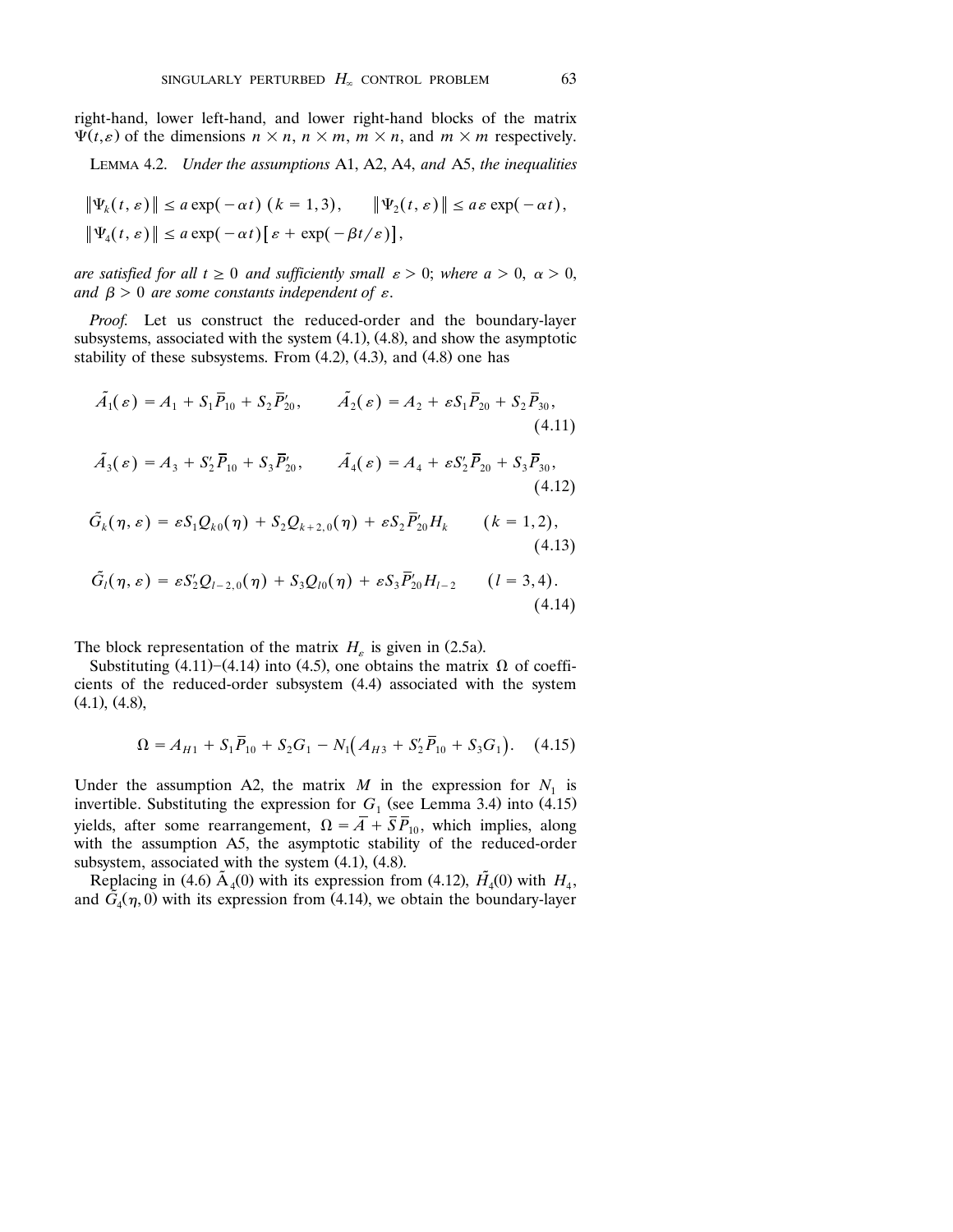subsystem, associated with the system  $(4.1)$ ,  $(4.8)$ :

$$
d\tilde{\varphi}_2(\sigma)/d\sigma = \left(A_4 + S_3 \overline{P}_{30}\right)\tilde{\varphi}_2(\sigma) + H_4 \tilde{\varphi}_2(\sigma - h)
$$

$$
+ \int_{-h}^{0} S_3 Q_{40}(\eta) \tilde{\varphi}_2(\sigma + \eta) d\eta,
$$

$$
\sigma > 0, \tilde{\varphi}_2 \in E^m. \quad (4.16)
$$

The assumption A2 directly implies the asymptotic stability of the boundary-layer subsystem  $(4.16)$ . Now, the statement of the lemma is an immediate consequence of Lemma 4.1.

## 4.2. *Estimation of the Remainder Term Corresponding to the Zero*-*Order Asymptotic Solution*

THEOREM 4.1. *Under the assumptions* A1, A2, A4, *and* A5, *the problem*  $Z_i$  (3.3) - (3.15) *has a solution*  $P_i(\varepsilon), Q_j(\tau, \varepsilon), R_i(\tau, \rho, \varepsilon)$  *(* $i = 1, 2, 3; j = 1$ *)* 1,..., 4) for all sufficiently small  $\varepsilon > 0$ , and this solution satisfies the *inequalities*

$$
||P_i(\varepsilon) - \overline{P}_{i0}|| \le a\varepsilon, \qquad ||Q_j(\tau, \varepsilon) - Q_{j0}(\tau/\varepsilon)|| \le a\varepsilon,
$$
  

$$
||R_i(\tau, \rho, \varepsilon) - R_{i0}(\tau/\varepsilon, \rho/\varepsilon)|| \le a\varepsilon,
$$

where  $(\tau, \rho) \in [-\varepsilon h, 0] \times [-\varepsilon h, 0]$ ;  $\overline{P}_{i0}, Q_{j0}(\eta)$  and  $R_{i0}(\eta, \chi)$  are defined *in Section 3; and*  $a > 0$  *is some constant independent of*  $\varepsilon$ *.* 

*Proof.* Let us transform the variables in the problem  $(3.3)$ – $(3.15)$  as

$$
P_i(\varepsilon) = \bar{P}_{i0} + \theta_{Pi}(\varepsilon) \qquad (i = 1, 2, 3), \qquad (4.17)
$$
  
\n
$$
Q_k(\tau, \varepsilon) = Q_{k0}(\tau/\varepsilon) + \theta_{Qk}(\tau, \varepsilon),
$$
  
\n
$$
Q_l(\tau, \varepsilon) = Q_{l0}(\tau/\varepsilon) + \varepsilon \bar{P}_{20}' H_{l-2} + \theta_{Ql}(\tau, \varepsilon), \qquad (4.18)
$$
  
\n
$$
(k = 1, 2; l = 3, 4),
$$

$$
R_1(\tau, \rho, \varepsilon) = R_{10}(\tau/\varepsilon, \rho/\varepsilon) + \varepsilon \Big[ H_1' Q_{10}(\rho/\varepsilon) + H_3' \overline{P}_{20}' H_1 \Big] + \theta_{R1}(\tau, \rho, \varepsilon),
$$
\n(4.19)

$$
R_{2}(\tau, \rho, \varepsilon) = R_{20}(\tau/\varepsilon, \rho/\varepsilon)
$$
  
+  $\varepsilon \Big\{ H'_{1} [Q_{20}(\rho/\varepsilon) + \overline{P}_{20} H_{4} - Q_{20}(-h)] + Q'_{10}(\tau/\varepsilon) H_{2} \Big\}$   
+  $\theta_{R2}(\tau, \rho, \varepsilon),$   

$$
R_{3}(\tau, \rho, \varepsilon) = R_{30}(\tau/\varepsilon, \rho/\varepsilon) + \varepsilon [H'_{2} Q_{20}(\rho/\varepsilon) + H'_{4} \overline{P}'_{20} H_{2}]
$$
  
(4.20)

$$
+ \theta_{R3}(\tau, \rho, \varepsilon). \tag{4.21}
$$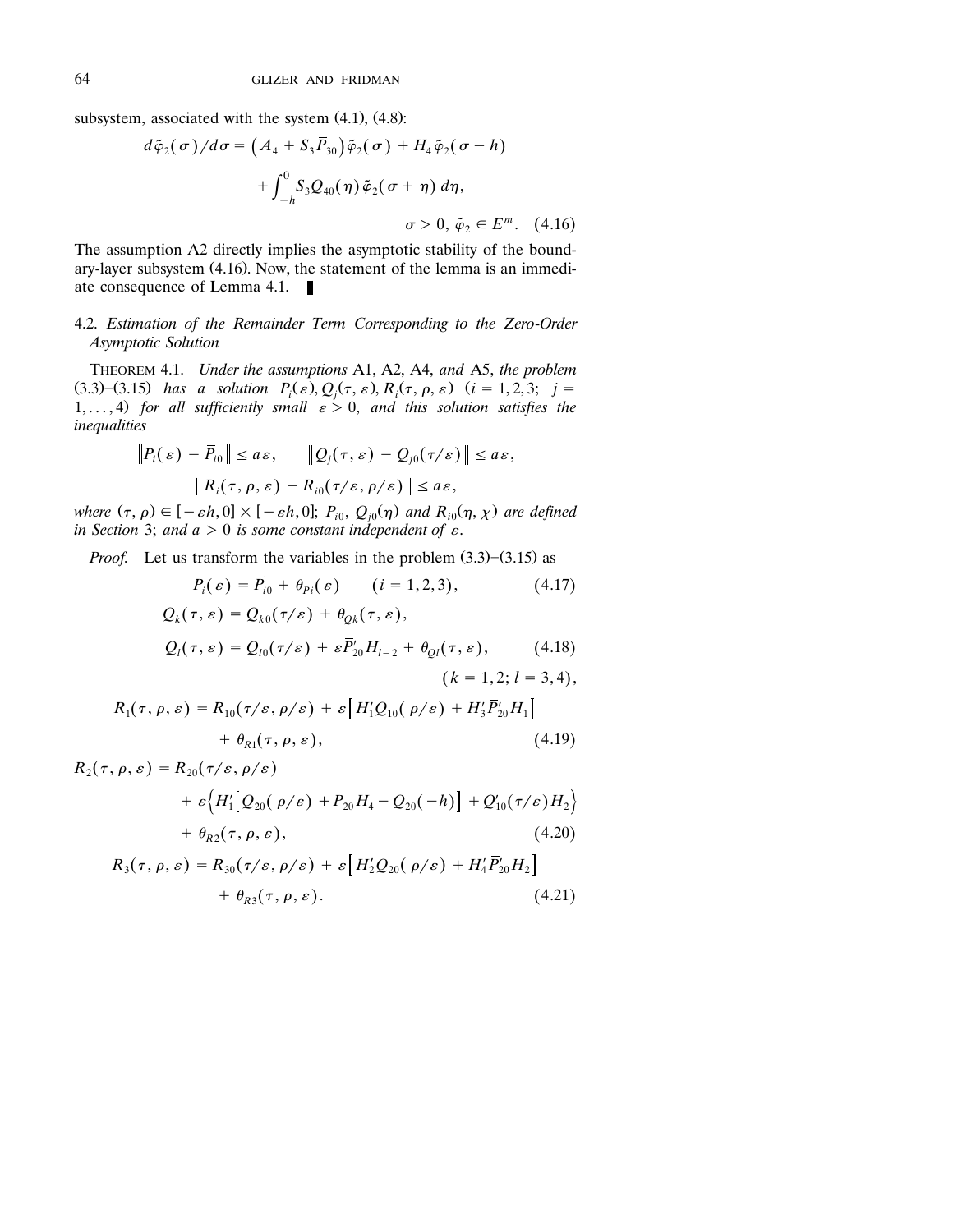The transformation  $(4.17)$ – $(4.21)$  yields the following problem for the new variables  $\theta_{pi}(\varepsilon)$ ,  $\theta_{Qj}(\tau, \varepsilon)$ , and  $\theta_{Ri}(\tau, \rho, \varepsilon)$  (*i* = 1, 2, 3; *j* = 1, ..., 4) in the domain  $(\tau, \rho) \in [-\varepsilon h, 0] \times [-\varepsilon h, 0]$ .

$$
\theta_P(\varepsilon)\tilde{A}(\varepsilon) + \tilde{A}'(\varepsilon)\theta_P(\varepsilon) + \theta_Q(0,\varepsilon) + \theta'_Q(0,\varepsilon)
$$
  
+  $D_P(\varepsilon) + \theta_P(\varepsilon)S_\varepsilon\theta_P(\varepsilon) = 0,$  (4.22)

$$
d\theta_{Q}(\tau,\varepsilon)/d\tau = \tilde{A}'(\varepsilon)\theta_{Q}(\tau,\varepsilon) + (1/\varepsilon)\theta_{P}(\varepsilon)\tilde{G}(\tau/\varepsilon,\varepsilon) + \theta_{R}(0,\tau,\varepsilon) + D_{Q}(\tau,\varepsilon) + \theta_{P}(\varepsilon)S_{\varepsilon}\theta_{Q}(\tau,\varepsilon),
$$
(4.23)

$$
(\partial/\partial \tau + \partial/\partial \rho)\theta_R(\tau, \rho, \varepsilon)
$$
  
\n
$$
= (1/\varepsilon)\theta'_Q(\tau, \varepsilon)\tilde{G}(\rho/\varepsilon, \varepsilon) + (1/\varepsilon)\tilde{G}'(\tau/\varepsilon, \varepsilon)\theta_Q(\rho, \varepsilon)
$$
  
\n
$$
+ D_R(\tau, \rho, \varepsilon) + \theta'_Q(\tau, \varepsilon)S_{\varepsilon}\theta_Q(\rho, \varepsilon),
$$
  
\n
$$
\theta_Q(-\varepsilon h, \varepsilon) = \theta_P(\varepsilon)H_{\varepsilon},
$$
  
\n
$$
\theta_R(-\varepsilon h, \tau, \varepsilon) = \theta'_R(\tau, -\varepsilon h, \varepsilon) = H'_{\varepsilon}\theta_Q(\tau, \varepsilon),
$$
\n(4.25)

where  $\tilde{A}(\varepsilon)$  and  $\tilde{G}(\eta, \varepsilon)$  are defined by (4.8). Also in (4.22)–(4.25),

$$
\theta_P(\varepsilon) = \begin{pmatrix} \theta_{P1}(\varepsilon) & \varepsilon \theta_{P2}(\varepsilon) \\ \varepsilon \theta'_{P2}(\varepsilon) & \varepsilon \theta_{P3}(\varepsilon) \end{pmatrix},
$$

$$
\theta_Q(\tau, \varepsilon) = \begin{pmatrix} \theta_{Q1}(\tau, \varepsilon) & \theta_{Q2}(\tau, \varepsilon) \\ \theta_{Q3}(\tau, \varepsilon) & \theta_{Q4}(\tau, \varepsilon) \end{pmatrix},
$$

$$
\theta_R(\tau, \rho, \varepsilon) = (1/\varepsilon) \begin{pmatrix} \theta_{R1}(\tau, \rho, \varepsilon) & \theta_{R2}(\tau, \rho, \varepsilon) \\ \theta'_{R2}(\rho, \tau, \varepsilon) & \theta_{R3}(\tau, \rho, \varepsilon) \end{pmatrix},
$$

$$
D_P(\varepsilon) = \begin{pmatrix} 0 & D_{P2}(\varepsilon) \\ D'_{P2}(\varepsilon) & D_{P3}(\varepsilon) \end{pmatrix},
$$

$$
D_Q(\tau, \varepsilon) = \begin{pmatrix} D_{Q1}(\tau, \varepsilon) & D_{Q2}(\tau, \varepsilon) \\ D_{Q3}(\tau, \varepsilon) & D_{Q4}(\tau, \varepsilon) \end{pmatrix},
$$

$$
D_R(\tau, \rho, \varepsilon) = \begin{pmatrix} D_{R1}(\tau, \rho, \varepsilon) & D_{R2}(\tau, \rho, \varepsilon) \\ D'_{R2}(\rho, \tau, \varepsilon) & D_{R3}(\tau, \rho, \varepsilon) \end{pmatrix}.
$$

The matrices  $D_{Pk}(\varepsilon)$ ,  $D_{Qj}(\tau, \varepsilon)$ ,  $D_{Ri}(\tau, \rho, \varepsilon)$  are known functions of  $P_{i0}$ ,  $Q_{j0}(\tau/\varepsilon)$ , and  $R_{i0}(\tau/\varepsilon, \rho/\varepsilon)$   $(k = 2, 3; i = 1, 2, 3; j = 1, ..., 4)$ . These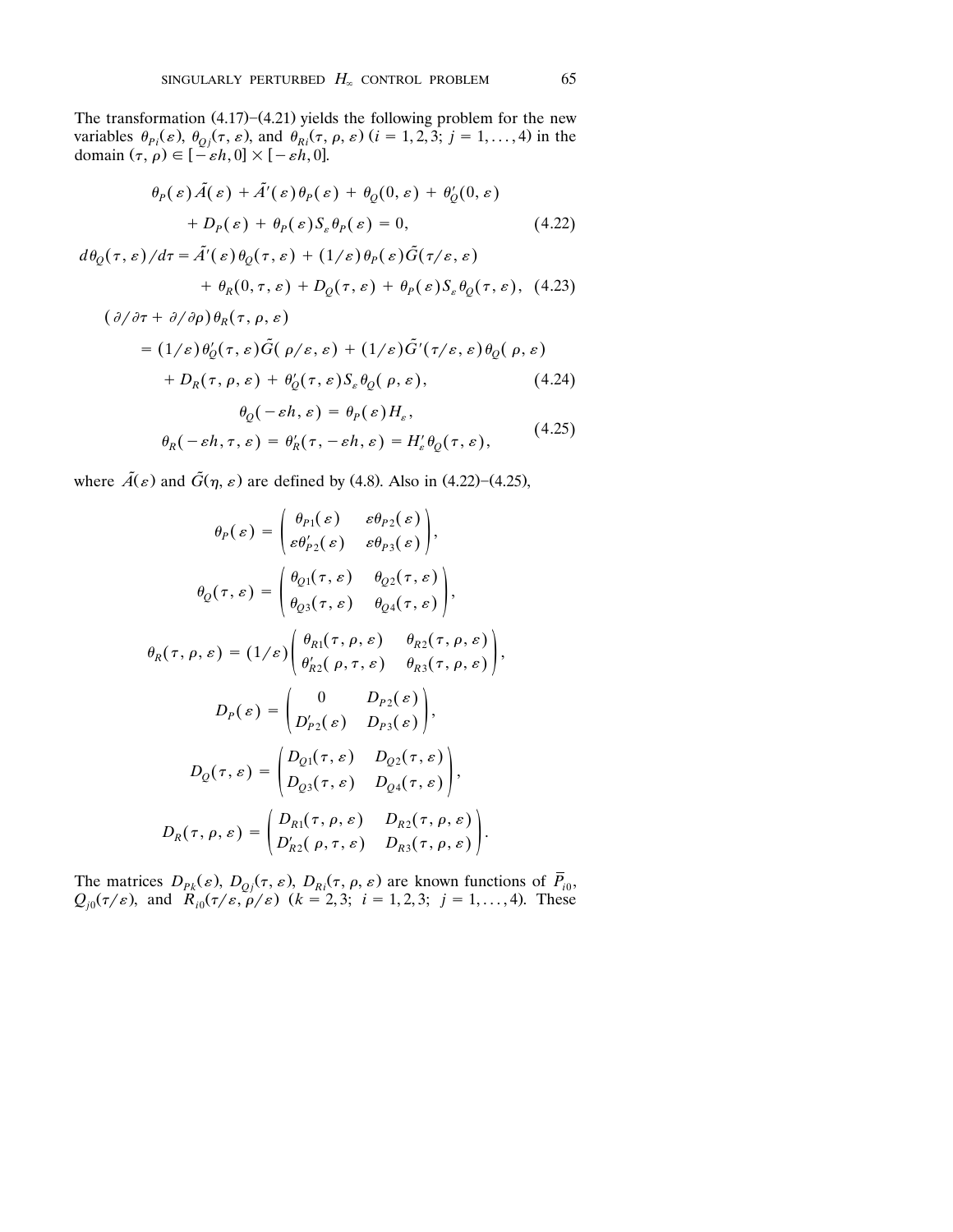matrices are continuous in  $(\tau, \rho) \in [-\varepsilon h, 0] \times [-\varepsilon h, 0]$ , and for all sufficiently small  $\varepsilon > 0$  they satisfy the inequalities

$$
||D_{Pk}(\varepsilon)|| \le a\varepsilon, ||D_{Qj}(\tau, \varepsilon)|| \le a, ||D_{Ri}(\tau, \rho, \varepsilon)|| \le a/\varepsilon
$$
  

$$
(k = 2, 3; j = 1, ..., 4; i = 1, 2, 3), \quad (4.26)
$$

where  $a > 0$  is some constant independent of  $\varepsilon$ .

Denote

$$
\Gamma_p(\theta_P)(\varepsilon) = D_p(\varepsilon) + \theta_p(\varepsilon) S_{\varepsilon} \theta_P(\varepsilon), \qquad (4.27)
$$

$$
\Gamma_Q(\theta_P, \theta_Q)(\tau, \varepsilon) = D_Q(\tau, \varepsilon) + \theta_P(\varepsilon) S_\varepsilon \theta_Q(\tau, \varepsilon), \qquad (4.28)
$$

$$
\Gamma_R(\theta_Q)(\tau,\rho,\varepsilon) = D_R(\tau,\rho,\varepsilon) + \theta'_Q(\tau,\varepsilon) S_{\varepsilon} \theta_Q(\rho,\varepsilon), \quad (4.29)
$$

$$
\tilde{\Psi}(t,\tau,\varepsilon) = \Psi(t-\tau-\varepsilon h,\varepsilon)H_{\varepsilon}
$$

$$
+(1/\varepsilon)\int_{-\tau}^{\varepsilon h} \Psi(t-\tau-\rho,\varepsilon)\tilde{G}(-\rho/\varepsilon,\varepsilon)\,d\rho. \tag{4.30}
$$

Applying Lemma 4.2, one can directly show that the matrix  $\tilde{\Psi}(t, \tau, \varepsilon)$ satisfies the inequalities for all  $t \geq 0$ ,  $\tau \in [-\varepsilon h, 0]$ , and sufficiently small  $\varepsilon > 0$ ,

$$
\|\tilde{\Psi}_k(t,\tau,\varepsilon)\| \le a \exp(-\alpha t),
$$
  

$$
\|\tilde{\Psi}_l(t,\tau,\varepsilon)\| \le a \exp(-\alpha t)[1 + (1/\varepsilon)\exp(-\beta t/\varepsilon)],
$$
 (4.31)

where  $(k = 1, 2; l = 3, 4) \tilde{\Psi}_j(t, \tau, \varepsilon)$   $(j = 1, ..., 4)$  are the upper left-hand, upper right-hand, lower left-hand, and lower right-hand blocks of this matrix of the dimensions  $n \times n$ ,  $n \times m$ ,  $m \times n$ , and  $m \times m$  respectively;  $a > 0$ ,  $\alpha > 0$ , and  $\beta > 0$  are some constants independent of  $\varepsilon$ . Applying results of  $[10, pp. 501 - 502]$ , we can rewrite the problem  $(4.22) - (4.25)$  in the equivalent form

$$
\theta_P(\varepsilon) = \int_0^{+\infty} \left[ \Psi'(t,\varepsilon) \Gamma_P(\theta_P)(\varepsilon) \Psi(t,\varepsilon) \right. \\
\left. + \int_{-\varepsilon h}^0 \Psi'(t,\varepsilon) \Gamma_Q(\theta_P,\theta_Q)(\tau,\varepsilon) \Psi(t+\tau,\varepsilon) d\tau \right. \\
\left. + \int_{-\varepsilon h}^0 \Psi'(t+\tau,\varepsilon) \Gamma'_Q(\theta_P,\theta_Q)(\tau,\varepsilon) \Psi(t,\varepsilon) d\tau \right. \\
\left. + \int_{-\varepsilon h}^0 \int_{-\varepsilon h}^0 \Psi'(t+\tau,\varepsilon) \Gamma_R(\theta_Q)(\tau,\rho,\varepsilon) \right. \\
\left. \times \Psi(t+\rho,\varepsilon) d\tau d\rho \right] dt,
$$
\n(4.32)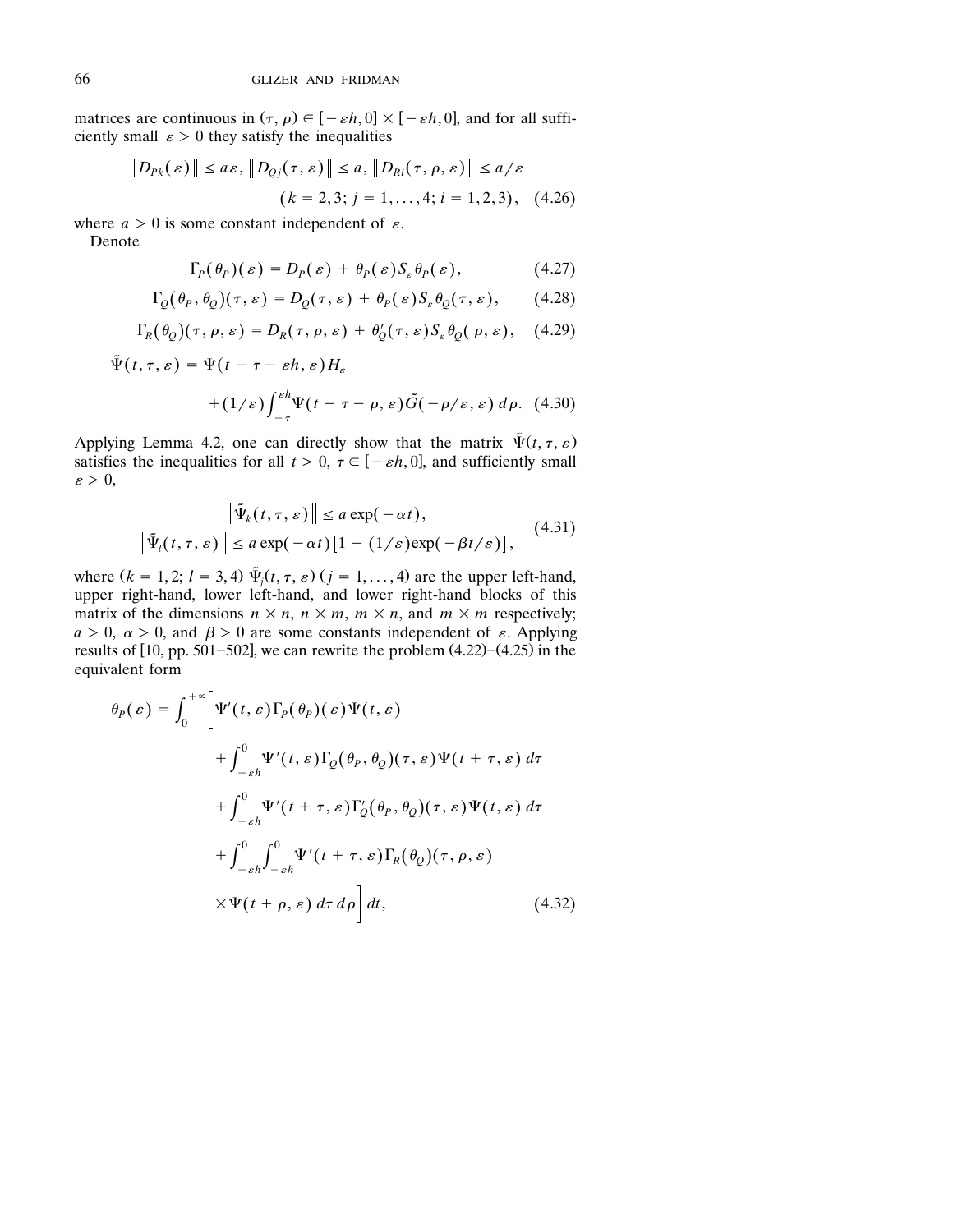$$
\theta_Q(\tau, \varepsilon) = \int_0^{+\infty} \left[ \Psi'(t, \varepsilon) \Gamma_P(\theta_P)(\varepsilon) \tilde{\Psi}(t, \tau, \varepsilon) \right. \\
\left. + \int_{-\varepsilon h}^0 \Psi'(t, \varepsilon) \Gamma_Q(\theta_P, \theta_Q)(\rho, \varepsilon) \tilde{\Psi}(t + \rho, \tau, \varepsilon) d\rho \right. \\
\left. + \int_{-\varepsilon h}^0 \Psi'(t + \rho, \varepsilon) \Gamma'_Q(\theta_P, \theta_Q)(\rho, \varepsilon) \tilde{\Psi}(t, \tau, \varepsilon) d\rho \right. \\
\left. + \int_{-\varepsilon h}^0 \Psi'(t + \rho, \varepsilon) \Gamma_R(\theta_Q)(\rho, \rho_1, \varepsilon) \right. \\
\left. \times \tilde{\Psi}(t + \rho_1, \tau, \varepsilon) d\rho d\rho_1 \right] dt \\
\left. + \int_0^{\tau + \varepsilon h} \left[ \Psi'(t, \varepsilon) \Gamma_Q(\theta_P, \theta_Q)(\tau - t, \varepsilon) \right. \\
\left. + \int_{-\varepsilon h}^0 \Psi'(t + \rho, \varepsilon) \Gamma_R(\theta_Q)(\rho, \tau - t, \varepsilon) d\rho \right] dt, \tag{4.33}
$$

$$
\theta_R(\tau, \rho, \varepsilon)
$$
\n
$$
= \int_0^{+\infty} \left[ \tilde{\Psi}'(t, \tau, \varepsilon) \Gamma_P(\theta_P)(\varepsilon) \tilde{\Psi}(t, \rho, \varepsilon) \right. \\
\left. + \int_{-\varepsilon h}^0 \tilde{\Psi}'(t, \tau, \varepsilon) \Gamma_Q(\theta_P, \theta_Q)(\rho_1, \varepsilon) \tilde{\Psi}(t + \rho_1, \rho) d\rho_1 \right. \\
\left. + \int_{-\varepsilon h}^0 \tilde{\Psi}'(t + \rho_1, \tau, \varepsilon) \Gamma'_Q(\theta_P, \theta_Q)(\rho_1, \varepsilon) \tilde{\Psi}(t, \rho, \varepsilon) d\rho_1 \right. \\
\left. + \int_{-\varepsilon h}^0 \int_{-\varepsilon h}^0 \tilde{\Psi}'(t + \rho_1, \tau, \varepsilon) \Gamma_R(\theta_Q)(\rho_1, \rho_2, \varepsilon) \right. \\
\left. \times \tilde{\Psi}(t + \rho_2, \rho, \varepsilon) d\rho_1 d\rho_2 \right] dt \\
\left. + \int_0^{\tau + \varepsilon h} \left[ \Gamma'_Q(\theta_P, \theta_Q)(\tau - t, \varepsilon) \tilde{\Psi}(t, \rho, \varepsilon) \right. \\
\left. + \int_0^{\tau + \varepsilon h} \left[ \Gamma'_Q(\theta_P, \theta_Q)(\rho_1, \tau - t, \varepsilon) \tilde{\Psi}(t + \rho_1, \rho, \varepsilon) d\rho_1 \right] dt \right. \\
\left. + \int_0^{\rho + \varepsilon h} \left[ \tilde{\Psi}'(t, \tau, \varepsilon) \Gamma_Q(\theta_P, \theta_Q)(\rho - t, \varepsilon) \right. \\
\left. + \int_0^0 \tilde{\Psi}'(t + \rho_1, \tau, \varepsilon) \Gamma_R(\theta_Q)(\rho_1, \rho - t, \varepsilon) d\rho_1 \right] dt \right. \\
\left. + \int_0^{\min(\tau + \varepsilon h, \rho + \varepsilon h)} \Gamma_R(\theta_Q)(\tau - t, \rho - t, \varepsilon) dt. \right. \tag{4.34}
$$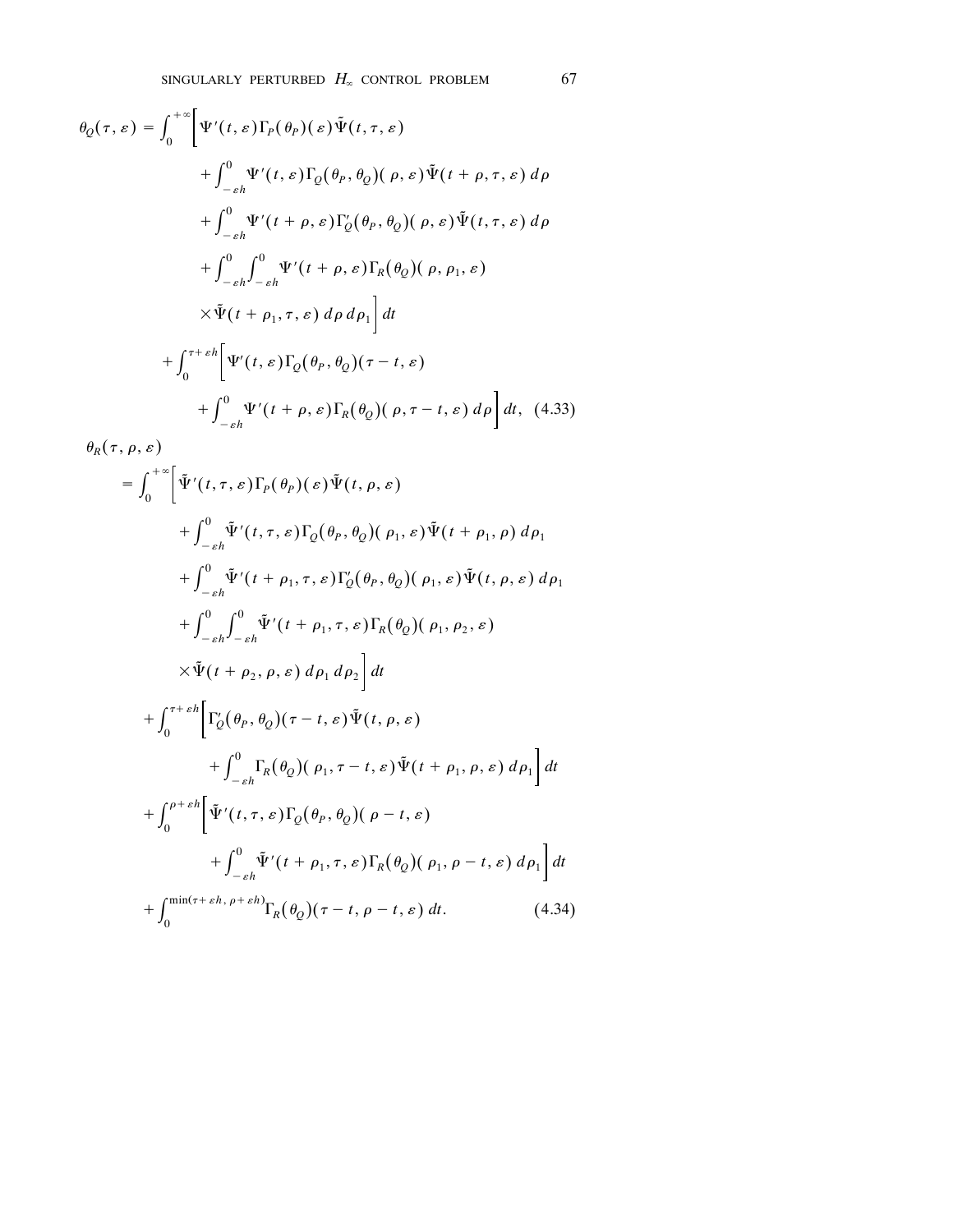It is obvious that

$$
0 \le \min(\tau + \varepsilon h, \rho + \varepsilon h) \le \varepsilon h \qquad (\tau, \rho) \in [-\varepsilon h, 0] \times [-\varepsilon h, 0].
$$
\n(4.35)

Now, applying the procedure of successive approximations to the system  $(4.32)$  $-(4.34)$  and taking into account Lemma 4.2, the equations  $(4.27)$ – $(4.29)$  and the inequalities  $(4.26)$ ,  $(4.31)$ ,  $(4.35)$ , one directly obtains the existence of the solution  $\theta_P(\varepsilon), \theta_Q(\tau, \varepsilon), \theta_R(\tau, \rho, \varepsilon)$  of the problem  $(4.32)$ – $(4.34)$  (and, consequently, of the problem  $(4.22)$ – $(4.25)$ ), satisfying the inequalities for all sufficiently small  $\varepsilon > 0$  and  $(\tau, \rho) \in [-\varepsilon h, 0] \times$  $[-\varepsilon h, 0],$ 

$$
\|\theta_{Pi}(\varepsilon)\| \le a\varepsilon, \qquad \|\theta_{Qj}(\tau,\varepsilon)\| \le a\varepsilon, \qquad \|\theta_{Ri}(\tau,\rho,\varepsilon)\| \le a\varepsilon
$$
  

$$
(i = 1,2,3; j = 1,...,4), \quad (4.36)
$$

where  $a > 0$  is some constant independent of  $\varepsilon$ .

The inequalities  $(4.36)$  along with the equations  $(4.17)$ – $(4.21)$  immediately yield the statements of the theorem.  $\blacksquare$ 

COROLLARY 4.1. *Under the assumptions* A1, A2, A4, *and* A5, *the system* (2.10), where  $P = P(\varepsilon)$  and  $Q(\tau) = Q(\tau, \varepsilon)$  are defined in Theorem 4.1, is *asymptotically stable for all sufficiently small*  $\varepsilon > 0$ .

*Proof.* The corollary is an immediate consequence of Theorem 4.1 and Lemma 4.1. It is proved similarly to Lemma 4.2.  $\blacksquare$ 

# 5.  $H_{\infty}$  CONTROLLERS FOR PROBLEM (2.1)–(2.4)

Consider the controller  $u_{\varepsilon}^*[x(\cdot), y(\cdot)](t)$  of the form (2.11), where  $P(\varepsilon)$ and  $Q(\tau, \varepsilon)$  are defined by (3.1), and  $P_i(\varepsilon)$  and  $Q_j(\tau, \varepsilon)$  ( $i = 1, 2, 3;$  $j = 1, \ldots, 4$  are components of the solution to the problem  $(3.3)$ – $(3.15)$ mentioned in Theorem 4.1. Consider also the following controller with  $\varepsilon$ -independent gain matrices:

$$
u_0^* [x(\cdot), y(\cdot)](t) = - (B_1' \overline{P}_{10} + B_2' G_1) x(t)
$$
  
- 
$$
B_2' [\overline{P}_{30} y(t) + \int_{-h}^0 Q_{40}(\eta) y(t + \varepsilon \eta) d\eta].
$$
 (5.1)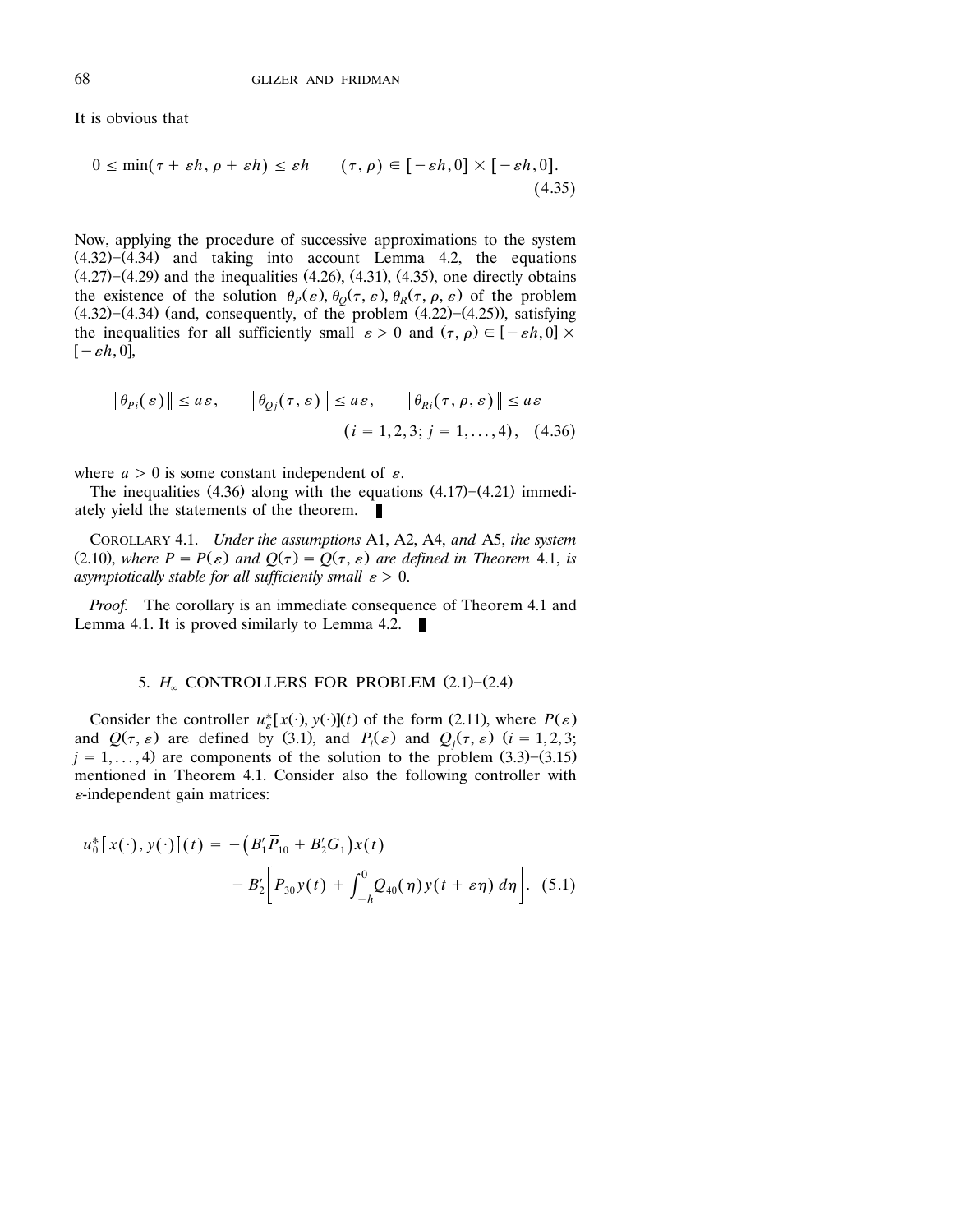LEMMA 5.1. *Under the assumptions* A1-A6, *the controller*  $u_0^*[x(\cdot), y(\cdot)](t)$ *internally stabilizes the system* (2.1), (2.2) *for all sufficiently small*  $\varepsilon > 0$ .

*Proof.* Substituting (5.1) into (2.1), (2.2) and setting  $w(t) = 0$ , we obtain the system

$$
\dot{x}(t) = \hat{A}_1 x(t) + \hat{A}_2 y(t) + H_1 x(t - \varepsilon h) + H_2 y(t - \varepsilon h)
$$
  
+ 
$$
\int_{-h}^{0} \hat{G}_1(\eta) y(t + \varepsilon \eta) d\eta, \qquad t > 0,
$$
 (5.2)  

$$
\varepsilon \dot{y}(t) = \hat{A}_3 x(t) + \hat{A}_4 y(t) + H_3 x(t - \varepsilon h) + H_4 y(t - \varepsilon h)
$$
  
+ 
$$
\int_{-h}^{0} \hat{G}_2(\eta) y(t + \varepsilon \eta) d\eta, \qquad t > 0,
$$
 (5.3)

where

$$
\hat{A}_1 = A_1 - B_1 B_1' \overline{P}_{10} - B_1 B_2' G_1, \qquad \hat{A}_2 = A_2 - B_1 B_2' \overline{P}_{30},
$$
\n
$$
\hat{G}_1(\eta) = -B_1 B_2' Q_{40}(\eta),
$$
\n
$$
\hat{A}_3 = A_3 - B_2 B_1' \overline{P}_{10} - B_2 B_2' G_1, \qquad \hat{A}_4 = A_4 - B_2 B_2' \overline{P}_{30},
$$
\n
$$
\hat{G}_2(\eta) = -B_2 B_2' Q_{40}(\eta).
$$
\n(5.5)

Thus, in order to prove the lemma, one has to prove the asymptotic stability of the system (5.2), (5.3) for all sufficiently small  $\varepsilon > 0$ . Let us show the asymptotic stability of the reduced-order and the boundary-layer subsystems, associated with the system (5.2), (5.3). Setting  $\varepsilon = 0$  in (5.2),  $(5.3)$ , we obtain a system, coinciding with the system  $(3.51)$ . Hence, due to Lemma 3.6, the reduced-order subsystem, associated with  $(5.2)$ ,  $(5.3)$ , is asymptotically stable. The asymptotic stability of the boundary-layer subsystem, associated with  $(5.2)$ ,  $(5.3)$ , is an immediate consequence of the assumption A3. Hence, by Lemma 4.1, the system  $(5.2)$ ,  $(5.3)$  is asymptotically stable for all sufficiently small  $\varepsilon > 0$ .

From Theorem 4.1 and Lemma 5.1 we obtain the following corollary:

COROLLARY 5.1. *Under the assumptions* A1-A6, *the controller*  $u_{\varepsilon}^*[x(\cdot),$  $y(\cdot)(t)$  internally stabilizes the system (2.1), (2.2) for all sufficiently small  $\varepsilon > 0$ .

THEOREM 5.1. *Under the assumptions* A1-A6, *the controller*  $u_{\varepsilon}^*[x(\cdot), y(\cdot)](t)$  *solves the*  $H_{\infty}$  *control problem* (2.1)–(2.4) *for all sufficiently small*  $\varepsilon > 0$ .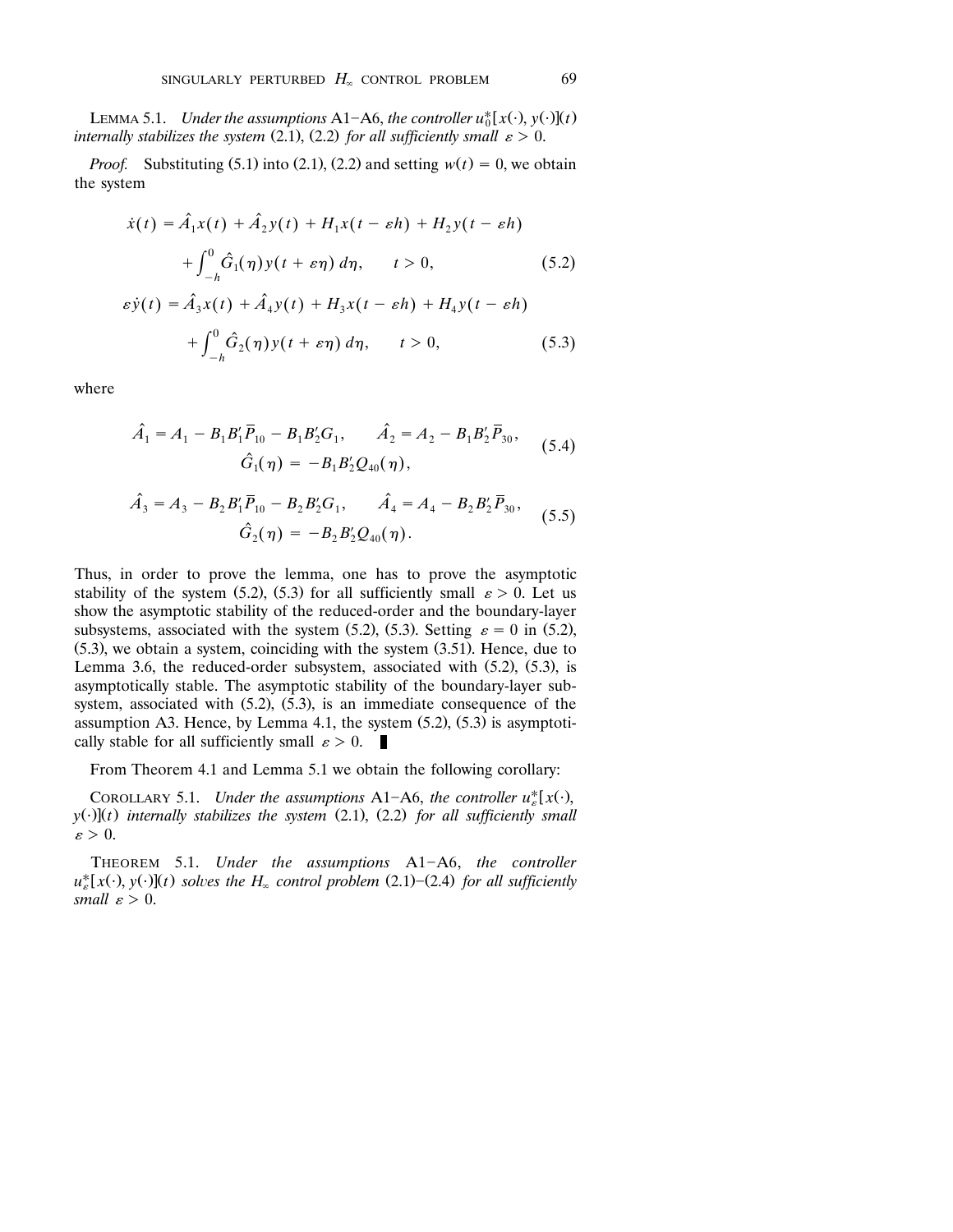*Proof.* For all sufficiently small  $\varepsilon > 0$ , the theorem follows from [9] and Corollaries 4.1 and 5.1. п

THEOREM 5.2. *Under the assumptions* A1-A6, *the controller*  $u_0^* [x(\cdot), y(\cdot)](t)$  *solves the H<sub>∞</sub> control problem* (2.1)–(2.4) *for all sufficiently small*  $\varepsilon > 0$ .

*Proof.* Substituting  $u_0^*$ [ $x(\cdot)$ ,  $y(\cdot)$ ]( $t$ ) into (2.1)–(2.4), one has

$$
\dot{x}(t) = \hat{A}_1 x(t) + \hat{A}_2 y(t) + H_1 x(t - \varepsilon h) + H_2 y(t - \varepsilon h) + \frac{1}{\varepsilon} \int_{-\varepsilon h}^0 \hat{G}_1(\tau/\varepsilon) y(t + \tau) d\tau + F_1 w(t),
$$
\n(5.6)

$$
\varepsilon \dot{y}(t) = \hat{A}_3 x(t) + \hat{A}_4 y(t) + H_3 x(t - \varepsilon h) + H_4 y(t - \varepsilon h)
$$
  
+ 
$$
\frac{1}{\varepsilon} \int_{-\varepsilon h}^{0} \hat{G}_2(\tau/\varepsilon) y(t + \tau) d\tau + F_2 w(t),
$$
 (5.7)

$$
v_0^*(t) = \text{col}\{Cz(t), u_0^*[x(\cdot), y(\cdot)](t)\}, \qquad t > 0,
$$
 (5.8)

$$
J_0^*(w) = ||v_0^*(t)||_{L_2}^2 - \gamma^2 ||w(t)||_{L_2}^2
$$
  
\n
$$
= \int_0^{+\infty} \left[ x'(t) \left( D_1 + \hat{D}_{P1} \right) x(t) + 2x'(t) \left( D_2 + \hat{D}_{P2} \right) y(t) + y'(t) \left( D_3 + \hat{D}_{P3} \right) y(t) + 2x'(t) \int_{-\varepsilon h}^0 \hat{D}_{Q1}(\tau, \varepsilon) y(t + \tau) d\tau + 2y'(t) \int_{-\varepsilon h}^0 \hat{D}_{Q2}(\tau, \varepsilon) y(t + \tau) d\tau + \int_{-\varepsilon h}^0 \int_{-\varepsilon h}^0 y'(t + \tau) \hat{D}_{R1}(\tau, \rho, \varepsilon) y(t + \rho) d\tau d\rho \right] dt
$$
  
\n
$$
- \gamma^2 \int_0^{+\infty} w'(t) w(t) dt, \qquad (5.9)
$$

where

$$
\hat{D}_{P1} = (\bar{P}_{10}B_1 + G_1B_2)(B_1\bar{P}_{10} + B_2G_1),
$$
  
\n
$$
\hat{D}_{P2} = (\bar{P}_{10}B_1 + G_1B_2)B_2'\bar{P}_{30},
$$
\n(5.10)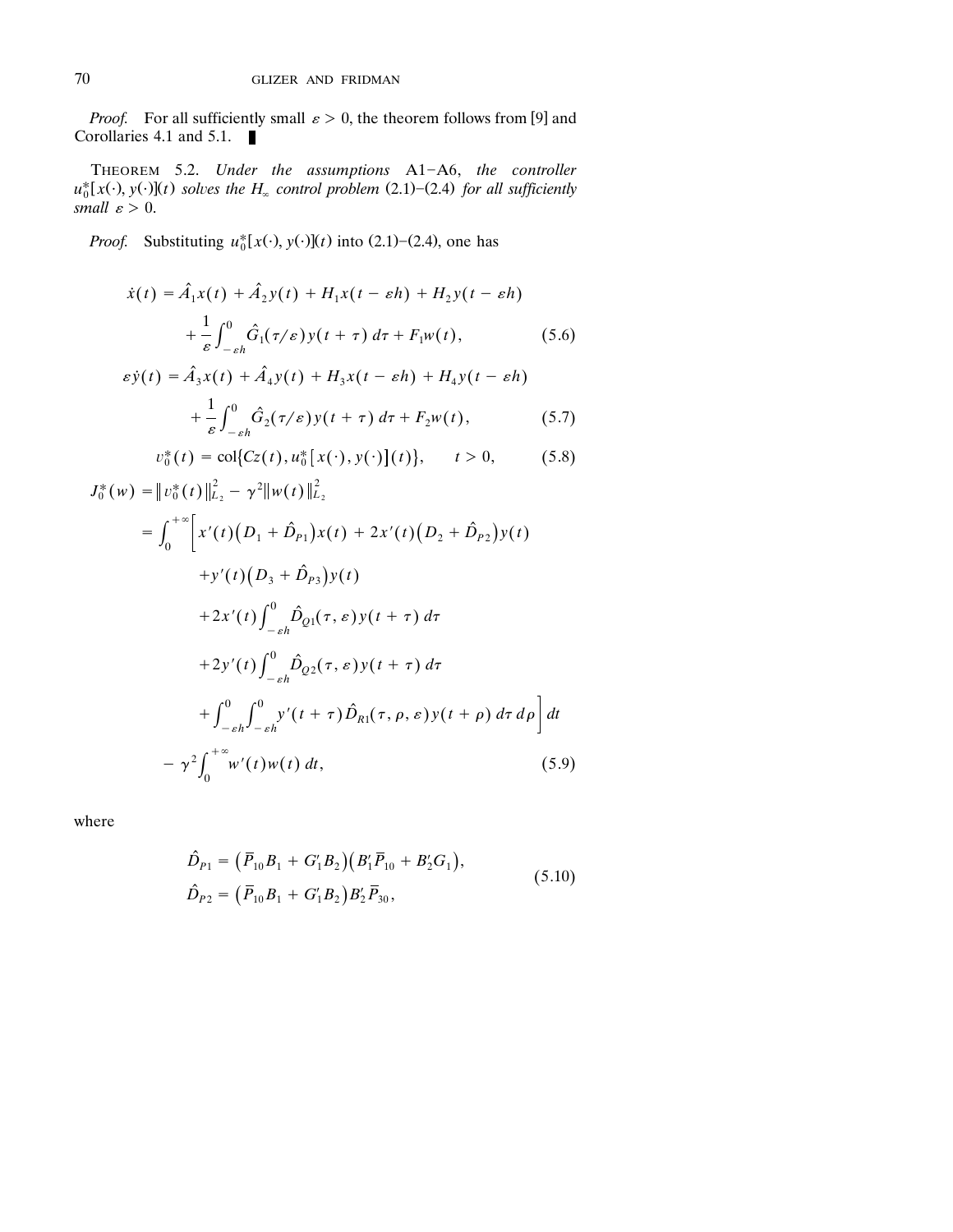$$
\hat{D}_{p_3} = \bar{P}_{30} B_2 B_2' \bar{P}_{30}, \quad \hat{D}_{Q1}(\tau, \varepsilon) = (1/\varepsilon) (\bar{P}_{10} B_1 + G_1' B_2) B_2' Q_{40}(\tau/\varepsilon),
$$
\n(5.11)

$$
\hat{D}_{Q2}(\tau,\varepsilon) = (1/\varepsilon)\bar{P}_{30}B_2B_2'Q_{40}(\tau/\varepsilon), \n\hat{D}_{R1}(\tau,\rho,\varepsilon) = (1/\varepsilon^2)Q_{40}'(\tau/\varepsilon)B_2B_2'Q_{40}(\rho/\varepsilon).
$$
\n(5.12)

Note that, according to Lemma 5.1, the system  $(5.6)$ ,  $(5.7)$  is internally asymptotically stable for all sufficiently small  $\varepsilon > 0$ .

Thus, in order to prove the theorem, we have to show that for all sufficiently small  $\varepsilon > 0$ 

$$
J_0^*(w) \le 0
$$
 for all  $w(t) \in L_2[0, +\infty; E^q]$   
and for  $x(t) = 0, y(t) = 0, t \le 0$ . (5.13)

Consider the block matrices

$$
\hat{A}_{\varepsilon} = \begin{pmatrix} \hat{A}_1 & \hat{A}_2 \\ (1/\varepsilon)\hat{A}_3 & (1/\varepsilon)\hat{A}_4 \end{pmatrix}, \qquad \hat{G}(\tau,\varepsilon) = \begin{pmatrix} 0 & (1/\varepsilon)\hat{G}_1(\tau/\varepsilon) \\ 0 & (1/\varepsilon^2)\hat{G}_2(\tau/\varepsilon) \end{pmatrix},
$$
\n(5.14)

$$
\hat{D}_P = \begin{pmatrix} \hat{D}_{P1} & \hat{D}_{P2} \\ \hat{D}'_{P2} & \hat{D}_{P3} \end{pmatrix}, \qquad \hat{D}_Q(\tau, \varepsilon) = \begin{pmatrix} 0 & \hat{D}_{Q1}(\tau, \varepsilon) \\ 0 & \hat{D}_{Q2}(\tau, \varepsilon) \end{pmatrix},
$$
\n
$$
\hat{D}_R(\tau, \rho, \varepsilon) = \begin{pmatrix} 0 & 0 \\ 0 & \hat{D}_{R1}(\tau, \rho, \varepsilon) \end{pmatrix}, \qquad (5.15)
$$

and the hybrid system of matrix Riccati equations for  $\hat{P}$ ,  $\hat{Q}(\tau)$ , and  $\hat{R}(\tau, \rho)$ in the domain  $(\tau, \rho) \in [-\varepsilon h, 0] \times [-\varepsilon h, 0]$ ,

$$
\hat{P}\hat{A}_{\varepsilon} + \hat{A}_{\varepsilon}'\hat{P} + \hat{P}\hat{S}_{\varepsilon}\hat{P} + \hat{Q}(0) + \hat{Q}'(0) + D + \hat{D}_{P} = 0, \quad (5.16)
$$

$$
d\hat{Q}(\tau)/d\tau = \left[\hat{A}_{\varepsilon} + \hat{P}\hat{S}_{\varepsilon}\right]\hat{Q}(\tau) + \hat{P}\hat{G}(\tau,\varepsilon) + \hat{R}(0,\tau) + \hat{D}_{Q}(\tau,\varepsilon),
$$
\n(5.17)

$$
(\partial/\partial \tau + \partial/\partial \rho) \hat{R}(\tau, \rho) = \hat{G}'(\tau, \varepsilon) \hat{Q}(\rho) + \hat{Q}'(\tau) \hat{G}(\rho, \varepsilon) + \hat{Q}'(\tau) \hat{S}_{\varepsilon} \hat{Q}(\rho) + \hat{D}_R(\tau, \rho, \varepsilon), (5.18)
$$

 $\hat{Q}(-\varepsilon h) = \hat{P}H_{\varepsilon}, \qquad \hat{R}(-\varepsilon h, \tau) = \hat{R}'(\tau, -\varepsilon h) = H_{\varepsilon}'\hat{Q}(\tau),$  (5.19) where  $\hat{S}_{\varepsilon} = \gamma^{-2} F_{\varepsilon} F_{\varepsilon}'$ .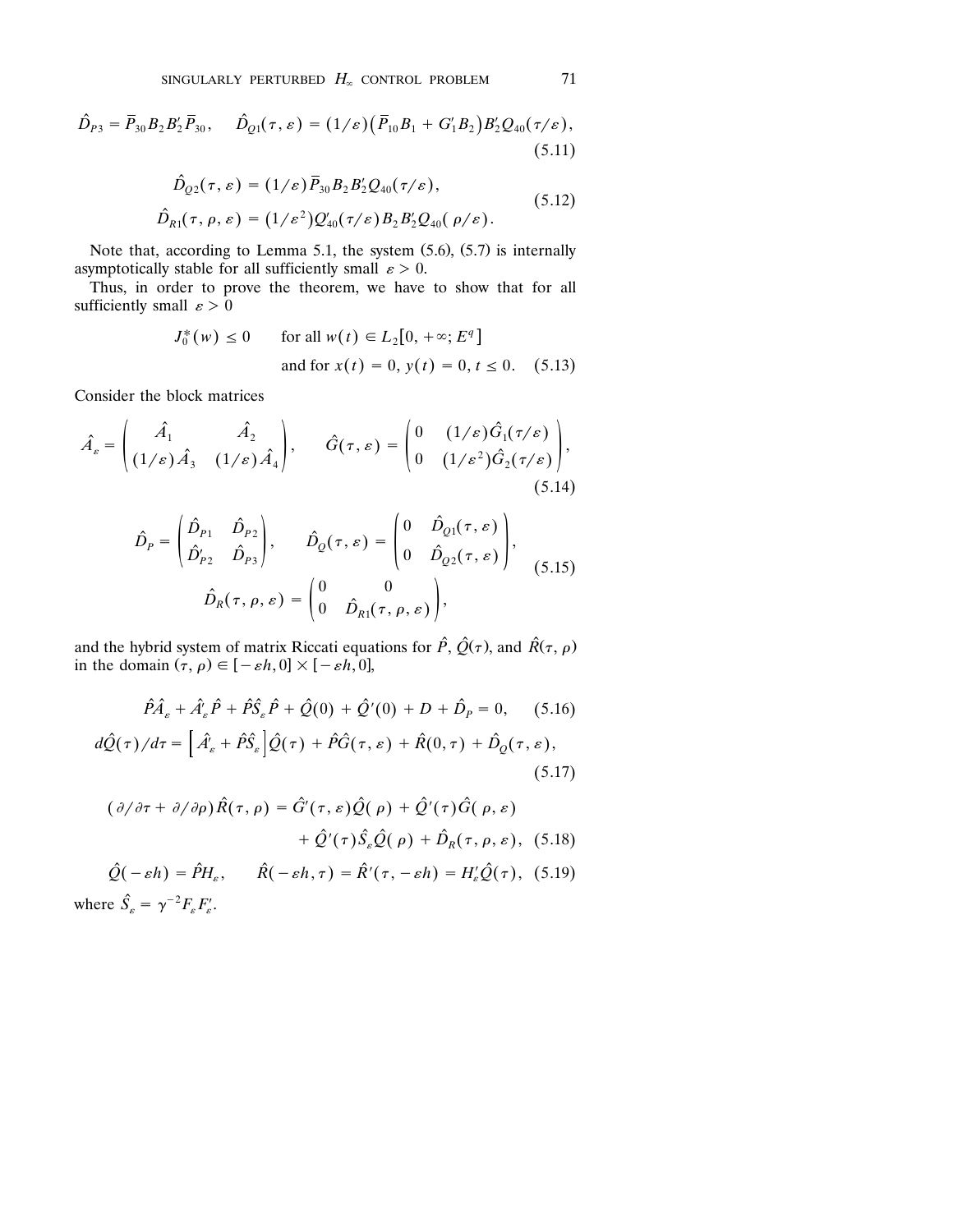Consider also the system

$$
\dot{z}(t) = \left[\hat{A}_{\varepsilon} + \hat{S}_{\varepsilon}\hat{P}\right]z(t) + H_{\varepsilon}z(t - \varepsilon h)
$$

$$
+ \int_{-\varepsilon h}^{0} \left[\hat{S}_{\varepsilon}\hat{Q}(\tau) + \hat{G}(\tau/\varepsilon, \varepsilon)\right]z(t + \tau) d\tau, \qquad t > 0. \quad (5.20)
$$

Similarly to [9], one can obtain the following: if for some  $\varepsilon > 0$ , such that  $(5.6)$ ,  $(5.7)$  is internally asymptotically stable, the problem  $(5.16)$ – $(5.19)$  has a solution  $\hat{P}(\varepsilon), \hat{Q}(\tau, \varepsilon), \hat{R}(\tau, \rho, \varepsilon)$ , and the system (5.20) with  $\hat{P} = \hat{P}(\varepsilon)$ ,  $\hat{Q}(\tau) = \hat{Q}(\tau, \varepsilon)$  is asymptotically stable, then the inequality (5.13) is satisfied for this  $\varepsilon$ .

We shall seek the solution of the problem  $(5.16)$ – $(5.19)$  in the form

$$
\hat{P}(\varepsilon) = \begin{pmatrix} \hat{P}_1(\varepsilon) & \varepsilon \hat{P}_2(\varepsilon) \\ \varepsilon \hat{P}_2'(\varepsilon) & \varepsilon \hat{P}_3(\varepsilon) \end{pmatrix}, \qquad \hat{Q}(\tau, \varepsilon) = \begin{pmatrix} \hat{Q}_1(\tau, \varepsilon) & \hat{Q}_2(\tau, \varepsilon) \\ \hat{Q}_3(\tau, \varepsilon) & \hat{Q}_4(\tau, \varepsilon) \end{pmatrix},
$$
\n(5.21)

$$
\hat{R}(\tau,\rho,\varepsilon)=(1/\varepsilon)\begin{pmatrix}\hat{R}_1(\tau,\rho,\varepsilon)&\hat{R}_2(\tau,\rho,\varepsilon)\\ \hat{R}_2'(\rho,\tau,\varepsilon)&\hat{R}_3(\tau,\rho,\varepsilon)\end{pmatrix},\qquad(5.22)
$$

where the matrices  $\hat{P}_{1}(\varepsilon), \hat{Q}_{1}(\tau, \varepsilon)$ , and  $\hat{R}_{1}(\tau, \rho, \varepsilon)$  are of the dimension  $n \times n$ ; the matrices  $\hat{P}_3(\varepsilon)$ ,  $\hat{Q}_4(\tau, \varepsilon)$ , and  $\hat{R}_3(\tau, \rho, \varepsilon)$  are of the dimension  $m \times m$ ;  $\hat{P}_k(\varepsilon) = \hat{P}_k'(\varepsilon)$ , and  $R_k(\tau, \rho, \varepsilon) = \hat{R}_k'(\rho, \tau, \varepsilon)$  ( $k = 1, 3$ ).

Similarly to Theorem 4.1, it can be verified that, for all sufficiently small  $\varepsilon > 0$ , the problem (5.16)–(5.19) has the solution in the form (5.21), (5.22) satisfying the inequalities

$$
\|\hat{P}_i(\varepsilon) - \overline{P}_{i0}\| \le a\varepsilon, \qquad \|\hat{Q}_j(\tau, \varepsilon) - Q_{j0}(\tau/\varepsilon)\| \le a\varepsilon,
$$
  

$$
\|\hat{R}_i(\tau, \rho, \varepsilon) - R_{i0}(\tau/\varepsilon, \rho/\varepsilon)\| \le a\varepsilon,
$$

where  $(\tau, \rho) \in [-\varepsilon h, 0] \times [-\varepsilon h, 0]$   $(i = 1, 2, 3; j = 1, ..., 4)$ ;  $\bar{P}_{i0}, Q_{j0}(\eta)$ and  $R_{i0}(\eta, \chi)$  are defined in Section 3; and  $a > 0$  is some constant independent of  $\varepsilon$ .

Now, similarly to Corollary 4.1, we have that the system  $(5.20)$  with  $\hat{P} = \hat{P}(\varepsilon), \hat{Q}(\tau) = \hat{Q}(\tau, \varepsilon)$  is asymptotically stable for all sufficiently small  $\varepsilon > 0$  which completes the proof of theorem.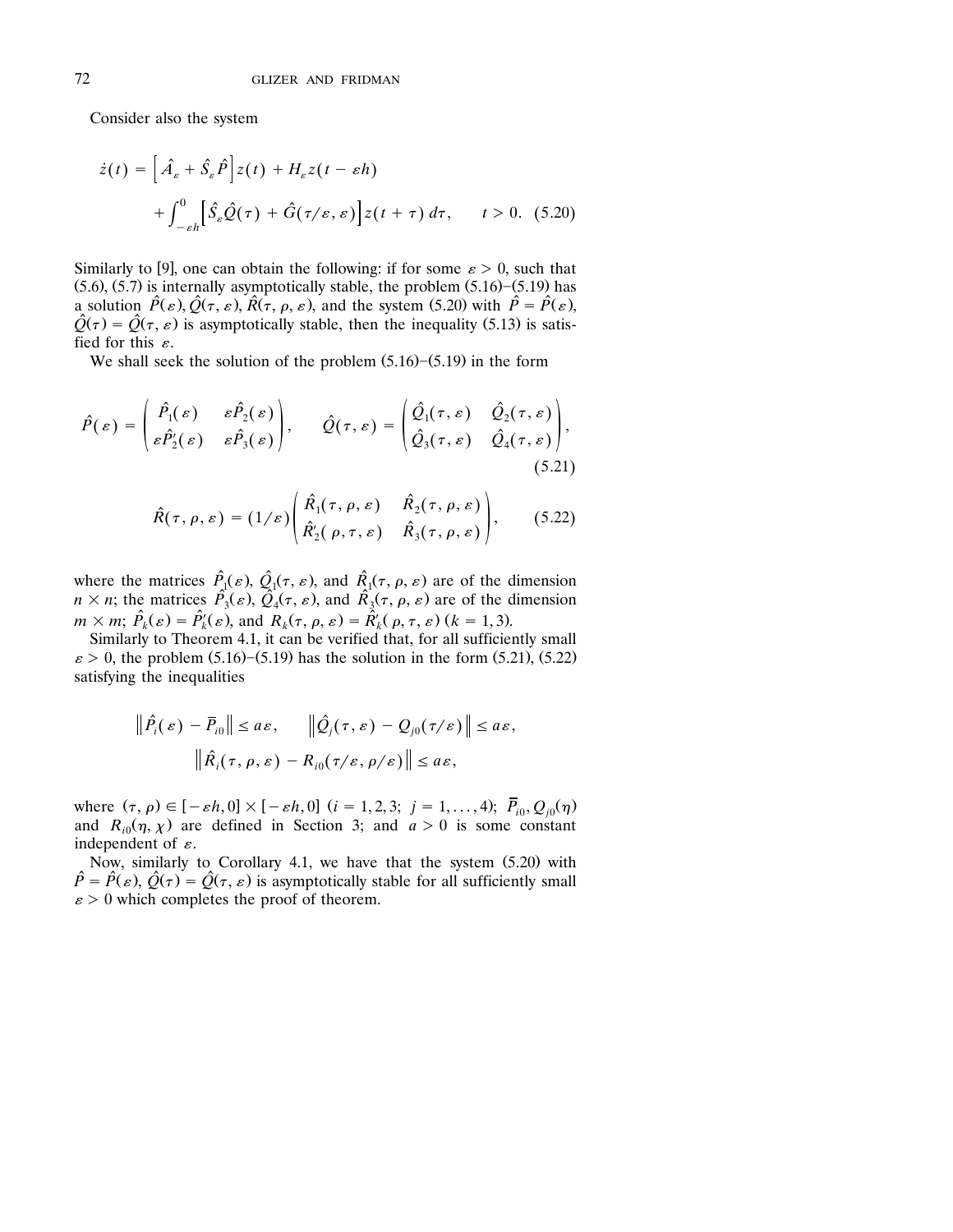#### 6. EXAMPLE

Consider an example of the problem  $(2.1)$ – $(2.4)$  with the following data:  $n = m = r = q = 1$  and

$$
A_1 = 3, A_2 = 1, A_3 = 1, A_4 = -2, H_1 = 2, H_2 = 1, H_3 = -1, H_4 = 1,
$$
\n(6.1)

$$
B_1 = 6, B_2 = 1, F_1 = 2, F_2 = 0.5, C_1 = 2, C_2 = 1, \gamma = 0.5.
$$
 (6.2)

In order to save the space, we do not rewrite the problem  $(3.3)$ – $(3.15)$  with the data  $(6.1)$ ,  $(6.2)$ . Applying the results of Section 3, we shall construct the asymptotic solution to this problem. Under Eqs.  $(6.1)$ ,  $(6.2)$ , the First Problem (see Remark 3.1) becomes

$$
-4\overline{P}_{30} + 2Q_{40}(0) + 1 = 0,
$$
\n(6.3)  
\n
$$
dQ_{40}(\eta)/d\eta = -2Q_{40}(\eta) + R_{30}(0, \eta),
$$
\n
$$
\eta \in [-h, 0], Q_{40}(-h) = \overline{P}_{30},
$$
\n(6.4)  
\n
$$
(\partial/\partial \eta + \partial/\partial \chi)R_{30}(\eta, \chi) = 0,
$$
\n
$$
(\eta, \chi) \in [-h, 0] \times [-h, 0], R_{30}(-h, \eta) = Q_{40}(\eta).
$$
\n(6.5)

Solving  $(6.5)$ , one directly has

$$
R_{30}(\eta, \chi) = \begin{cases} Q_{40}(\chi - \eta - h), & \text{if } -h \le \eta \le \chi \le 0, \\ Q_{40}(\eta - \chi - h), & \text{if } -h \le \chi < \eta \le 0. \end{cases} \tag{6.6}
$$

Substituting  $(6.6)$  into  $(6.4)$ , we obtain the functional-differential equation for  $Q_{40}(\eta)$ ,

$$
dQ_{40}(\eta)/d\eta = -2Q_{40}(\eta) + Q_{40}(-\eta - h),
$$
  

$$
\eta \in [-h, 0], Q_{40}(-h) = \overline{P}_{30}. \quad (6.7)
$$

This equation has a unique solution

$$
Q_{40}(\eta) = \overline{P}_{30} \omega(\eta),
$$
  

$$
\omega(\eta) = \left[f_1(h) \exp(\sqrt{3} \eta) + f_2(h) \exp(-\sqrt{3} \eta)\right] / f_0(h), \eta \in [-h, 0],
$$
  
(6.8)

where  $f_1(h) = \sqrt{3} - 2 + \exp(\sqrt{3}h)$ ,  $f_2(h) = \sqrt{3} + 2 - \exp(-\sqrt{3}h)$ , and  $f_0(h) = (2 + \sqrt{3}) \exp(\sqrt{3}h) - (2 - \sqrt{3}) \exp(-\sqrt{3}h)$ . It is obvious that

$$
f_k(h) > 0 \qquad \forall h \ge 0 \ (k = 0, 1, 2). \tag{6.9}
$$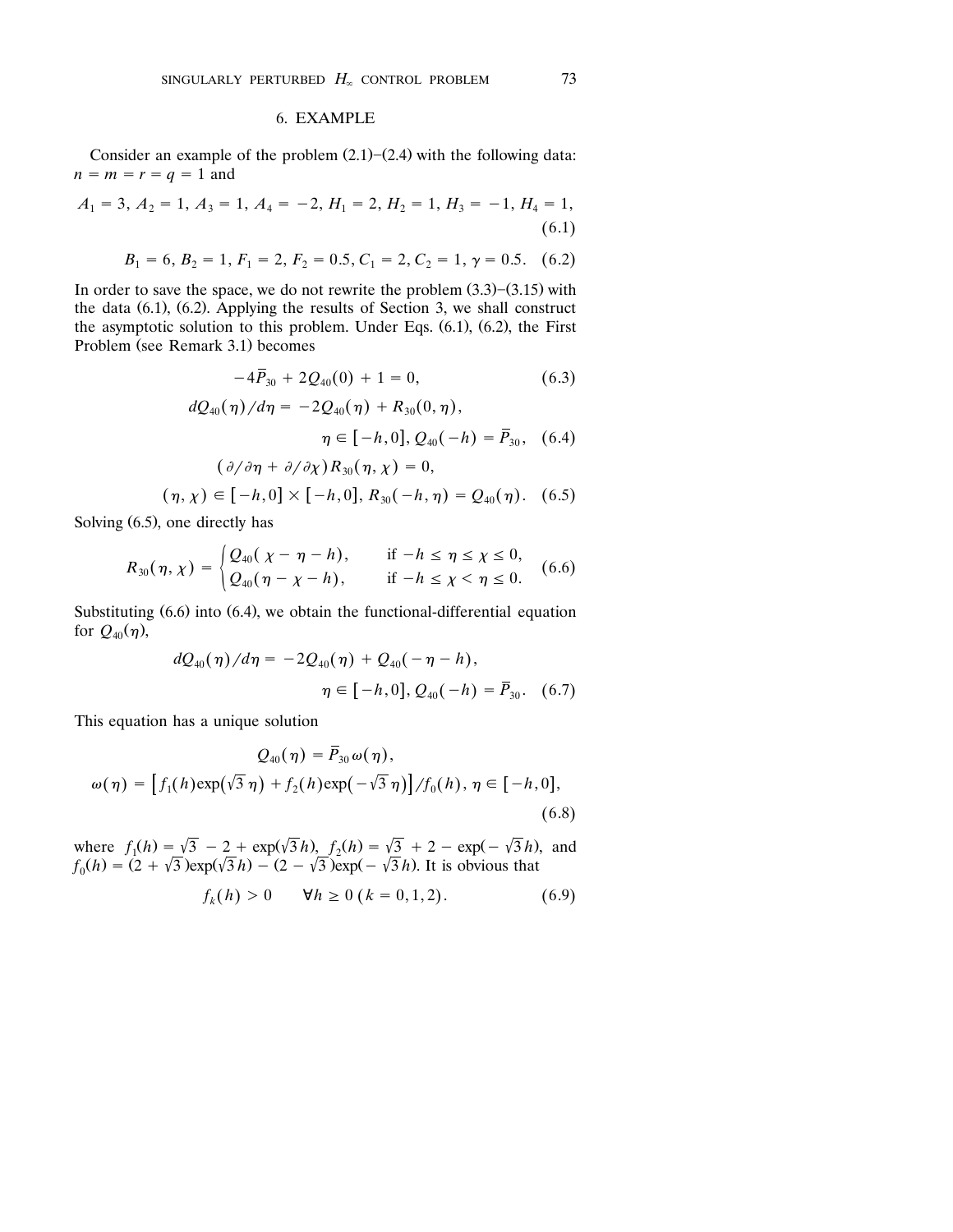Standard analysis of the function  $\omega(\eta)$  yields

$$
\max_{\eta \in [-h,0]} \omega(\eta) = \omega(-h) = 1 \qquad \forall h \ge 0. \tag{6.10}
$$

Substituting  $(6.8)$  into  $(6.3)$  and solving the resulting equation with respect to  $\overline{P}_{30}$ , we have

$$
\overline{P}_{30} = -f_0(h)/f(h),\tag{6.11}
$$

where  $f(h) = 4\sqrt{3} - (6 + 4\sqrt{3})\exp(\sqrt{3}h) + (6 - 4\sqrt{3})\exp(-\sqrt{3}h)$ . Some easy analysis shows that  $\hat{f}(h) < 0$   $\forall h \ge 0$  and, therefore,

$$
\overline{P}_{30} > 0 \qquad \forall h \ge 0. \tag{6.12}
$$

Moreover, it can be shown that

$$
\max_{h \ge 0} \overline{P}_{30} = \overline{P}_{30}|_{h=0} = 0.5. \tag{6.13}
$$

Using  $(6.8)$ ,  $(6.9)$ , and  $(6.12)$ , one directly has

$$
Q_{40}(\eta) > 0, \quad \eta \in [-h, 0], h \ge 0.
$$
 (6.14)

Let us show that the assumptions A2 and A3 are satisfied. Begin with A2. Using the data (6.1), (6.2), we obtain the equation in A2,  $\Lambda_1(\lambda) \triangleq \lambda + 2$  –  $\exp(-\lambda h) = 0$ . Further, we have for any  $h \ge 0$ ,

$$
Re[\Lambda_1(\lambda)] = 2 + Re \lambda - Re[exp(-\lambda h)] \ge 1 + Re \lambda \ge 1
$$
  

$$
\forall \lambda: Re \lambda \ge 0. \quad (6.15)
$$

Hence, all roots  $\lambda$  of the equation  $\Lambda_1(\lambda) = 0$  lie inside the left-hand half-plane for all  $h \ge 0$ . Now, let us proceed to A3. The equation in A3 is

$$
\Lambda_2(\lambda) \triangleq \lambda + 2 + \overline{P}_{30} - \exp(-\lambda h) - \int_{-h}^0 Q_{40}(\eta) \exp(\lambda \eta) d\eta = 0.
$$
\n(6.16)

Taking into account  $(6.8)$ ,  $(6.10)$ ,  $(6.12)$ , and  $(6.14)$ , we have from  $(6.16)$ 

$$
Re[\Lambda_2(\lambda)] = 2 + \overline{P}_{30} + Re \lambda - Re[exp(-\lambda h)]
$$

$$
- \int_{-h}^{0} Q_{40}(\eta) Re[exp(\lambda \eta)] d\eta
$$

$$
\geq 1 + (1 - h)\overline{P}_{30} + Re \lambda \qquad \forall \lambda: Re \lambda \geq 0. \quad (6.17)
$$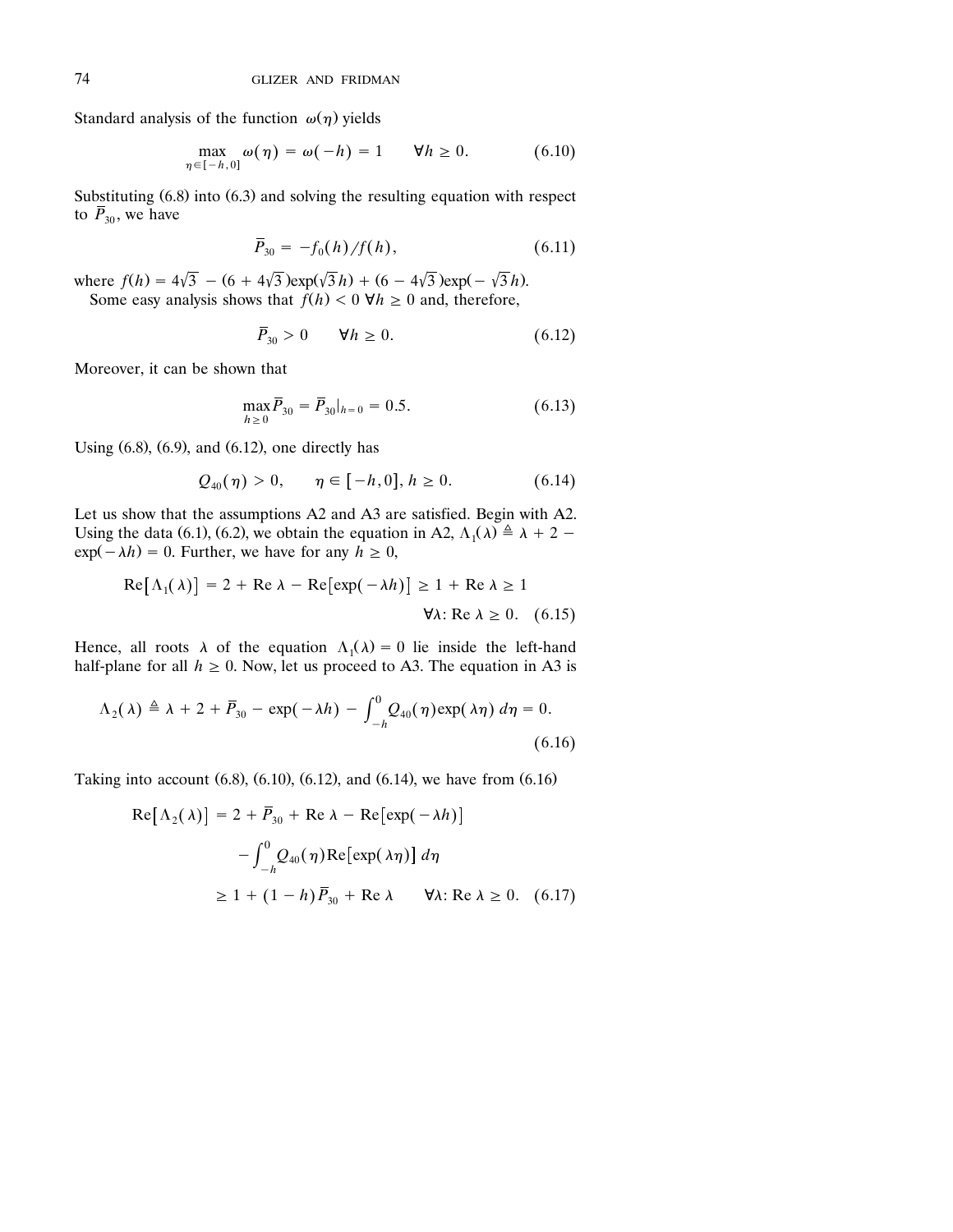Consider the inequality with respect to  $h \geq 0$ ,

$$
1 + (1 - h)\bar{P}_{30} > 0. \tag{6.18}
$$

The solution of this inequality is

$$
0 \le h < 4.4632. \tag{6.19}
$$

Now, using  $(6.17)$ – $(6.19)$ , one has that all roots  $\lambda$  of the equation  $(6.16)$  lie inside the left-hand half-plane for all  $h$  satisfying  $(6.19)$ . Hence, the assumption A3 is satisfied for all  $h$  satisfying  $(6.19)$ .

Proceed to the Second and the Third Problems (see Remark 3.1). In order to obtain the solutions to these problems, one has (according to Lemma 3.3) to solve the equation  $(3.36)$  with the initial condition  $(3.28)$  $(l = 3)$ . Under the data (6.1), (6.2), the problem (3.36), (3.28)  $(l = 3)$ becomes

$$
dQ_{30}(\eta)/d\eta = -2Q_{30}(\eta) - Q_{40}(-\eta - h),
$$
  

$$
\eta \in [-h, 0], Q_{30}(-h) = -\bar{P}_{30}. \quad (6.20)
$$

Solving  $(6.20)$ , we obtain

$$
Q_{30}(\eta) = -\bar{P}_{30} \Big[ f_3(h) \exp(\sqrt{3} \eta) + f_4(h) \exp(-\sqrt{3} \eta) \Big] / f_0(h),
$$
  

$$
\eta \in [-h, 0], \quad (6.21)
$$

where

$$
f_3(h) = f_2(h) \exp(\sqrt{3}h)/(2 + \sqrt{3}),
$$
  

$$
f_4(h) = f_1(h) \exp(-\sqrt{3}h)/(2 - \sqrt{3}).
$$

Using  $(3.34)$ ,  $(3.35)$ , we obtain for  $k = 1, 2$ 

$$
R_{k0}(\eta, \chi) = \begin{cases} -Q_{k+2,0}(\chi - \eta - h), & \text{if } -h \le \eta \le \chi \le 0, \\ (-1)^k Q_{30}(\eta - \chi - h), & \text{if } -h \le \chi < \eta \le 0, \end{cases} \tag{6.22}
$$

Now, let us proceed to the Fourth Problem (see Remark 3.1). In Section 3, this problem has been reduced to the equations  $(3.37)$ – $(3.39)$ . In order to solve these equations, we have to calculate the matrices defined in  $(3.40)$ – $(3.44)$ . Under the data  $(6.1)$ ,  $(6.2)$ , these matrices become

$$
N_1 = 2(G-1), N_2 = -2, \overline{F} = 3 - G, \overline{B} = 2(4 - G), \quad (6.23)
$$

$$
\overline{A} = 1, \overline{S} = 4(2G - 7), \overline{D} = 4, \tag{6.24}
$$

where *G* is defined in (3.44). It is clear that  $G > 0 \forall h \ge 0$ .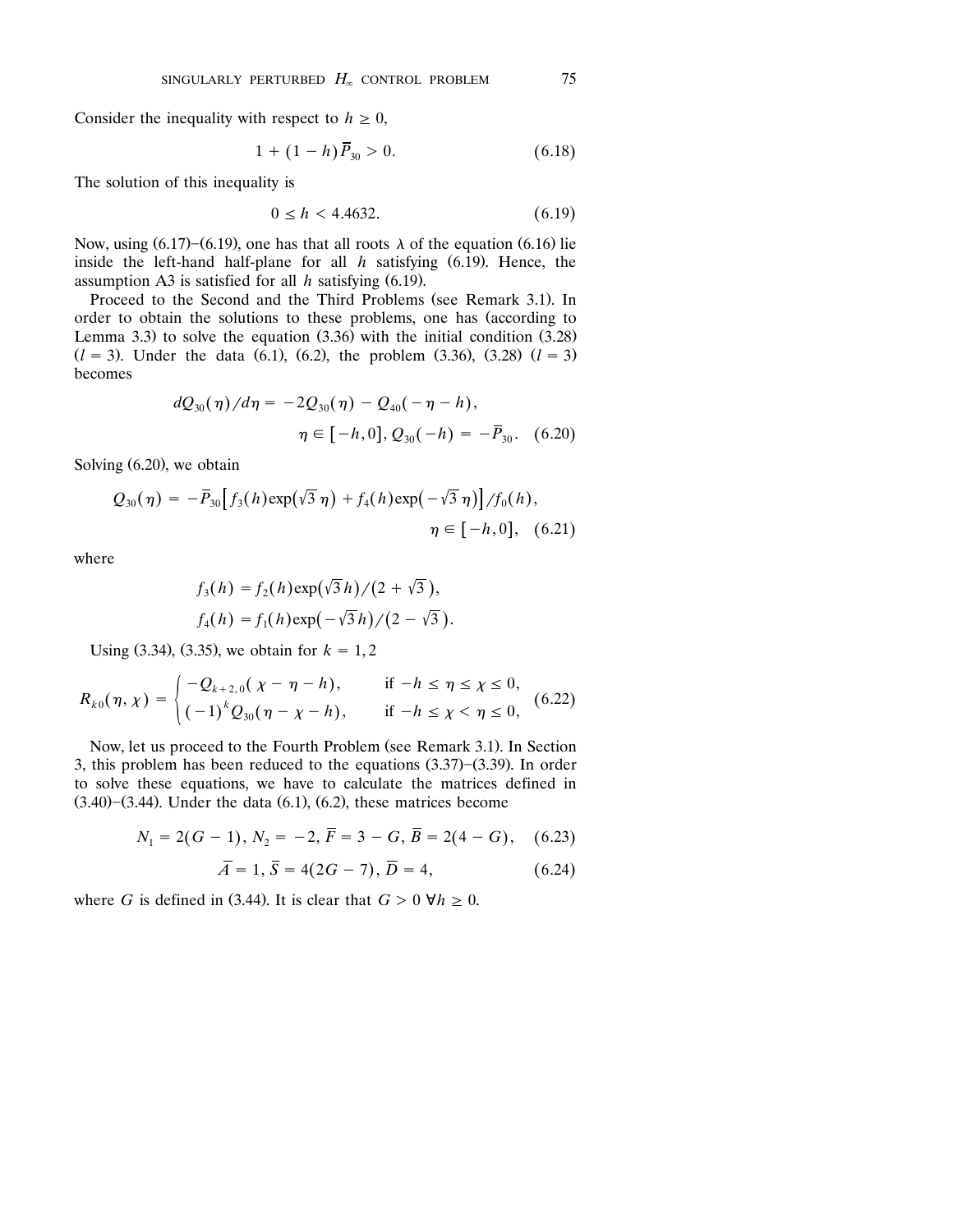Using  $(6.8)$ ,  $(6.10)$ , and  $(6.12)$ – $(6.14)$ , one has for all *h*, satisfying  $(6.19)$ ,  $G \leq (1 + h)\overline{P}_{30}$  < 2.7316. This inequality along with the expression for  $\overline{S}$  $(see (6.24))$  yields

$$
\overline{S} < 0 \qquad \forall h \in [0, 4.4632). \tag{6.25}
$$

Substituting  $(6.24)$  into  $(3.37)$ , we obtain after some rearrangement

$$
2(2G-7)\bar{P}_{10}^2 + \bar{P}_{10} + 2 = 0.
$$
 (6.26)

The inequality  $(6.25)$  implies that  $(6.26)$  has the single positive solution for all  $h$ , satisfying  $(6.19)$ 

$$
\overline{P}_{10} = \left[1 + \sqrt{1 - 4(8G - 28)}\right] / [4(7 - 2G)]. \tag{6.27}
$$

By direct calculation we have

$$
\overline{A} + \overline{S}\overline{P}_{10} < 0 \qquad \forall h \in [0, 4.4632). \tag{6.28}
$$

Hence, the assumption A5 is satisfied for all such *h*.

Now, let us verify that the assumption A6 holds. Calculating the matrices  $\Delta_A$  and  $\Delta_B$ , one has

$$
\Delta_A = 4(G-3)/(G+1), \qquad \Delta_B = -4(G-3)(G-4)G/(G+1). \tag{6.29}
$$

Substitution  $\overline{A} = 1$ ,  $\overline{B} = 2(4 - G)$ , and (6.29) into the matrix of A6 yields

$$
\overline{A} + \Delta_A + (\overline{B}\overline{B}' + \Delta_B)\overline{P}_{10} = (5G - 11 + 16(G - 4)\overline{P}_{10})/(G + 1). \tag{6.30}
$$

Some easy analysis shows that the expression in the right-hand part of  $(6.30)$  is negative for all *h*, satisfying  $(6.19)$ . Hence, the assumption A6 is satisfied for all  $h$ , satisfying  $(6.19)$ .

Substituting the expressions for  $N_1$  and  $N_2$  (see (6.23)) into (3.38) yields

$$
\overline{P}_{20} = 2(1 - G)\overline{P}_{10} - \int_{-h}^{0} Q_{30}(\eta) \, d\eta + 2. \tag{6.31}
$$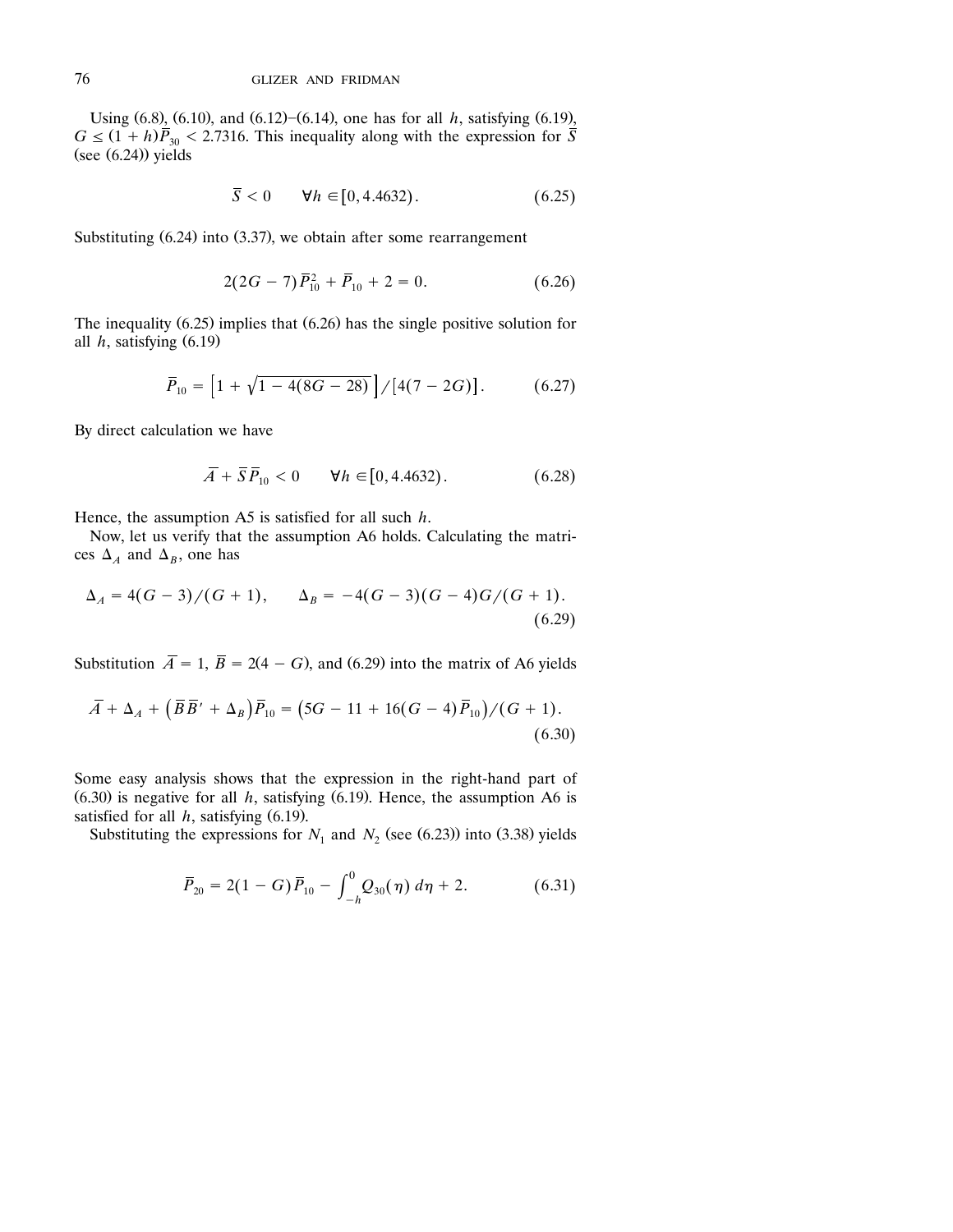Using  $(6.1)$ ,  $(6.2)$  and  $(6.22)$ ,  $(6.31)$ , one obtains from  $(3.39)$ 

$$
Q_{10}(\eta) = 2G\overline{P}_{10} + \int_{-h}^{0} Q_{30}(s) ds - 2 + (1 - 2\overline{P}_{10}) \int_{-h}^{\eta} Q_{30}(s) ds - \int_{-h}^{\eta} Q_{30}(-s - h) ds,
$$
\n(6.32)

$$
Q_{20}(\eta) = (3 - 2G)\overline{P}_{10} - \int_{-h}^{0} Q_{30}(s) ds + 2 + (1 - 2\overline{P}_{10}) \int_{-h}^{\eta} Q_{40}(s) ds + \int_{-h}^{\eta} Q_{30}(-s - h) ds.
$$
 (6.33)

Thus, we have completed the construction of the zero-order asymptotic solution to the problem  $(3.3)$ – $(3.15)$  for the data  $(6.1)$ ,  $(6.2)$ . Having this asymptotic solution, one can construct the controller  $u_0^*[x(\cdot), y(\cdot)]$ , given by (5.1), which solves the  $H_{\infty}$  control problem (2.1)–(2.4) for all sufficiently small  $\varepsilon > 0$ . Giving any value of h, satisfying (6.19), one can obtain the small  $\varepsilon > 0$ . Giving any value of *h*, satisfying (6.19), one can obtain the numerical expression for  $u_0^*[x(\cdot), y(\cdot)](t)$ . Thus, for  $h = 0.4$ , we find

$$
u_0^* [x(\cdot), y(\cdot)](t)
$$
  
= -5.1643x(t) - 0.3780y(t)  

$$
- \int_{-0.4}^0 [0.0893 \exp(\sqrt{3} \eta) + 0.1667 \exp(-\sqrt{3} \eta)] y(t + \varepsilon \eta) d\eta.
$$
  
(6.34)

For 
$$
h = 0.6
$$
, we find  
\n
$$
u_0^* [x(\cdot), y(\cdot)](t)
$$
\n
$$
= -5.1643x(t) - 0.3491y(t)
$$
\n
$$
- \int_{-0.6}^0 [0.0854 \exp(\sqrt{3} \eta) + 0.1128 \exp(-\sqrt{3} \eta)] y(t + \varepsilon \eta) d\eta.
$$
\n(6.35)

### APPENDIX: PROOF OF LEMMA 4.1

Proof of Lemma 4.1 is based on the decoupling transformation of a singularly perturbed system with a small delay  $(4.1)$ . Such a transformation was introduced in [8] in the case when  $\tilde{H_k} = 0$ ,  $\tilde{G_k} = 0$  ( $k = 1, 3$ ). In Subsection A.1 we will generalize the results of  $[8]$  to the case of nonzero  $\tilde{H_k}$ ,  $\tilde{G_k}$  ( $k = 1, 3$ ).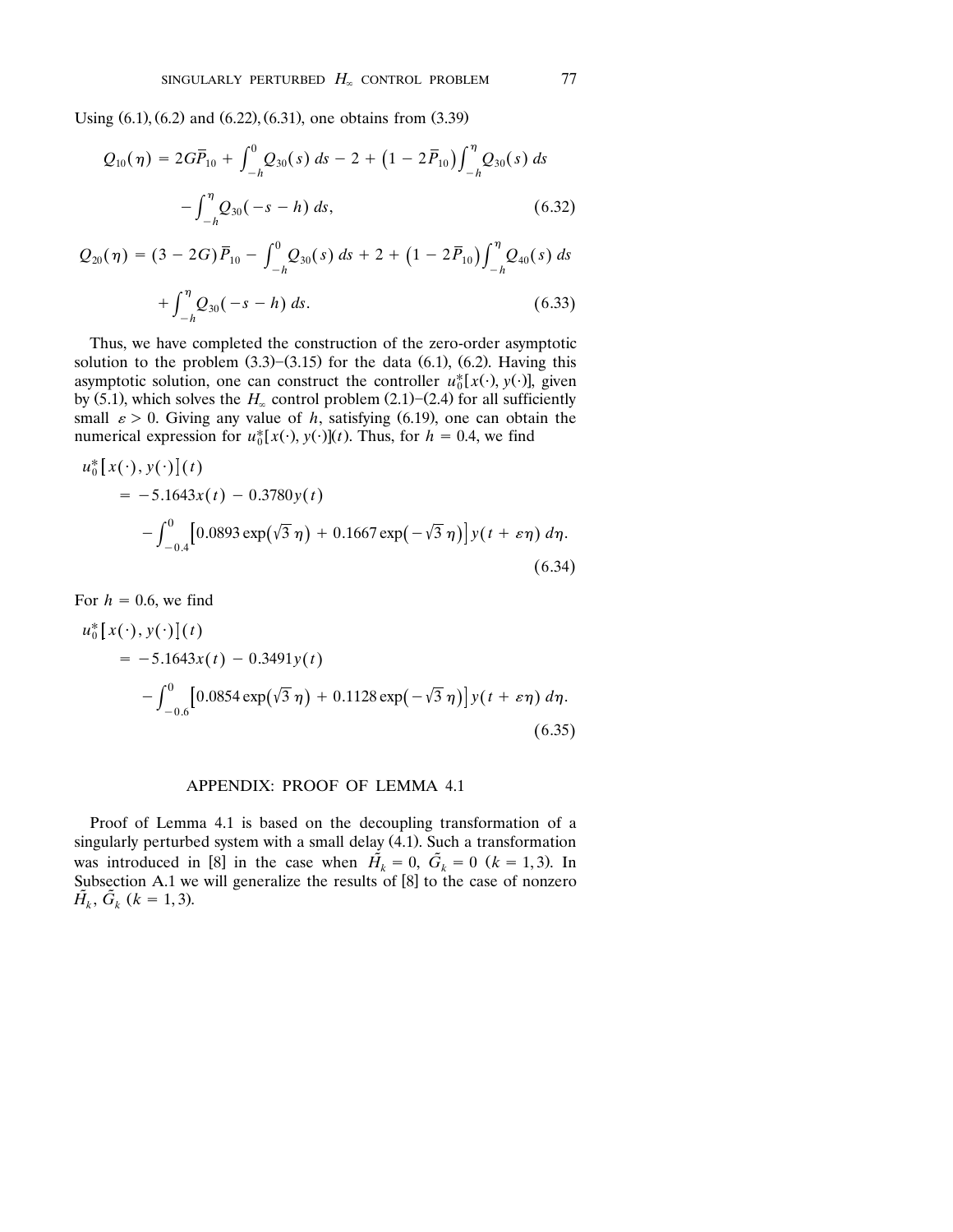### *A.1. Slow-fast Decomposition of System* (4.1)

For each  $\varepsilon > 0$  denote by  $T(t)$ :  $C[-\varepsilon h, 0; E^n] \rightarrow C[-\varepsilon h, 0; E^n]$  and  $S(t, \varepsilon)$ :  $C[-\varepsilon h, 0; E^m] \rightarrow C[-\varepsilon h, 0; E^m]$ ,  $t \ge 0$ , the semigroups of the solution operators, corresponding to the linear equations

$$
\dot{x}(t) = 0, t \ge 0,
$$
  $x(\theta) = x_0(\theta), \quad \theta \in [-\varepsilon h, 0],$  (A.1)

and

$$
\varepsilon \dot{y}(t) = A_b y_t, A_b y_t
$$
  
\n
$$
= \tilde{A}_4(0) y(t) + \tilde{H}_4(0) y(t - \varepsilon h)
$$
  
\n
$$
+ \int_{-h}^{0} \tilde{G}_4(\eta, 0) y(t + \varepsilon \eta) d\eta, \qquad t \ge 0;
$$
  
\n
$$
y(\theta) = y_0(\theta), \qquad \theta \in [-\varepsilon h, 0],
$$
\n(A.2)

defined by

$$
T(t)x_0(\theta) = x(t + \theta)
$$
 and  $S(t, \varepsilon)y_0(\theta) = y(t + \theta)$ ,  $\theta \in [-\varepsilon h, 0]$ ,

where  $t \ge 0$  is considered as a parameter and  $x_0(\theta)$  and  $y_0(\theta)$  are continuous for  $\theta \in [-\varepsilon h, 0]$ .

Let  $Y(t, \varepsilon)$ ,  $t \in [-\varepsilon h, \infty)$  be the fundamental matrix of (A.2),  $Y_0(0) = I_m$ ;  $Y_0(\theta) = 0, \ \theta < 0.$  Denote  $S(t, \varepsilon)Y_0(\theta) = Y(t + \theta, \varepsilon)$   $(t \ge 0, \theta \in [-\varepsilon h, 0])$ . Let  $X(t) = I_n$ ,  $t \ge 0$ ,  $X(t) = 0$ ,  $t < 0$ , and  $T(t)X_0(\theta) = X(t + \theta)$   $(t \ge 0$ ,  $\theta \in [-\varepsilon h, 0]$ , where  $X_0(0) = I_n$ ,  $X_0(\theta) = 0$ ,  $\theta < 0$ .

Introduce the new variable

$$
z_t = x_t - x(t), z_t \in \mathcal{Q} = {\phi(\theta) \in C[-\varepsilon h, 0; E^n]: \phi(0) = 0}
$$
  $\forall t \ge 0.$ 

Evidently  $\mathcal Q$  is invariant with respect to  $T(t)$ . Under the assumption A7, we can represent the right-hand part of (4.1), where  $\varphi(t + \varepsilon \eta) =$  $\text{col}\{x(t+\epsilon\eta), y(t+\epsilon\eta)\}\text{, in the form}$ 

$$
\begin{pmatrix} 0 \ (1/\varepsilon) A_b y_t \end{pmatrix} + \begin{pmatrix} A_{11}(\varepsilon) & A_{12}(\varepsilon) \\ (1/\varepsilon) A_{21}(\varepsilon) & A_{22}(\varepsilon) \end{pmatrix} \begin{pmatrix} x_t \\ y_t \end{pmatrix}, \qquad (A.3)
$$

where  $A_{ij}(\varepsilon)$  ( $i = 1, 2, j = 1, 2$ ) are linear operators on  $C[-\varepsilon h, 0; E^n]$  and  $C[-\varepsilon h, 0; E^m]$ .

Applying the variation of constants formula  $[14]$  to  $(4.1)$  with the initial condition col $\{x_0(\theta), y_0(\theta)\}\$ , we obtain the equivalent system of differential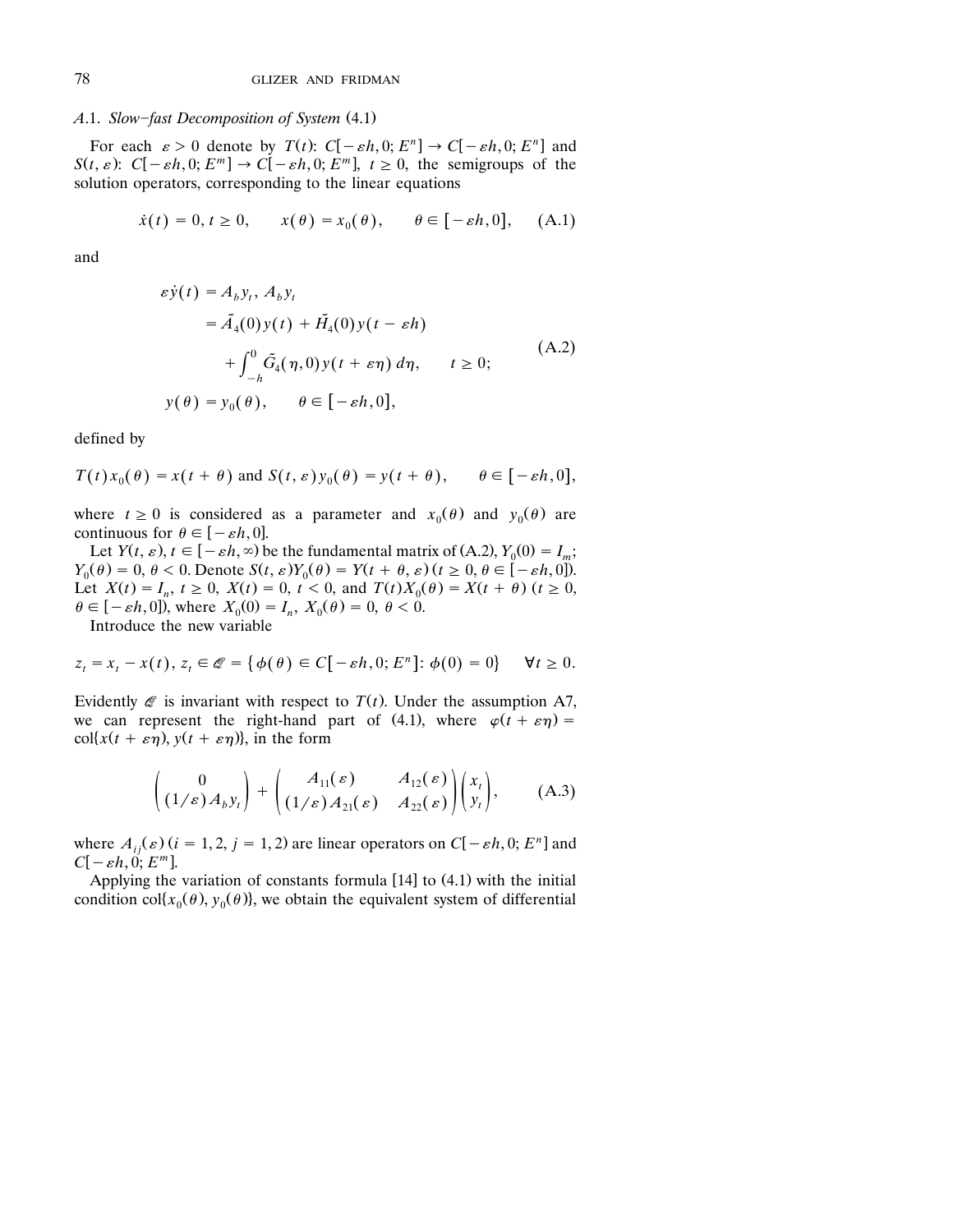and integral equations with respect to  $x(t)$ ,  $z_t$ , and  $y_t$ ,

$$
\dot{x}(t) = A_{11}(\varepsilon)(x(t) + z_t) + A_{12}(\varepsilon)y_t, \qquad x_t = x(t) + z_t,
$$
  
\n
$$
z_t = T(t)z_0 + \int_0^t T(t - s)(X_0 - I_n)
$$
  
\n
$$
\times [A_{11}(\varepsilon)(x(s) + z_s) + A_{12}(\varepsilon)y_s] ds,
$$
  
\n
$$
y_t = S(t, \varepsilon)y_0 + (1/\varepsilon)\int_0^t S(t - s, \varepsilon)Y_0
$$
  
\n
$$
\times [A_{21}(\varepsilon)x_s + \varepsilon A_{22}(\varepsilon)y_s] ds,
$$
\n(A.4)

where  $z_0 = z_t |_{t=0}$ .

Note that (4.6) corresponds to (A.2) written in the fast time  $\sigma = t/\varepsilon$ . Then the asymptotic stability of  $(4.6)$  implies the following inequality for all  $t \geq 0$  and sufficiently small  $\varepsilon > 0$ :

$$
||S(t, \varepsilon) y_0||_C \le a \exp(-\beta t/\varepsilon) ||y_0||_C,
$$
  
\n
$$
\sup_{\theta \in [-\varepsilon h, 0]} ||S(t, \varepsilon)Y_0|| \le a \exp(-\beta t/\varepsilon),
$$
  
\n
$$
a > 0, \beta > 0.
$$
 (A.5)

Since  $T(t)z_0 = 0$  and  $T(t)(X_0 - I_n) = 0$  for  $t \ge \varepsilon h$ , and  $z_0 \in \mathcal{Q}$ , we have for all  $t \geq 0$  and sufficiently small  $\varepsilon > 0$ 

$$
||T(t)z_0||_C \le a \exp(-\beta t/\varepsilon) ||z_0||_C,
$$
  
\n
$$
\sup_{\theta \in [-\varepsilon h, 0]} ||T(t)(X_0 - I_n)|| \le a \exp(-\beta t/\varepsilon),
$$
  
\n
$$
a > 0, \beta > 0.
$$
 (A.6)

By a standard argument for the existence of invariant manifolds (see e.g. [14, 6]), the system  $(A.4)$  has the center manifold for all sufficiently small  $\varepsilon > 0$ ,

$$
z_t = \mathcal{L}_1(\varepsilon) x(t), \qquad y_t = \mathcal{L}_2(\varepsilon) x(t), \tag{A.7}
$$

where  $\mathcal{L}_1(\varepsilon)$ :  $E^n \to \mathcal{Q}, \mathcal{L}_2(\varepsilon)$ :  $E^n \to C[-\varepsilon h, 0; E^m]$  are linear bounded operators. The flow on the center manifold is governed by the equation

$$
\dot{\bar{x}}(t) = [A_{11}(\varepsilon)(I_n + \mathscr{L}_1(\varepsilon)) + A_{12}(\varepsilon)\mathscr{L}_2(\varepsilon)]\bar{x}(t). \quad (A.8)
$$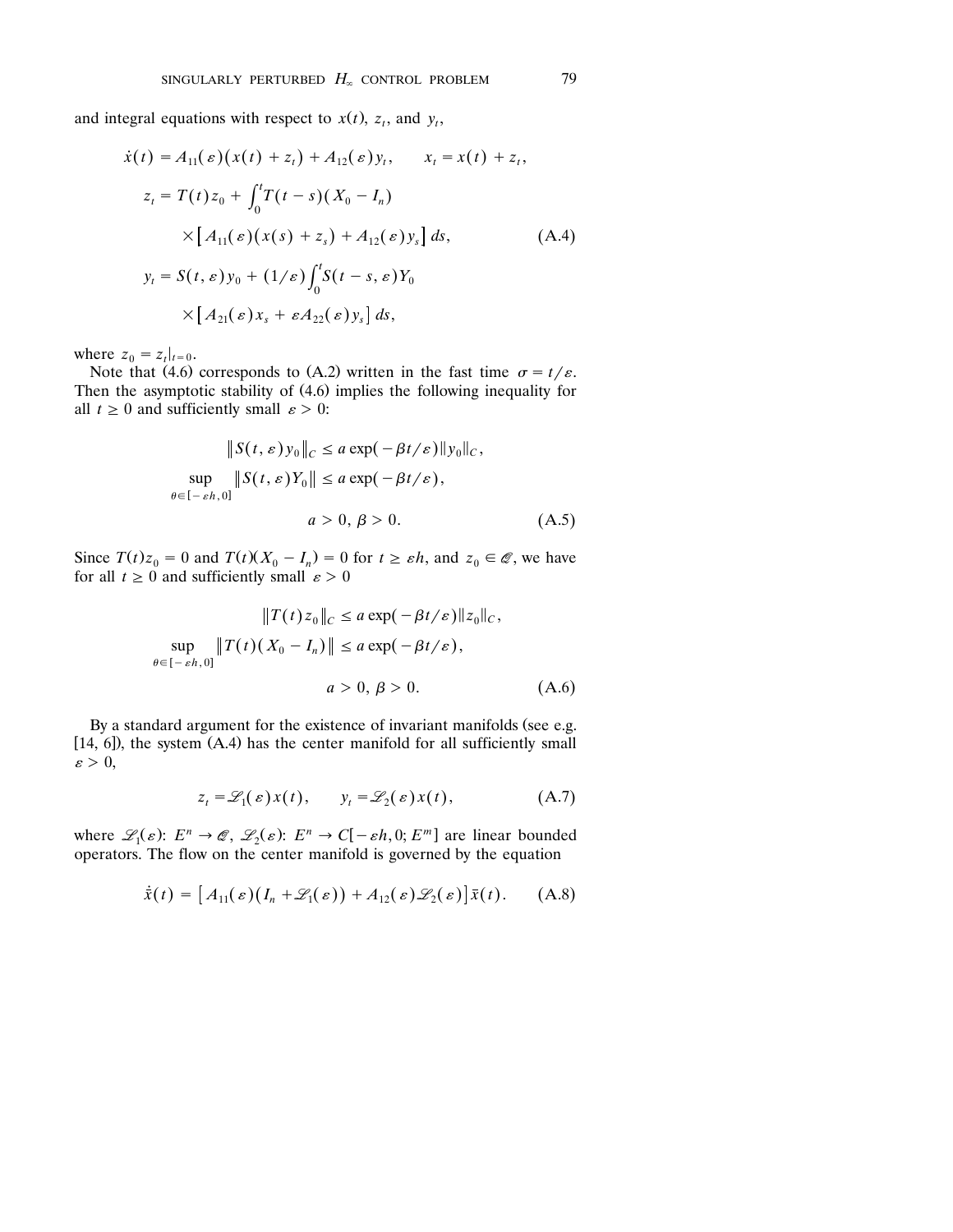For continuously differentiable functions  $\phi \in C[-\varepsilon h, 0; E^n]$ ,  $\psi \in$  $C[-\varepsilon h, 0; E^m]$ , denote

$$
\mathscr{A}\phi = \begin{cases} \dot{\phi}, & \text{if } \theta \in [-\varepsilon h, 0), \\ 0, & \text{if } \theta = 0, \end{cases}
$$

$$
\mathscr{B}(\varepsilon)\psi = \begin{cases} \dot{\psi}, & \text{if } \theta \in [-\varepsilon h, 0), \\ (1/\varepsilon)A_b\psi, & \text{if } \theta = 0. \end{cases}
$$

The latter operators are extensions of infinitesimal generators of the semigroups  $T(t)$  and  $S(t, \varepsilon)$  to the space of continuously differentiable functions  $[14]$ . Similarly to  $[6]$ , the following proposition can be proved:

PROPOSITION A.1. *Under the assumptions* A7 *and* A9, *for all sufficiently small*  $\varepsilon > 0$ :

1. *the continuously differentiable in*  $\theta \in [-\varepsilon h, 0]$   $(n \times n)$ - *and*  $(m \times n)$ -matrix functions  $\mathscr{L}_1(\varepsilon) = \mathscr{L}_1(\theta, \varepsilon)$  and  $\mathscr{L}_2(\varepsilon) = \mathscr{L}_2(\theta, \varepsilon)$ , such that  $\mathscr{L}_1(0,\,\varepsilon) = 0$ , determine the center manifold  $(\tilde{A}.7)$  iff for every  $\theta \in$  $[-\varepsilon h, 0]$  they satisfy the equation

$$
\begin{aligned} &\left(\mathcal{L}_{1}(\varepsilon)\right)\left[A_{11}(\varepsilon)\left(I_{n}+\mathcal{L}_{1}(\varepsilon)\right)+A_{12}(\varepsilon)\mathcal{L}_{2}(\varepsilon)\right] \\ &=\left(\mathcal{A}\mathcal{L}_{1}(\varepsilon)+(X_{0}-I_{n})\right)\left[A_{11}(\varepsilon)\left(I_{n}+\mathcal{L}_{1}(\varepsilon)\right)+A_{12}(\varepsilon)\mathcal{L}_{2}(\varepsilon)\right] \\ &=\left(\mathcal{B}(\varepsilon)\mathcal{L}_{2}(\varepsilon)+(1/\varepsilon)Y_{0}\right]\left[A_{21}(\varepsilon)\left(I_{n}+\mathcal{L}_{1}(\varepsilon)\right)+\varepsilon A_{22}(\varepsilon)\mathcal{L}_{2}(\varepsilon)\right]\right) \end{aligned} \tag{A.9}
$$

2. *the matrix*  $\Omega_4$ , *defined in* (4.5), *is nonsingular and the approximation* 

$$
\begin{pmatrix} \mathscr{L}_1(\varepsilon) \\ \mathscr{L}_2(\varepsilon) \end{pmatrix} = \begin{pmatrix} 0 \\ \mathscr{L}_{20} \end{pmatrix} + O(\varepsilon), \qquad \mathscr{L}_{20} = -\Omega_4^{-1} \Omega_3, \qquad (A.10)
$$

where  $\Omega_3$  is given in (4.5), holds for all  $\theta \in [-\varepsilon h, 0].$ 

Changing the variables in  $(A.4)$ 

$$
\zeta_t = z_t - \mathscr{L}_1(\varepsilon) x(t) \left( \zeta_t \in \mathscr{Q} \right), \qquad \xi_t = y_t - \mathscr{L}_2(\varepsilon) x(t),
$$

and using results of  $[14, Eq. (4.8)],$  we obtain the system

$$
\dot{x}(t) = [A_{11}(\varepsilon)(I_n + \mathcal{L}_1(\varepsilon)) + A_{12}(\varepsilon)\mathcal{L}_2(\varepsilon)]x(t) + A_{11}(\varepsilon)\zeta_t + A_{12}(\varepsilon)\xi_t,
$$
\n(A.11)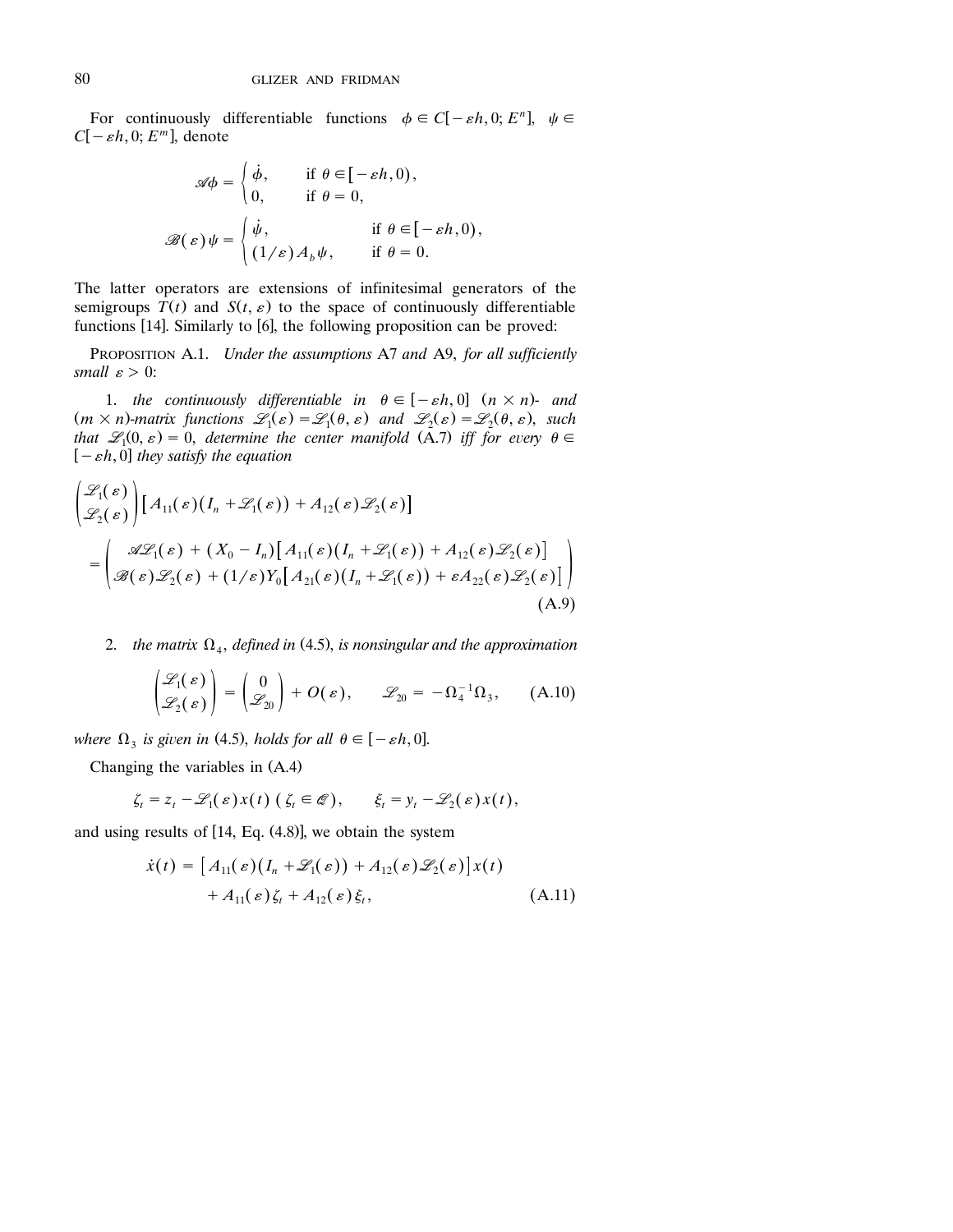$$
\zeta_t = T(t)\zeta_0 - \int_0^t T(t-s) [\mathcal{L}_1(\varepsilon) + (I_n - X_0)]
$$
  
 
$$
\times [A_{11}(\varepsilon)\zeta_s + A_{12}(\varepsilon)\xi_s] ds,
$$
 (A.12)

$$
\xi_t = S(t, \varepsilon) \xi_0 - (1/\varepsilon) \int_0^t S(t - s, \varepsilon) \{ \varepsilon \mathcal{L}_2(\varepsilon) \left[ A_{11}(\varepsilon) \zeta_s + A_{12}(\varepsilon) \xi_s \right] - Y_0 \left[ A_{21}(\varepsilon) \zeta_s + \varepsilon A_{22}(\varepsilon) \xi_s \right] \} ds, \quad (A.13)
$$

where  $\zeta_0 = \zeta_t|_{t=0}, \xi_0 = \xi_t|_{t=0}.$ 

From  $(A.5)$  and  $(A.6)$  one can derive the following exponential bounds on the solutions to (A.12) and (A.13) for all  $t \ge 0$  and sufficiently small  $\varepsilon > 0$ :

$$
\|\zeta_t\|_C + \|\xi_t\|_C \le a\exp(-\beta t/\varepsilon)\big(\|\zeta_0\|_C + \|\xi_0\|_C\big), \qquad a > 0, \, \beta > 0. \tag{A.14}
$$

Similarly to [6], one can show that the system  $(A.11)$ – $(A.13)$  has the stable manifold for all sufficiently small  $\varepsilon > 0$ ,

$$
x(t) = \varepsilon \mathcal{M}_1(\varepsilon) \zeta_t + \varepsilon \mathcal{M}_2(\varepsilon) \xi_t, \qquad (A.15)
$$

where  $\mathcal{M}_1(\varepsilon)$ :  $\mathcal{Q} \to E^n$ ,  $\mathcal{M}_2(\varepsilon)$ :  $C[-\varepsilon h, 0; E^m] \to E^n$  are linear bounded (uniformly in  $\varepsilon$ ) operators. Similarly to [8], we can show that after the following change of variables  $\bar{x}(t) = x(t) - \varepsilon \mathcal{M}_1(\varepsilon) \zeta_t - \varepsilon \mathcal{M}_2(\varepsilon) \xi_t$  we obtain the decoupled system of  $(A.8)$  and  $(A.12)$ ,  $(A.13)$ . Expressing  $x(t)$ ,  $z_t$ , and *y*, by  $\bar{x}(t)$ ,  $\zeta_t$ , and  $\xi_t$ , we obtain the following lemma.

LEMMA A.1. *Under the assumptions* A7 *and* A9, *for all sufficiently small*  $\mathcal{E} \geq 0$  there exists an invertible operator  $\mathcal{I}(\varepsilon)$ :  $E^n \times \mathcal{E} \times C[-\varepsilon h, 0; E^m] \to$ <br> $E^n \times \mathcal{E} \times C[-\varepsilon h, 0; E^m]$  given by  $E^n \times \mathscr{Q} \times C[-\varepsilon h, 0; E^m]$ , given by

$$
\text{col}\{x(t), z_t, y_t\} = \mathcal{T}(\varepsilon)\text{col}\{\bar{x}(t), \zeta_t, \xi_t\},
$$
\n
$$
\mathcal{T}(\varepsilon) = \begin{pmatrix}\nI_n & \varepsilon \mathcal{M}_1(\varepsilon) & \varepsilon \mathcal{M}_2(\varepsilon) \\
\mathcal{L}_1(\varepsilon) & I_n + \varepsilon \mathcal{L}_1(\varepsilon) \mathcal{M}_1(\varepsilon) & \varepsilon \mathcal{L}_1(\varepsilon) \mathcal{M}_2(\varepsilon) \\
\mathcal{L}_2(\varepsilon) & \varepsilon \mathcal{L}_2(\varepsilon) \mathcal{M}_1(\varepsilon) & I_m + \varepsilon \mathcal{L}_2(\varepsilon) \mathcal{M}_2(\varepsilon)\n\end{pmatrix}, (A.16)
$$

*and*

$$
\mathcal{F}^{-1}(\varepsilon)
$$
\n
$$
= \begin{pmatrix}\nI_n + \varepsilon \mathcal{M}_1(\varepsilon) \mathcal{L}_1(\varepsilon) + \varepsilon \mathcal{M}_2(\varepsilon) \mathcal{L}_2(\varepsilon) & -\varepsilon \mathcal{M}_1(\varepsilon) & -\varepsilon \mathcal{M}_2(\varepsilon) \\
-\mathcal{L}_1(\varepsilon) & I_n & 0 \\
-\mathcal{L}_2(\varepsilon) & 0 & I_m\n\end{pmatrix},
$$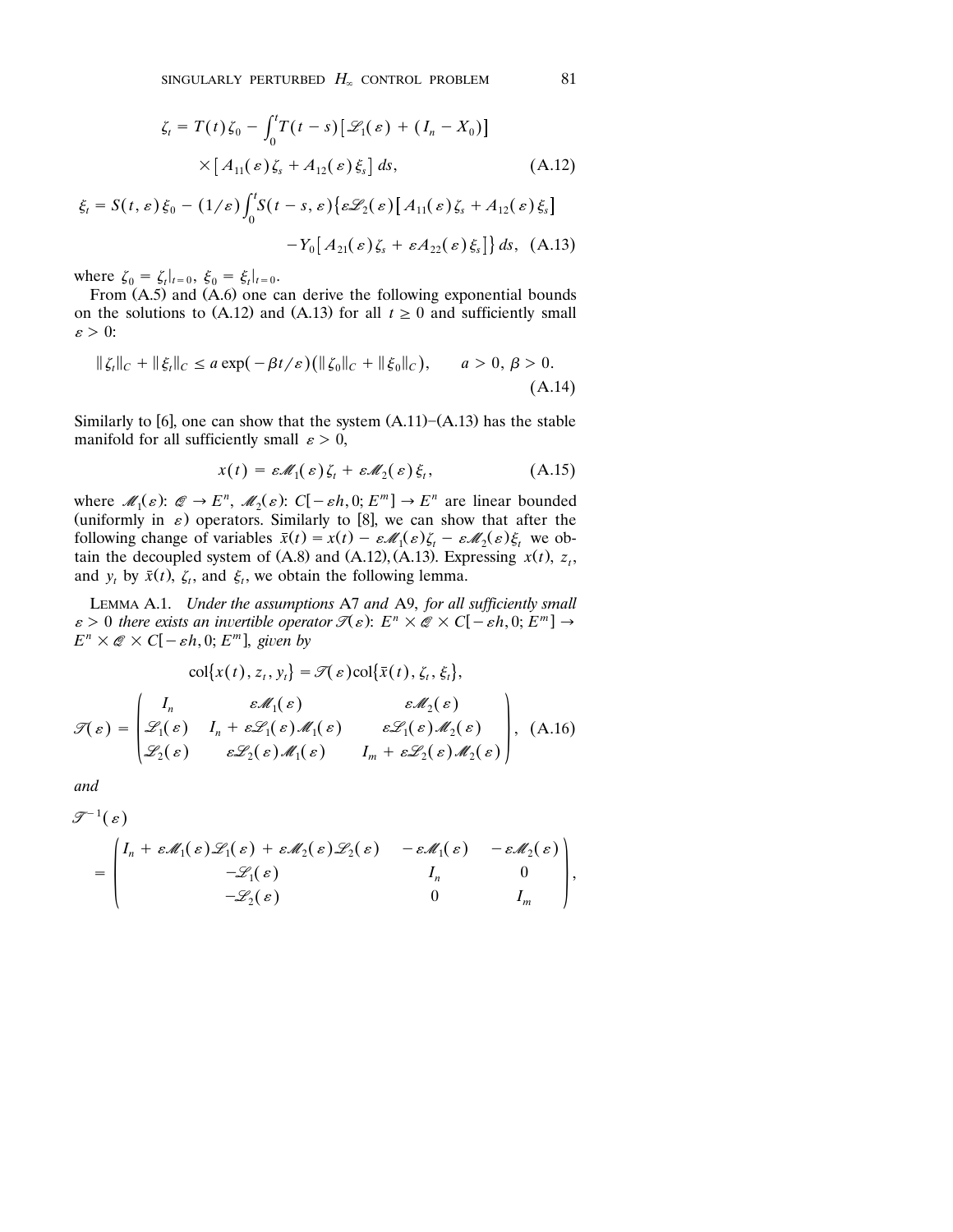*which transforms* Ž. Ž. A.4 *to the purely slow system* A.8 *and the purely fast system of* (A.12) and (A.13). Here,  $I_n$  and  $I_m$  denote the identity operators on *the corresponding spaces*.

#### *A*.2. *Proof of Lemma* 4.1

From  $(A.10)$  it follows that  $(A.8)$  can be rewritten in the form

$$
\dot{\bar{x}}(t) = [\Omega + O(\varepsilon)]\bar{x}(t),
$$

where  $\Omega$  is given by (4.5). Therefore, under the assumption A8, the solution of (A.8) satisfies the following inequality for all  $t \ge 0$  and sufficiently small  $\varepsilon > 0$ ,

$$
\|\bar{x}(t)\| \le a \exp(-\alpha t) \|\bar{x}(0)\|, \quad a > 0, \, \alpha > 0. \tag{A.17}
$$

Lemma A.1 and the inequalities  $(A.14)$  and  $(A.17)$  imply that the solution to (4.1) with the initial condition  $\varphi_0 \in C[-\varepsilon h, 0; E^{n+m}]$  satisfies the following inequality for all  $t \geq 0$  and sufficiently small  $\varepsilon > 0$ :

$$
\|\varphi(t)\| \le a\exp(-\alpha t), \quad a > 0, \, \alpha > 0.
$$

The latter inequality immediately implies the exponential bound for the fundamental matrix  $\Phi(t, \varepsilon)$  for all  $t \ge 0$  and sufficiently small  $\varepsilon > 0$ ,

$$
\|\Phi(t,\varepsilon)\| \le a\exp(-\alpha t), \qquad a > 0, \, \alpha > 0. \tag{A.18}
$$

Thus the inequalities for  $\Phi_1$  and  $\Phi_3$  of Lemma 4.1 are satisfied. Now, let us prove the inequalities for  $\Phi_2$  and  $\Phi_4$ . Denoting

$$
\Gamma(t,\varepsilon) = \begin{pmatrix} \Phi_2(t,\varepsilon) \\ \Phi_4(t,\varepsilon) \end{pmatrix}
$$

and using (4.1), (4.7), we obtain the equation for  $\Gamma(t, \varepsilon)$ 

$$
d\Gamma(t,\varepsilon)/dt = \tilde{A}(\varepsilon)\Gamma(t,\varepsilon) + \tilde{H}(\varepsilon)\Gamma(t - \varepsilon h, \varepsilon)
$$

$$
+ \int_{-h}^{0} \tilde{G}(\eta, \varepsilon)\Gamma(t + \varepsilon \eta, \varepsilon) d\eta, \qquad t > 0, \text{ (A.19)}
$$

and the initial conditions

$$
\Gamma(0,\varepsilon) = \begin{pmatrix} 0 \\ I_m \end{pmatrix}; \qquad \Gamma(\theta,\varepsilon) = 0, \qquad \theta < 0. \tag{A.20}
$$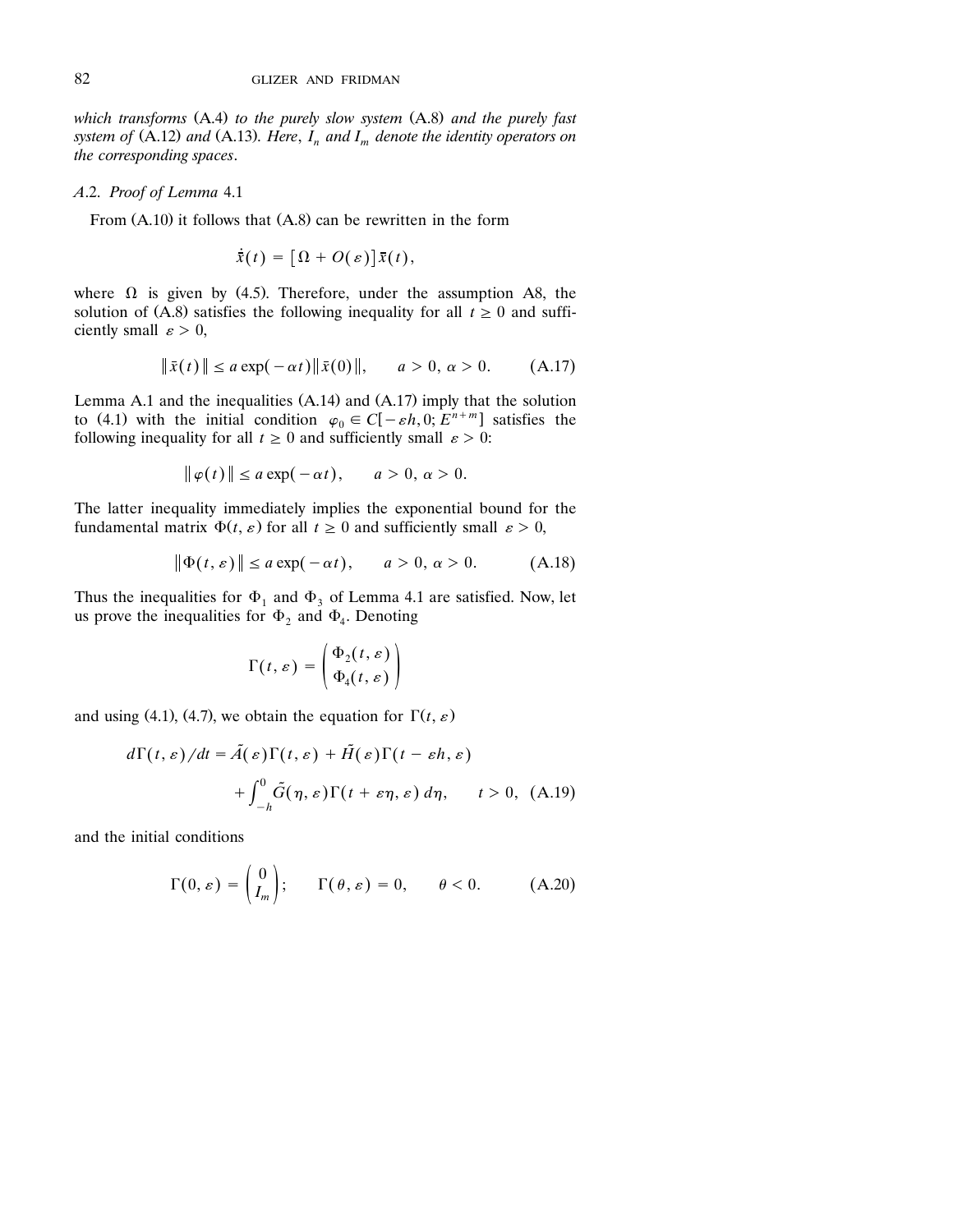Let the  $(m \times m)$ -matrix  $\Theta(t, \varepsilon)$  satisfy the equation

$$
\varepsilon d\Theta(t,\varepsilon)/dt = \tilde{A}_4(\varepsilon)\Theta(t,\varepsilon) + \tilde{H}_4(\varepsilon)\Theta(t-\varepsilon h,\varepsilon)
$$

$$
+ \int_{-h}^{0} \tilde{G}_4(\eta,\varepsilon)\Theta(t+\varepsilon \eta,\varepsilon) d\eta, \qquad t > 0, \text{ (A.21)}
$$

and the initial conditions

$$
\Theta(0,\varepsilon) = I_m; \qquad \Theta(\theta,\varepsilon) = 0, \, \theta < 0. \tag{A.22}
$$

Consider the equation

$$
\det \left[ \lambda I_m - \tilde{A}_4(\varepsilon) - \tilde{H}_4(\varepsilon) \exp(-\lambda h) - \int_{-h}^0 \tilde{G}_4(\eta, \varepsilon) \exp(\lambda \eta) d\eta \right] = 0.
$$
\n(A.23)

Taking into account the assumptions A7 and A9, and applying results of [10, Proposition 4.3], one obtains that all roots  $\lambda$  of (A.23) lie inside the left-hand half-plane for all sufficiently small  $\varepsilon \geq 0$ . Moreover, similarly to this result of  $[10]$ , it can be shown that

$$
\text{Re } \lambda \le -2\beta, \qquad \beta > 0 \tag{A.24}
$$

for all sufficiently small  $\varepsilon \ge 0$ . Assumption A7 and (A.24) yield the following inequality for the solution to  $(A.21)$ ,  $(A.22)$  for all  $t \ge 0$  and sufficiently small  $\varepsilon > 0$ :

$$
\|\Theta(t,\varepsilon)\| \le a\exp(-\beta t/\varepsilon), \qquad a > 0, \, \beta > 0. \tag{A.25}
$$

Changing the variable  $\Gamma$  in (A.19), (A.20) as

$$
\Gamma(t,\varepsilon) = \tilde{\Gamma}(t,\varepsilon) + \Sigma(t,\varepsilon), \qquad \Sigma(t,\varepsilon) = \begin{pmatrix} 0 \\ \Theta(t,\varepsilon) \end{pmatrix}, \tag{A.26}
$$

we obtain the problem

$$
d\tilde{\Gamma}(t,\varepsilon)/dt = \tilde{A}(\varepsilon)\tilde{\Gamma}(t,\varepsilon) + \tilde{H}(\varepsilon)\tilde{\Gamma}(t - \varepsilon h, \varepsilon)
$$

$$
+ \int_{-h}^{0} \tilde{G}(\eta, \varepsilon)\tilde{\Gamma}(t - \varepsilon \eta, \varepsilon) d\eta + \Delta_{\Gamma}(t, \varepsilon), \quad \text{(A.27)}
$$

$$
\tilde{\Gamma}(\theta, \varepsilon) = 0, \qquad \theta \le 0, \qquad \qquad \text{(A.28)}
$$

where

$$
\Delta_{\Gamma}(t, \varepsilon) = \begin{pmatrix} \tilde{A}_2(\varepsilon) \Theta(t, \varepsilon) + \tilde{H}_2(\varepsilon) \Theta(t - \varepsilon h, \varepsilon) + \int_{-h}^0 \tilde{G}_2(\eta, \varepsilon) \Theta(t + \varepsilon \eta, \varepsilon) d\eta \\ 0 \end{pmatrix}.
$$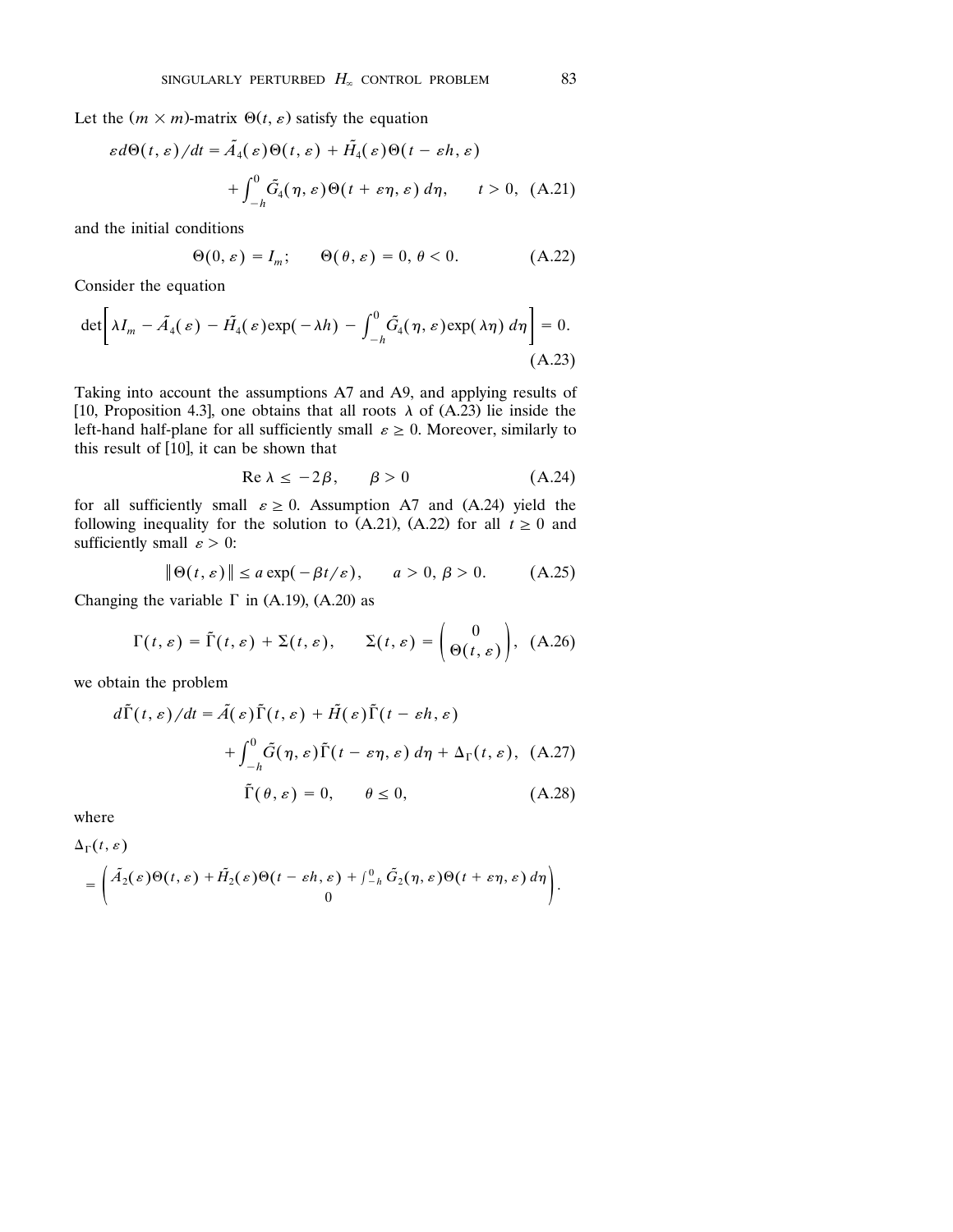From (A.25), we have for all  $t \ge 0$  and for sufficiently small  $\varepsilon > 0$ ,

$$
\|\Delta_{\Gamma}(t,\varepsilon)\| \le a\exp(-\beta t/\varepsilon), \qquad a > 0, \, \beta > 0. \tag{A.29}
$$

Rewriting the problem  $(A.27)$ ,  $(A.28)$  in the equivalent integral form,

$$
\tilde{\Gamma}(t,\varepsilon) = \int_0^t \Phi(t-s,\varepsilon) \Delta_{\Gamma}(s,\varepsilon) \, ds, \qquad t \ge 0,
$$

and using the inequalities (A.18) and (A.29), one obtains for all  $t \ge 0$  and sufficiently small  $\varepsilon > 0$  that

$$
\|\tilde{\Gamma}(t,\varepsilon)\| \le a\varepsilon \exp(-\alpha t), \qquad a > 0, \, \alpha > 0. \tag{A.30}
$$

The equation  $(A.26)$  and the inequalities  $(A.25)$ ,  $(A.30)$  yield the inequalities for  $\Phi_2(t, \varepsilon)$  and  $\Phi_4(t, \varepsilon)$  claimed in Lemma 4.1. Thus the lemma is proved.

#### ACKNOWLEDGMENTS

V. Y. Glizer is grateful to Professor George Leitmann, who attracted his attention to the topic of singularly perturbed delayed dynamics control problems with disturbances (uncertainties).

### REFERENCES

- 1. T. Basar and P. Bernard, "*H*<sup>2</sup>-Optimal Control and Related Minimax Design Problems: A Dynamic Games Approach,'' Birkhauser, Boston, 1991. ¨
- 2. A. Bensoussan, ''Perturbation Methods in Optimal Control,'' Wiley, New York, 1988.
- 3. A. Bensoussan, G. Da Prato, M. C. Delfour, and S. K. Mitter, ''Representation and Control of Infinite Dimensional Systems," Vol. 2, Birkhäuser, Boston, 1992.
- 4. J. C. Doyle, K. Glover, P. P. Khargonekar, and B. Francis, State-space solution to standard  $H_2$  and  $H_\infty$  control problem, *IEEE Trans. Automat. Control* 34 (1989), 831-847.
- 5. V. Dragan, Asymptotic expansions for game-theoretic Riccati equations and stabilization with disturbance attenuation for singularly perturbed systems, *Systems Control Lett*. **20**  $(1993)$ ,  $455-463$ .
- 6. E. Fridman, Asymptotic of integral manifolds and decomposition of singularly perturbed systems of neutral type, *Differential Equations* 26 (1990), 457-467.
- 7. E. Fridman, Decomposition of linear optimal singularly perturbed systems with aftereffect, Automat. Remote Control 51 (1990), 1518-1527.
- 8. E. Fridman, Decoupling transformation of singularly perturbed systems with small delays and its application, *Z. Angew. Math. Mech.* **76** (1996), 201-204.
- 9. E. Fridman and U. Shaked,  $H_{\infty}$  state-feedback control of linear systems with small state-delay, *Systems Control Lett*. 33 (1998), 141-150.
- 10. V. Y. Glizer, Asymptotic solution of a singularly perturbed set of functional-differential equations of Riccati type encountered in the optimal control theory, *NoDEA Nonlinear Differential Equations Appl.* **5** (1998), 491-515.